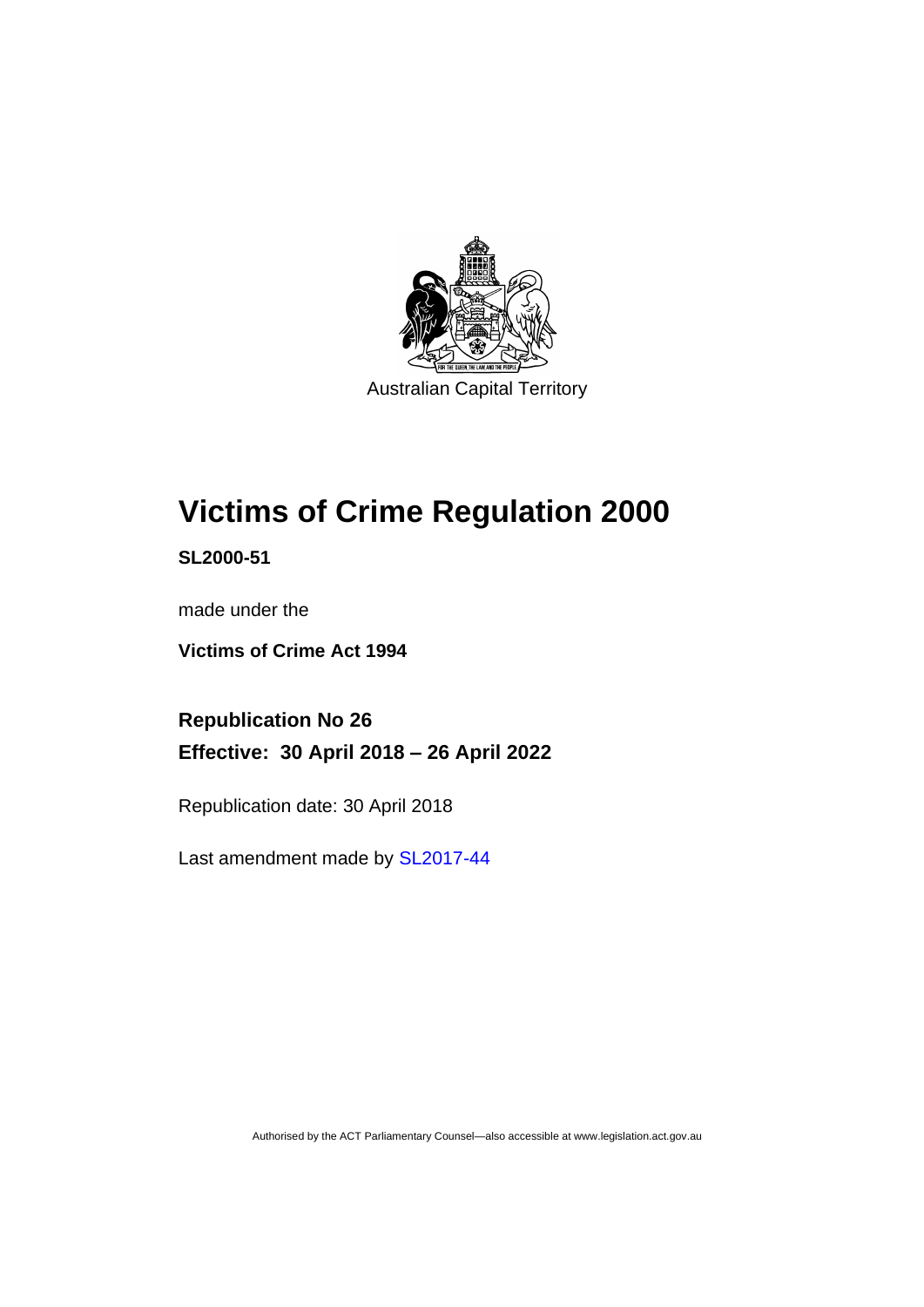### **About this republication**

#### **The republished law**

This is a republication of the *Victims of Crime Regulation 2000*, made under the *Victims of Crime Act 1994* (including any amendment made under the *[Legislation Act 2001](http://www.legislation.act.gov.au/a/2001-14)*, part 11.3 (Editorial changes)) as in force on 30 April 2018*.* It also includes any commencement, amendment, repeal or expiry affecting this republished law to 30 April 2018.

The legislation history and amendment history of the republished law are set out in endnotes 3 and 4.

#### **Kinds of republications**

The Parliamentary Counsel's Office prepares 2 kinds of republications of ACT laws (see the ACT legislation register at [www.legislation.act.gov.au\)](http://www.legislation.act.gov.au/):

- authorised republications to which the *[Legislation Act 2001](http://www.legislation.act.gov.au/a/2001-14)* applies
- unauthorised republications.

The status of this republication appears on the bottom of each page.

#### **Editorial changes**

The *[Legislation Act 2001](http://www.legislation.act.gov.au/a/2001-14)*, part 11.3 authorises the Parliamentary Counsel to make editorial amendments and other changes of a formal nature when preparing a law for republication. Editorial changes do not change the effect of the law, but have effect as if they had been made by an Act commencing on the republication date (see *[Legislation Act 2001](http://www.legislation.act.gov.au/a/2001-14)*, s 115 and s 117). The changes are made if the Parliamentary Counsel considers they are desirable to bring the law into line, or more closely into line, with current legislative drafting practice.

This republication does not include amendments made under part 11.3 (see endnote 1).

#### **Uncommenced provisions and amendments**

If a provision of the republished law has not commenced, the symbol  $\mathbf{U}$  appears immediately before the provision heading. Any uncommenced amendments that affect this republished law are accessible on the ACT legislation register [\(www.legislation.act.gov.au\)](http://www.legislation.act.gov.au/). For more information, see the home page for this law on the register.

### **Modifications**

If a provision of the republished law is affected by a current modification, the symbol  $\mathbf{M}$  appears immediately before the provision heading. The text of the modifying provision appears in the endnotes. For the legal status of modifications, see the *[Legislation Act](http://www.legislation.act.gov.au/a/2001-14)  [2001](http://www.legislation.act.gov.au/a/2001-14)*, section 95.

#### **Penalties**

At the republication date, the value of a penalty unit for an offence against this law is \$150 for an individual and \$750 for a corporation (see *[Legislation Act 2001](http://www.legislation.act.gov.au/a/2001-14)*, s 133).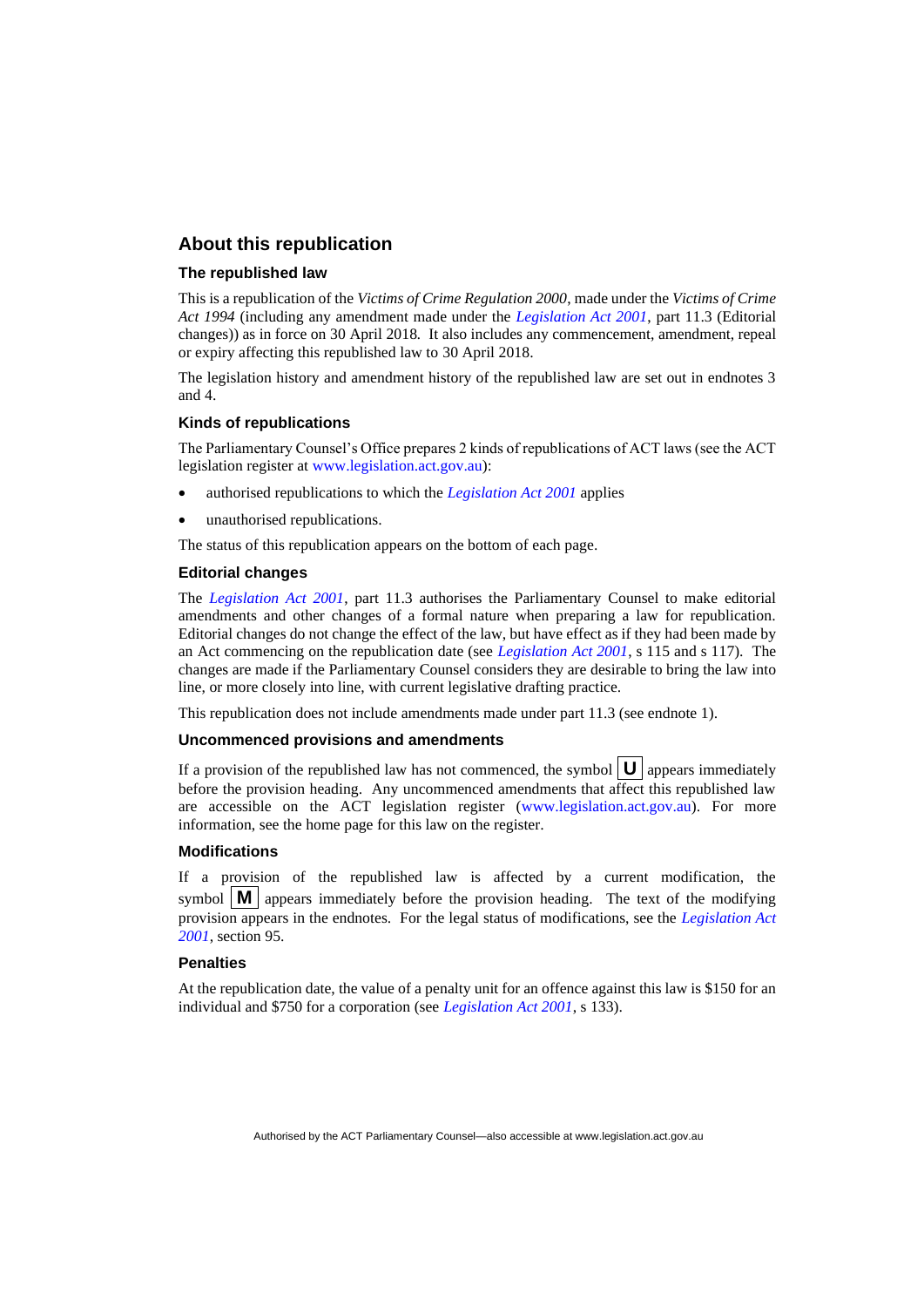

# **Victims of Crime Regulation 2000**

made under the

**Victims of Crime Act 1994**

# **Contents**

|                     |                                                             | Page       |  |
|---------------------|-------------------------------------------------------------|------------|--|
| Part 1              | <b>Preliminary</b>                                          |            |  |
| 1                   | Name of regulation                                          | 2          |  |
| 3                   | Dictionary                                                  | 2          |  |
| 4                   | <b>Notes</b>                                                | 2          |  |
| Part 3              | Victims services scheme                                     |            |  |
| <b>Division 3.1</b> | The victims services scheme                                 |            |  |
| 19                  | Victims services scheme                                     | 3          |  |
| 20                  | 3<br>Objects of the victims services scheme                 |            |  |
| 22                  | Commissioner's functions—victims services scheme<br>4       |            |  |
| 23                  | 5<br>Employment etc of people—contact with eligible victims |            |  |
| 24                  | Eligible victims under the victims services scheme          | 5          |  |
| R <sub>26</sub>     | Victims of Crime Regulation 2000                            | contents 1 |  |
| 30/04/18            | Effective: 30/04/18-26/04/22                                |            |  |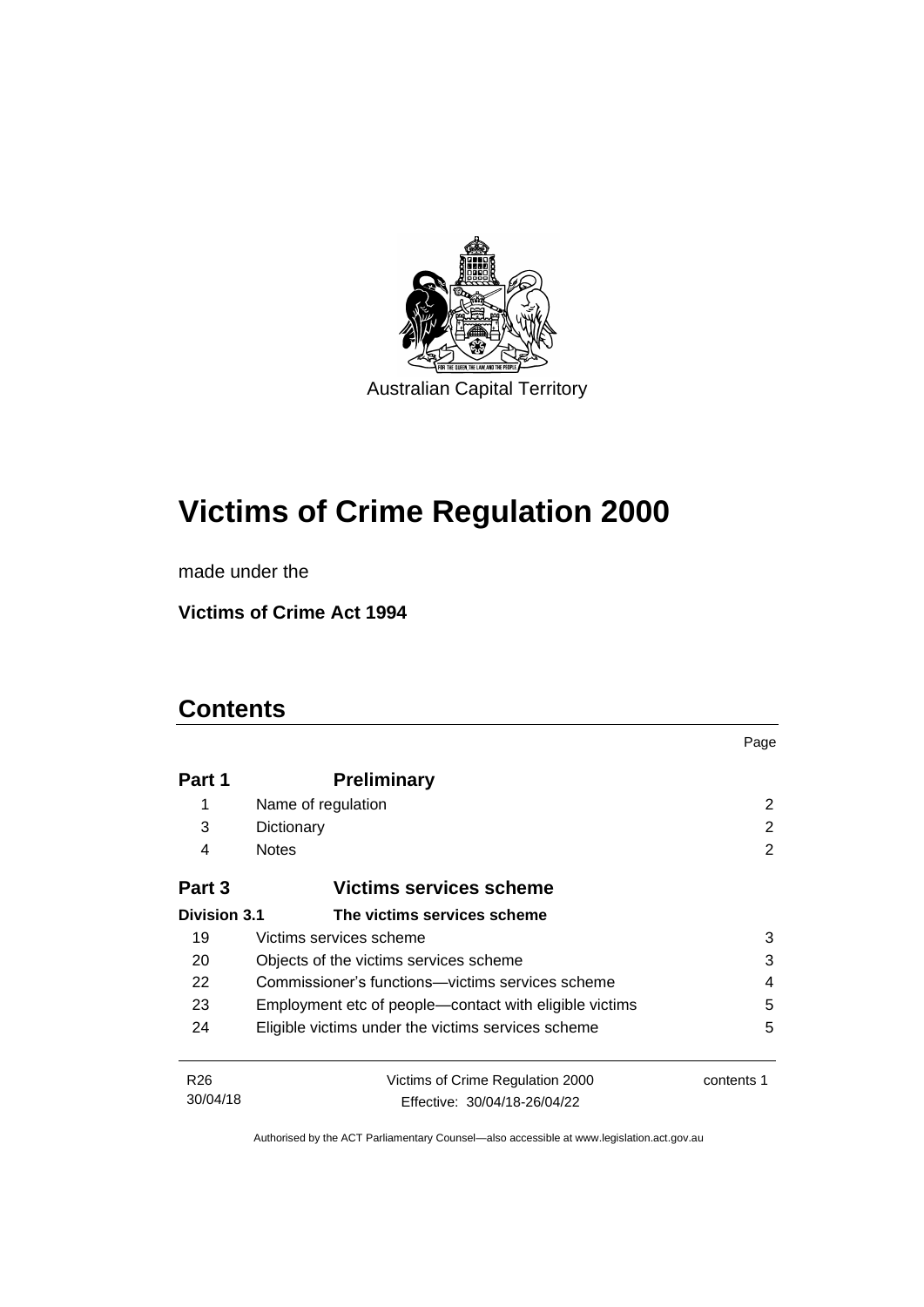| Contents |
|----------|
|----------|

| <b>Division 3.2</b> |                                                                         | Page            |
|---------------------|-------------------------------------------------------------------------|-----------------|
|                     | Notification and review of eligibility decisions<br>Definitions-div 3.2 |                 |
| 25                  |                                                                         | 6               |
| 25A                 | Internal review notices-commissioner                                    | $\overline{7}$  |
| 26                  | Applications to commissioner for internal review                        | $\overline{7}$  |
| 26A                 | Internal reviewer                                                       | $\overline{7}$  |
| 27                  | Review by internal reviewer                                             | 8               |
| 27A                 | Internal review notices-internal reviewer                               | 8               |
| 32                  | Applications to ACAT                                                    | 8               |
| <b>Division 3.3</b> | Levels of service under the victims services scheme                     |                 |
| 33                  | Level 1 service                                                         | 9               |
| 34                  | Level 2 service                                                         | 9               |
| 35                  | Level 3 service                                                         | 11              |
| 36                  | <b>Exceptional cases</b>                                                | 12              |
| 37                  | How contact hours are provided                                          | 13              |
| 38                  | Arbitration-care plans                                                  | 13              |
| 39                  | Case closure                                                            | 13              |
| <b>Division 3.4</b> | <b>Service providers</b>                                                |                 |
| 40                  | Approved service providers                                              | 14              |
| 41                  | Criteria for approval                                                   | 14              |
| 42                  | Suspension of approval                                                  | 15              |
| 43                  | Cancellation of approval                                                | 16              |
| <b>Division 3.5</b> | General                                                                 |                 |
| 44                  | Volunteer program                                                       | 16              |
| 45                  | Special financial assistance-statements                                 | 16              |
| <b>Division 3.6</b> | Notification and review of decisions about service<br>providers         |                 |
| 46                  | Meaning of reviewable decision-div 3.6                                  | 17              |
| 46A                 | Reviewable decision notices                                             | 17              |
| 47                  | Applications for review                                                 | 17              |
| Part 4              | <b>Miscellaneous</b>                                                    |                 |
| 47A                 | Guidelines-victims services scheme etc                                  | 18              |
| 48                  | Guidelines-volunteers                                                   | 18              |
| 48A                 | Independent arbitrators                                                 | 19              |
| contents 2          | Victims of Crime Regulation 2000                                        | R <sub>26</sub> |
|                     | Effective: 30/04/18-26/04/22                                            | 30/04/18        |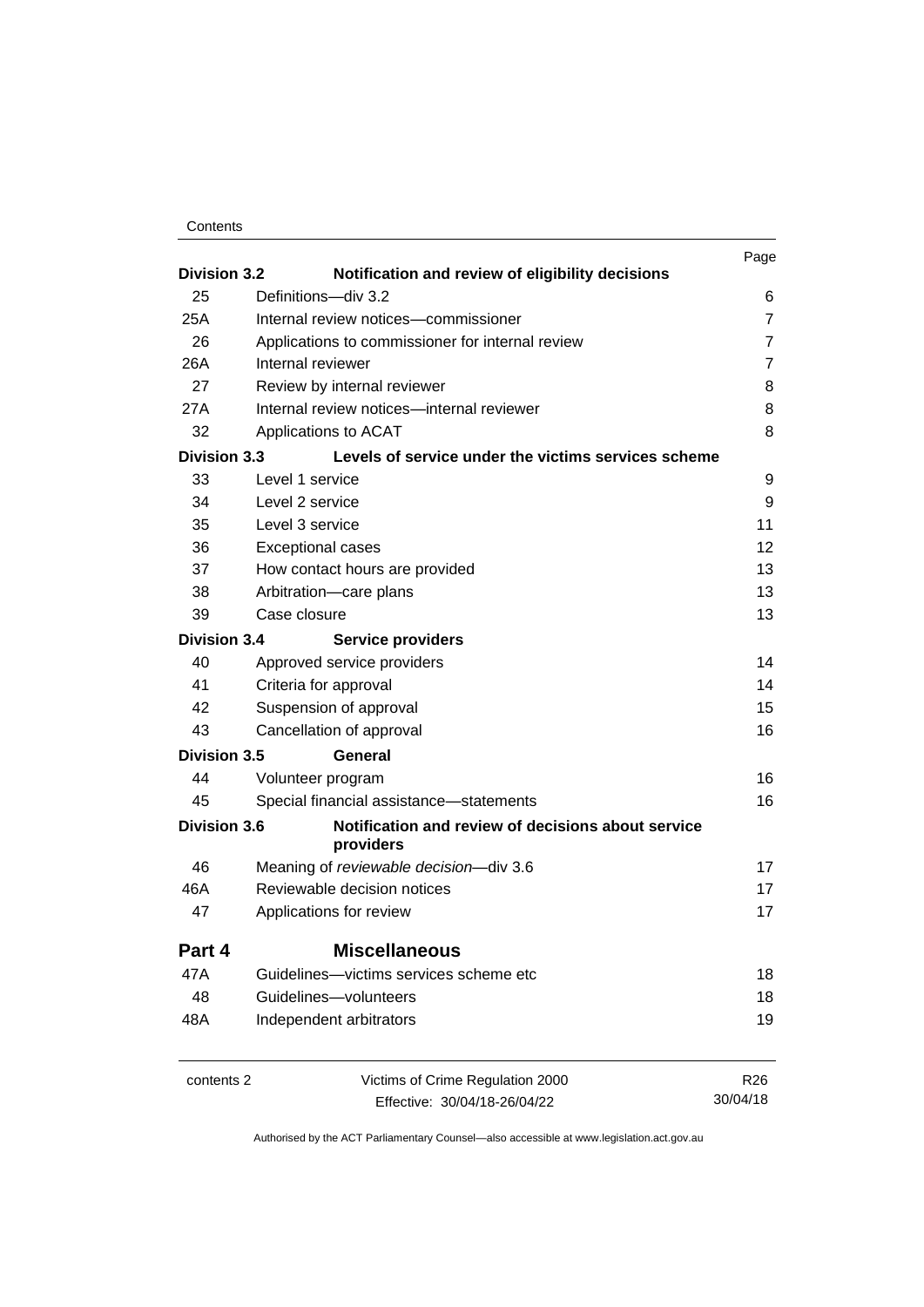| Contents |
|----------|
|----------|

| 49                |                                                                                                    | Page<br>19 |  |
|-------------------|----------------------------------------------------------------------------------------------------|------------|--|
| 49A               | Annual reporting authority                                                                         |            |  |
|                   | Victims services levy-excluded offences-Act, s 23                                                  |            |  |
|                   | 50<br>Determination of fees for services provided by service providers                             |            |  |
| 51                | Approved forms                                                                                     | 20         |  |
| <b>Schedule 1</b> | Reviewable decisions about service providers                                                       | 21         |  |
| <b>Schedule 2</b> | Victims services levy—excluded offences                                                            | 22         |  |
| <b>Part 2.1</b>   | Road Transport (Road Rules) Regulation 2017                                                        | 22         |  |
| <b>Part 2.2</b>   | <b>Road Transport (Safety and Traffic Management)</b><br><b>Regulation 2017</b>                    | 27         |  |
| <b>Part 2.3</b>   | <b>Australian National University Act 1991 (Cwlth)-</b><br>Parking and Traffic Statute (No 2) 2007 | 28         |  |
| <b>Dictionary</b> |                                                                                                    | 31         |  |
| <b>Endnotes</b>   |                                                                                                    |            |  |
| 1                 | About the endnotes                                                                                 | 34         |  |
| 2                 | Abbreviation key                                                                                   |            |  |
| 3                 | Legislation history                                                                                | 35         |  |
| 4                 | Amendment history                                                                                  |            |  |

5 [Earlier republications](#page-51-0) 46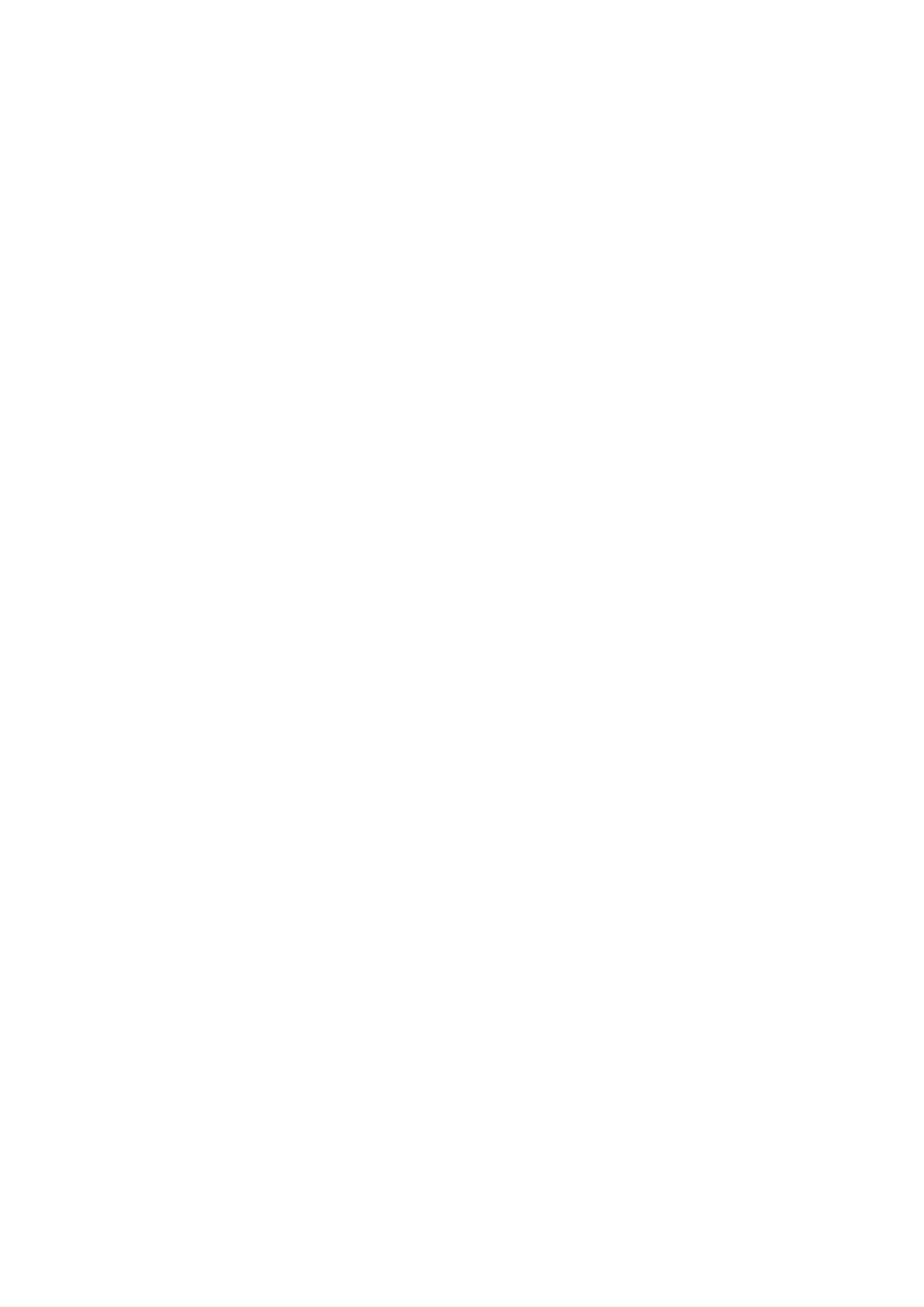

# **Victims of Crime Regulation 2000**

made under the

ֺ֝֡

**[Victims of Crime Act 1994](http://www.legislation.act.gov.au/a/1994-83)**

R26 30/04/18 page 1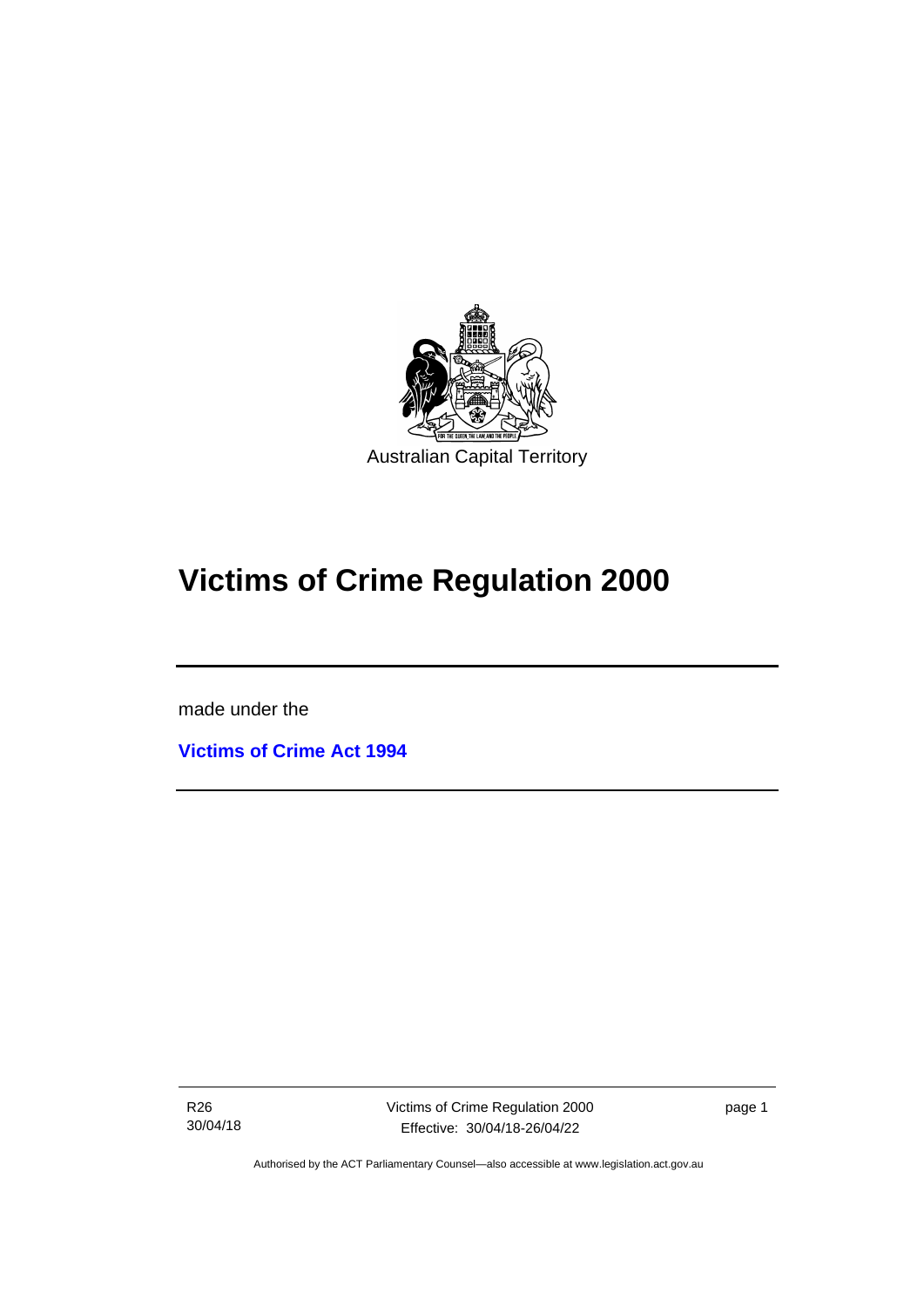#### **Part 1** Preliminary

Section 1

# <span id="page-7-0"></span>**Part 1 Preliminary**

### <span id="page-7-1"></span>**1 Name of regulation**

This regulation is the *Victims of Crime Regulation 2000*.

### <span id="page-7-2"></span>**3 Dictionary**

The dictionary at the end of this regulation is part of this regulation.

*Note 1* The dictionary at the end of this regulation defines certain terms used in this regulation and includes references (*signpost definitions*) to other terms defined elsewhere.

> For example, the signpost definition '*primary victim*—see the *[Victims of](http://www.legislation.act.gov.au/a/2016-12/default.asp)  [Crime \(Financial Assistance\) Act](http://www.legislation.act.gov.au/a/2016-12/default.asp) 2016*, section 11.' means that the term 'primary victim' is defined in that section and the definition applies to this regulation.

*Note* 2 A definition in the dictionary (including a signpost definition) applies to the entire regulation unless the definition, or another provision of this regulation, provides otherwise or the contrary intention otherwise appears (se[e Legislation Act,](http://www.legislation.act.gov.au/a/2001-14) s 155 and s 156 (1)).

### <span id="page-7-3"></span>**4 Notes**

A note included in this regulation is explanatory and is not part of this regulation.

*Note* See the [Legislation Act,](http://www.legislation.act.gov.au/a/2001-14) s 127 (1), (4) and (5) for the legal status of notes.

Authorised by the ACT Parliamentary Counsel—also accessible at www.legislation.act.gov.au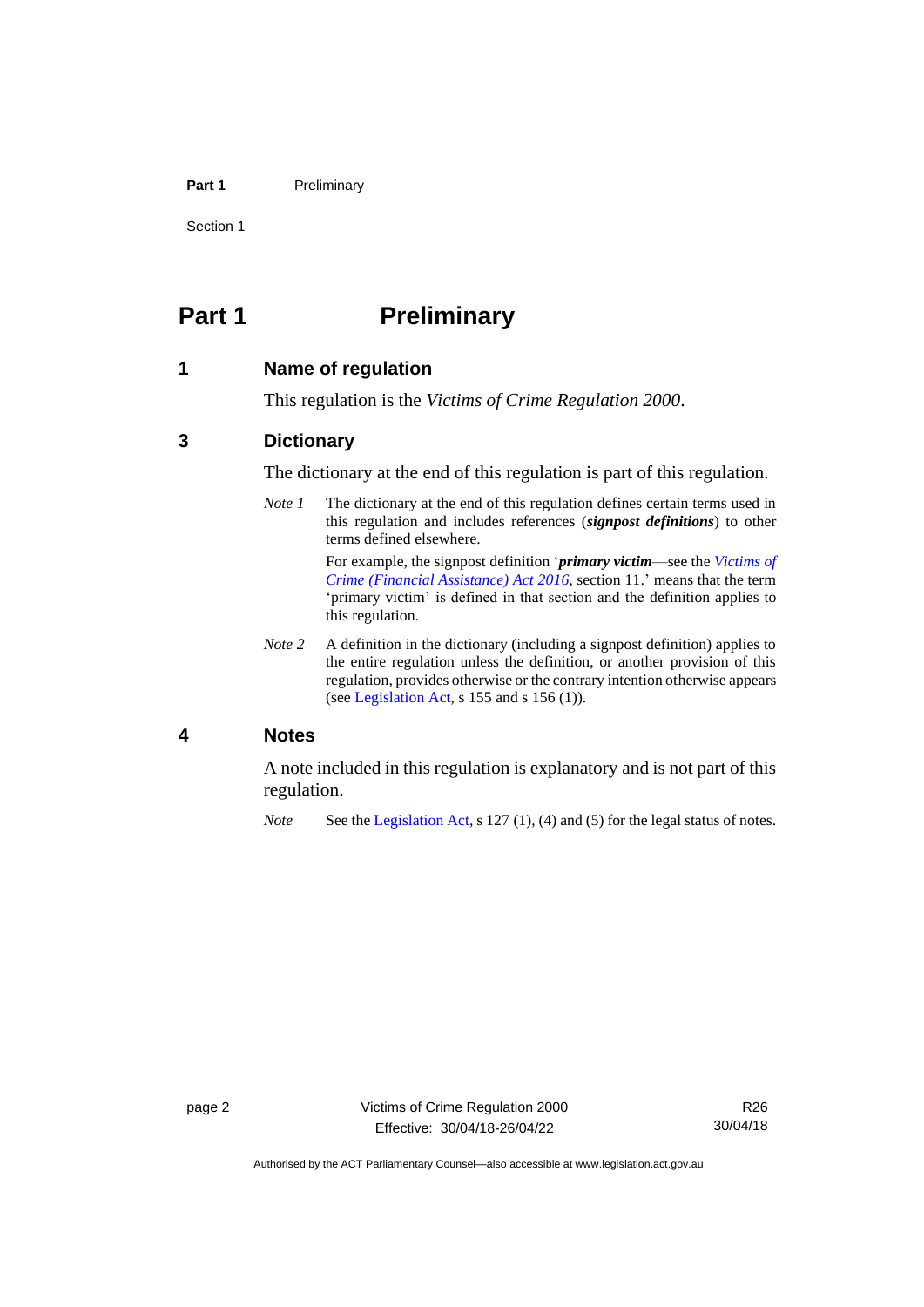# <span id="page-8-0"></span>**Part 3 Victims services scheme**

### <span id="page-8-1"></span>**Division 3.1 The victims services scheme**

### <span id="page-8-2"></span>**19 Victims services scheme**

A victims services scheme is established.

### <span id="page-8-3"></span>**20 Objects of the victims services scheme**

The objects of the victims services scheme are—

- (a) to provide assistance to victims of crime that will—
	- (i) promote their recovery from the harm suffered because of crime; and
	- (ii) allow them to take part in the social, economic and cultural life of their community; and
- (b) to provide the assistance to victims of crime using a multidisciplinary approach; and
- (c) to provide the assistance to victims of crime in ways that are—
	- (i) timely; and
	- (ii) accessible; and
	- (iii) solution-focused; and
	- (iv) professional; and
	- (v) individualised; and
	- (vi) appropriate to the victim.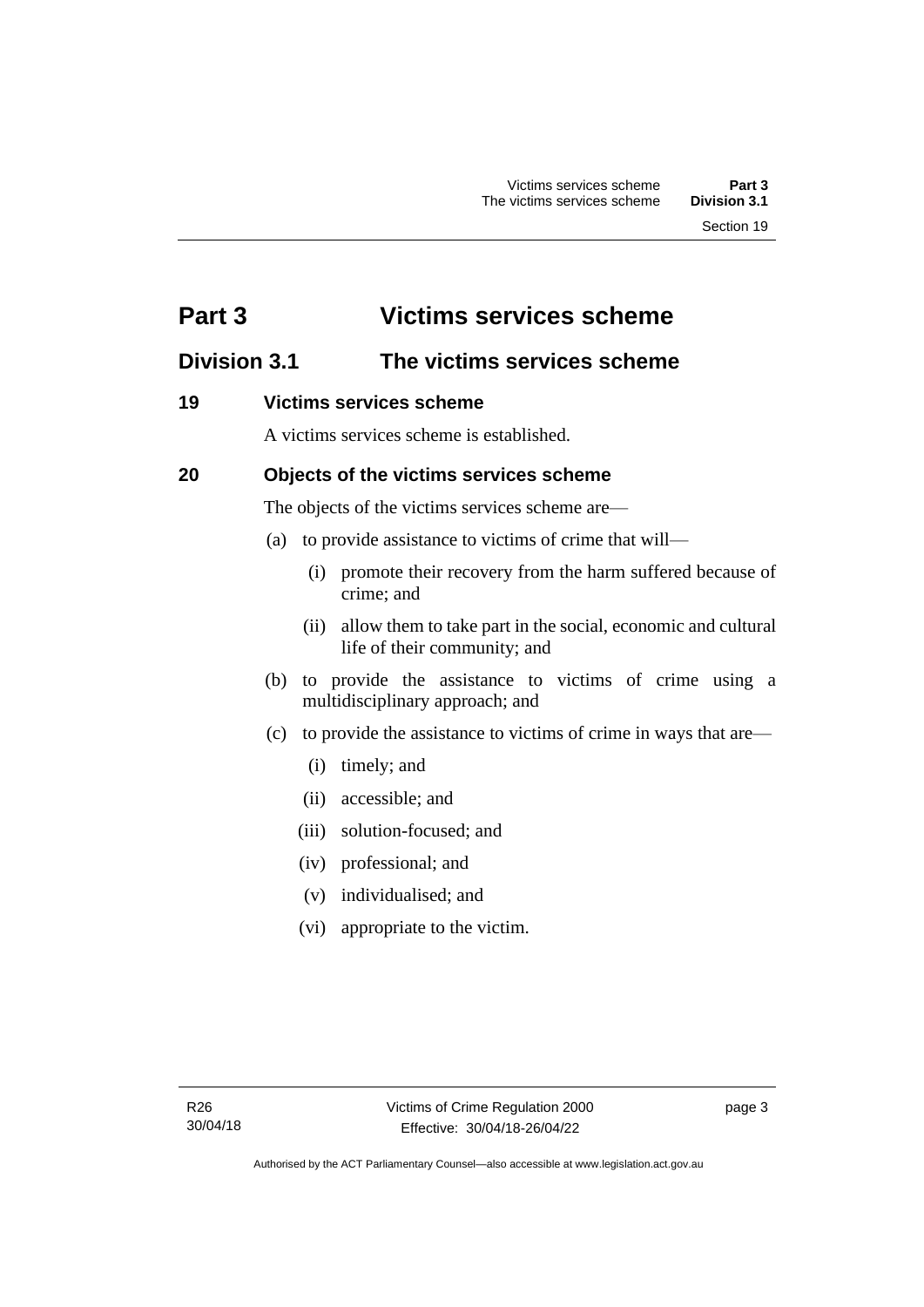### <span id="page-9-0"></span>**22 Commissioner's functions—victims services scheme**

For the [Act,](http://www.legislation.act.gov.au/a/1994-83/default.asp) section 19 (2) (c), the commissioner's functions are—

- (a) to decide the eligibility of people for the different levels of services under the victims services scheme; and
- (b) to provide, or arrange for the provision of, professional services for victims in accordance with this regulation; and
- (c) as appropriate, to refer victims to other entities who provide other assistance and support to victims; and
- (d) to keep records about victims for which services are provided; and
- (e) to train and supervise people engaged by it to provide services; and
- (f) to report to the director-general every 6 months on the services the commissioner provides or arranges; and
- (g) to evaluate the day-to-day operation of the victims services scheme; and
- (h) to establish a victims support network in consultation with community organisations and other entities that deal with victims; and
- (i) to provide a telephone contact for people seeking information about, or services under, the victims services scheme; and
- (j) to develop and maintain a volunteer program to provide practical assistance and support to victims and to train and supervise volunteers for the program; and
- (k) to provide victims with information and assistance about the criminal justice system, the operation of the victims services scheme and complaint procedures; and
- (l) to keep financial records of the commissioner's operations under the victims services scheme.

page 4 Victims of Crime Regulation 2000 Effective: 30/04/18-26/04/22 R26 30/04/18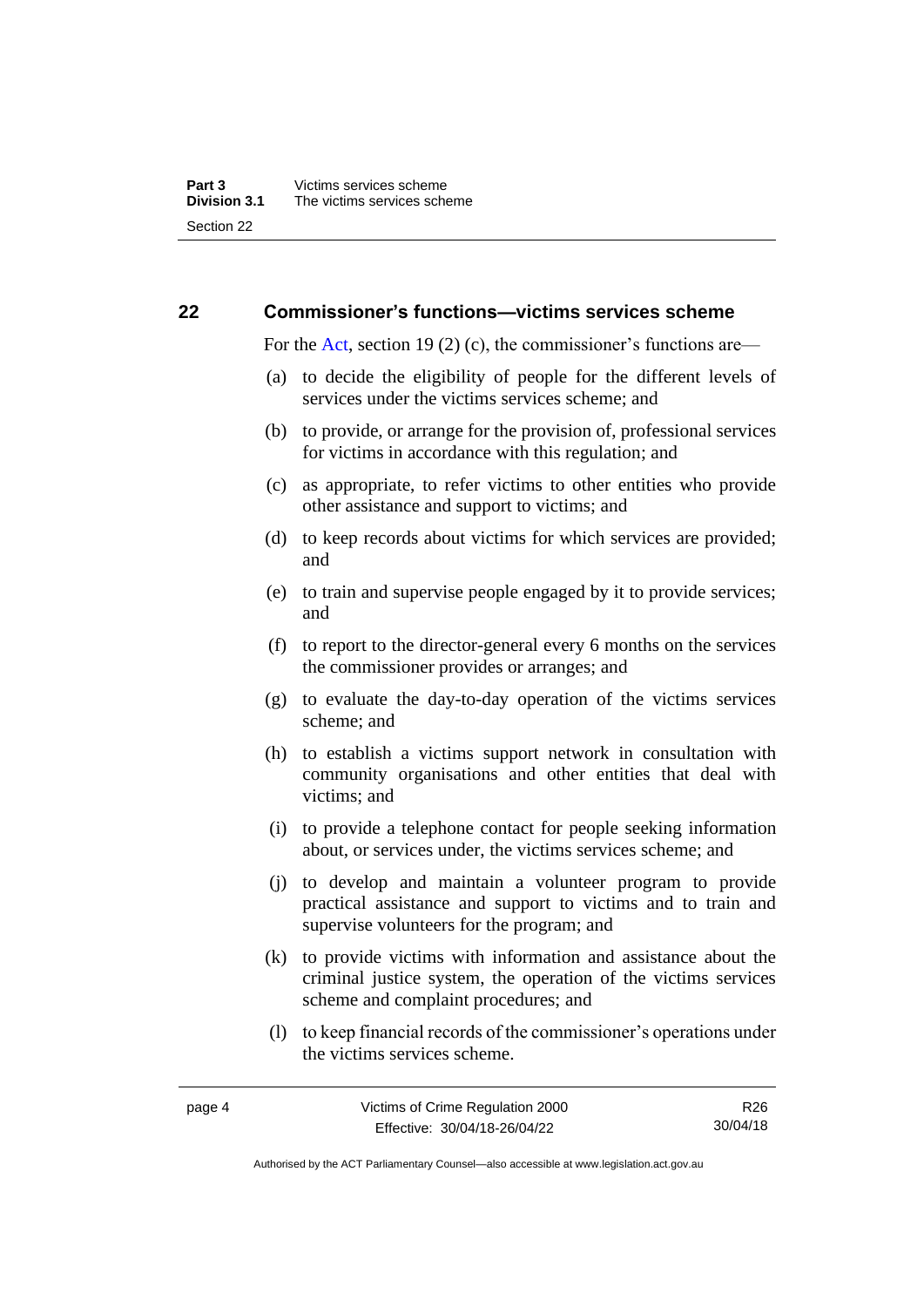### <span id="page-10-0"></span>**23 Employment etc of people—contact with eligible victims**

- (1) Subsection (2) applies to the employment or engagement of a person who will have contact with eligible victims.
- (2) The commissioner must—
	- (a) be satisfied that the person has—
		- (i) qualifications or experience in working with victims and with people from a diversity of ethnic and cultural backgrounds; and
		- (ii) experience or knowledge of working in a multidisciplinary team environment; and
	- (b) assess and evaluate the victims services the person provides; and
	- (c) encourage the person to undertake continuing education in the provision of services to victims; and
	- (d) take steps to ensure the person is familiar with the *[Human Rights](http://www.legislation.act.gov.au/a/2005-40)  [Commission Act 2005](http://www.legislation.act.gov.au/a/2005-40)*.
- (3) The commissioner must take reasonable steps to ensure that a person employed or engaged by the Territory who has been convicted of a serious crime does not have contact with an eligible victim.

### <span id="page-10-1"></span>**24 Eligible victims under the victims services scheme**

- (1) An eligible victim may use the victims services scheme.
- (2) An *eligible victim* is a victim other than a victim—
	- (a) who suffers harm caused by, or arising out of the use of, a motor vehicle; or
	- (b) who suffers harm (directly or indirectly) as a result of committing an offence.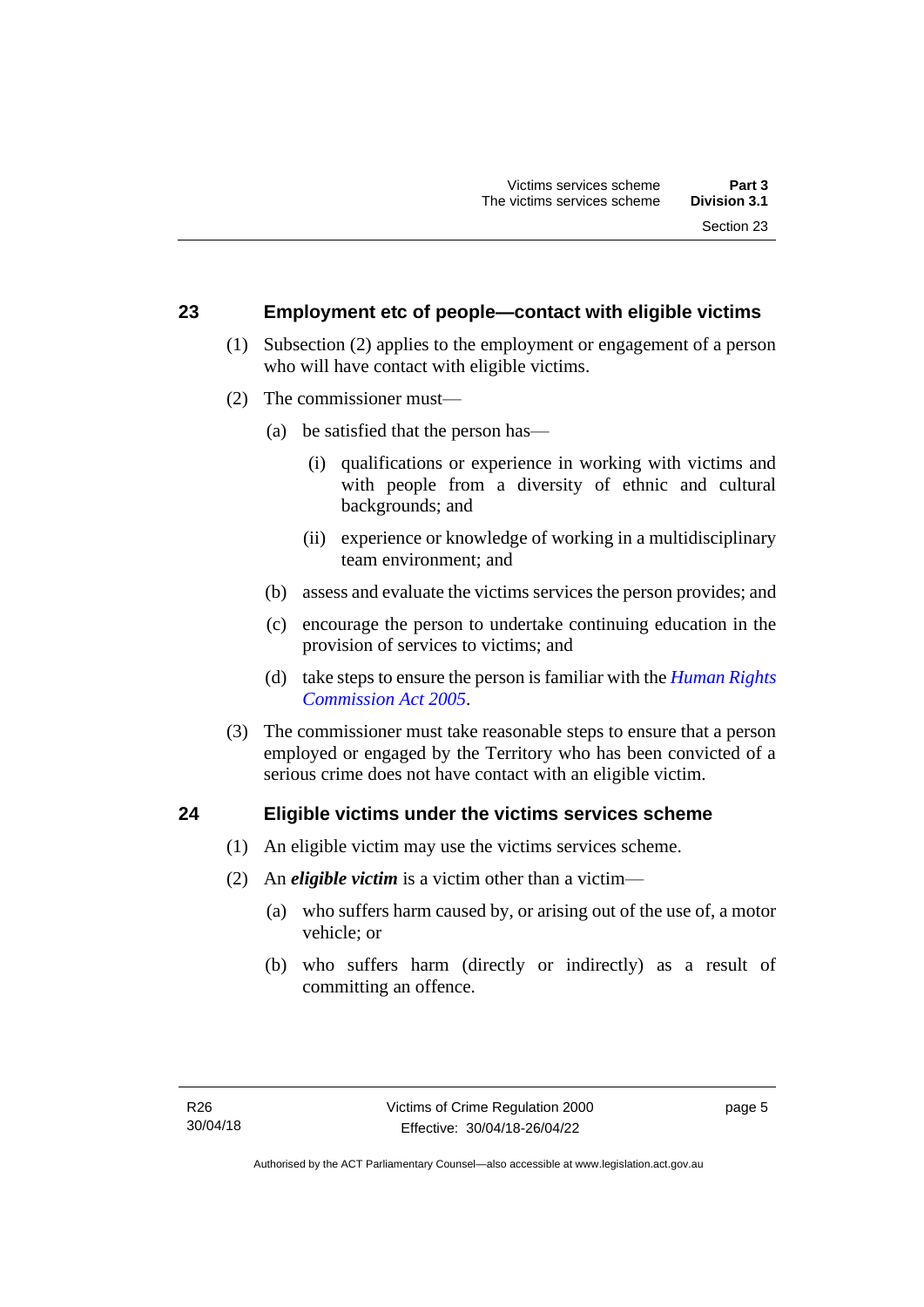- (3) In deciding whether a person is an eligible victim, the commissioner may—
	- (a) have regard to statements made by or on behalf of the person; and
	- (b) ask the chief police officer, the DPP or the registrar of the Supreme Court or the Magistrates Court for information about whether or not the person is a suspect or has been convicted or found guilty of an offence arising from the circumstances in which the person suffered harm.
- (4) The chief police officer, the DPP and the registrar of the Supreme Court or the Magistrates Court may give the commissioner information of the kind mentioned in subsection (3) (b).
- (5) In this section:

*motor vehicle*—see the *[Road Transport \(General\) Act 1999](http://www.legislation.act.gov.au/a/1999-77)*, dictionary.

# <span id="page-11-0"></span>**Division 3.2 Notification and review of eligibility decisions**

### <span id="page-11-1"></span>**25 Definitions—div 3.2**

In this division:

*affected person* means a person the commissioner decides is not eligible for the victims services scheme.

*internally reviewable decision* means a decision of the commissioner that a person is not eligible for the victims services scheme.

*internal reviewer—*see section 26A.

*internal reviewer's decision* means a decision of an internal reviewer in relation to an internally reviewable decision.

*internal review notice*—see the *[ACT Civil and Administrative](http://www.legislation.act.gov.au/a/2008-35)  [Tribunal Act 2008](http://www.legislation.act.gov.au/a/2008-35)*, section 67B (1).

page 6 Victims of Crime Regulation 2000 Effective: 30/04/18-26/04/22

R26 30/04/18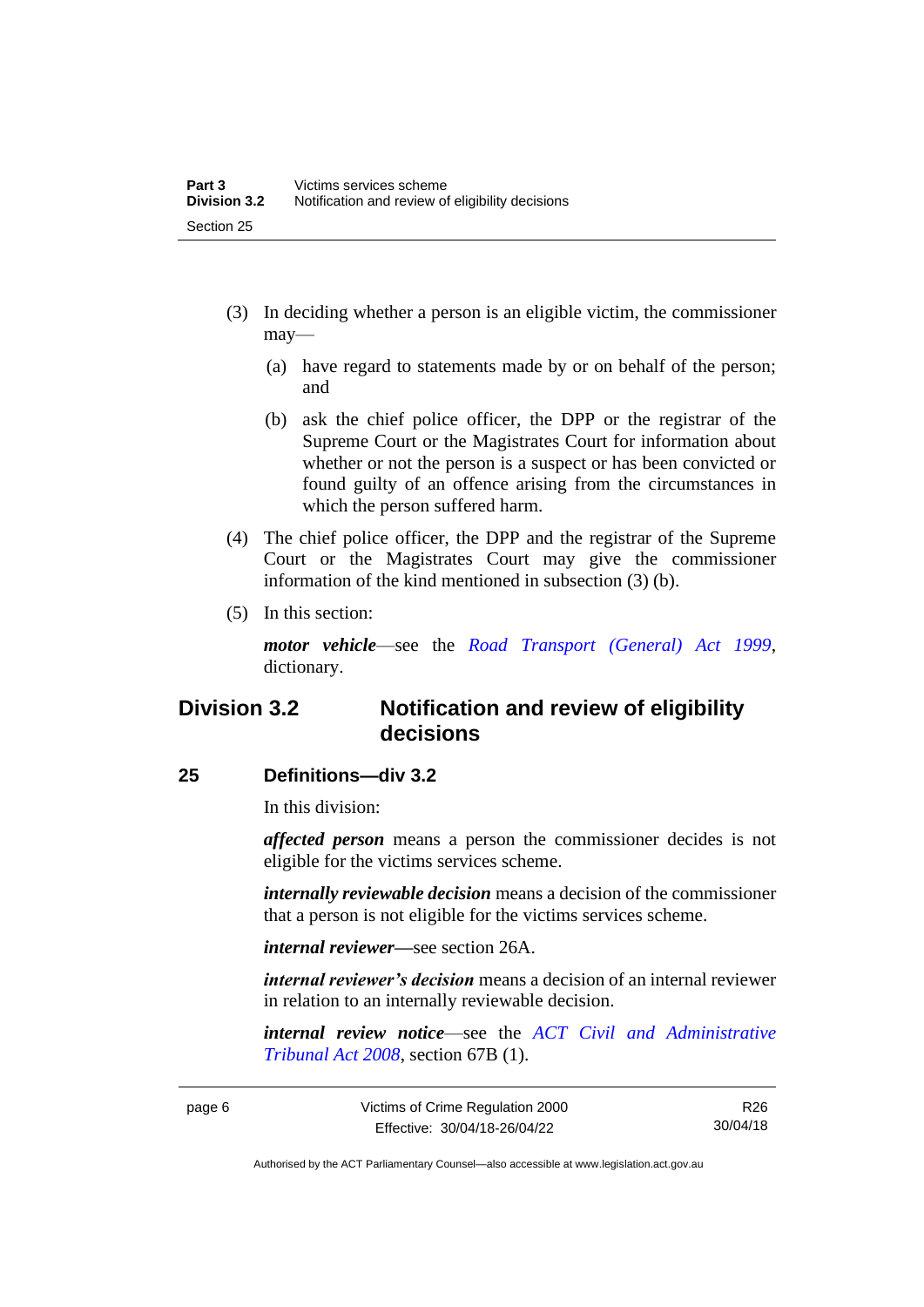### <span id="page-12-0"></span>**25A Internal review notices—commissioner**

If the commissioner makes an internally reviewable decision, the agency must give an internal review notice only to the affected person.

*Note* The requirements for internal review notices are prescribed under the *[ACT Civil and Administrative Tribunal Act 2008](http://www.legislation.act.gov.au/a/2008-35)*.

### <span id="page-12-1"></span>**26 Applications to commissioner for internal review**

- (1) The affected person may apply to the commissioner for review of the internally reviewable decision.
- (2) The application must—
	- (a) be in writing; and
	- (b) state the applicant's name and address; and
	- (c) set out the applicant's reasons for making the application.
	- *Note* If a form is approved under s 51 for the application, the form must be used.
- (3) The application must be given to the commissioner within—
	- (a) 28 days after the day the applicant is given the internal review notice by the commissioner; or
	- (b) any longer period allowed by the commissioner before or after the end of the 28-day period.

### <span id="page-12-2"></span>**26A Internal reviewer**

The commissioner must arrange for a person (the *internal reviewer*) who did not make the internally reviewable decision to review the decision.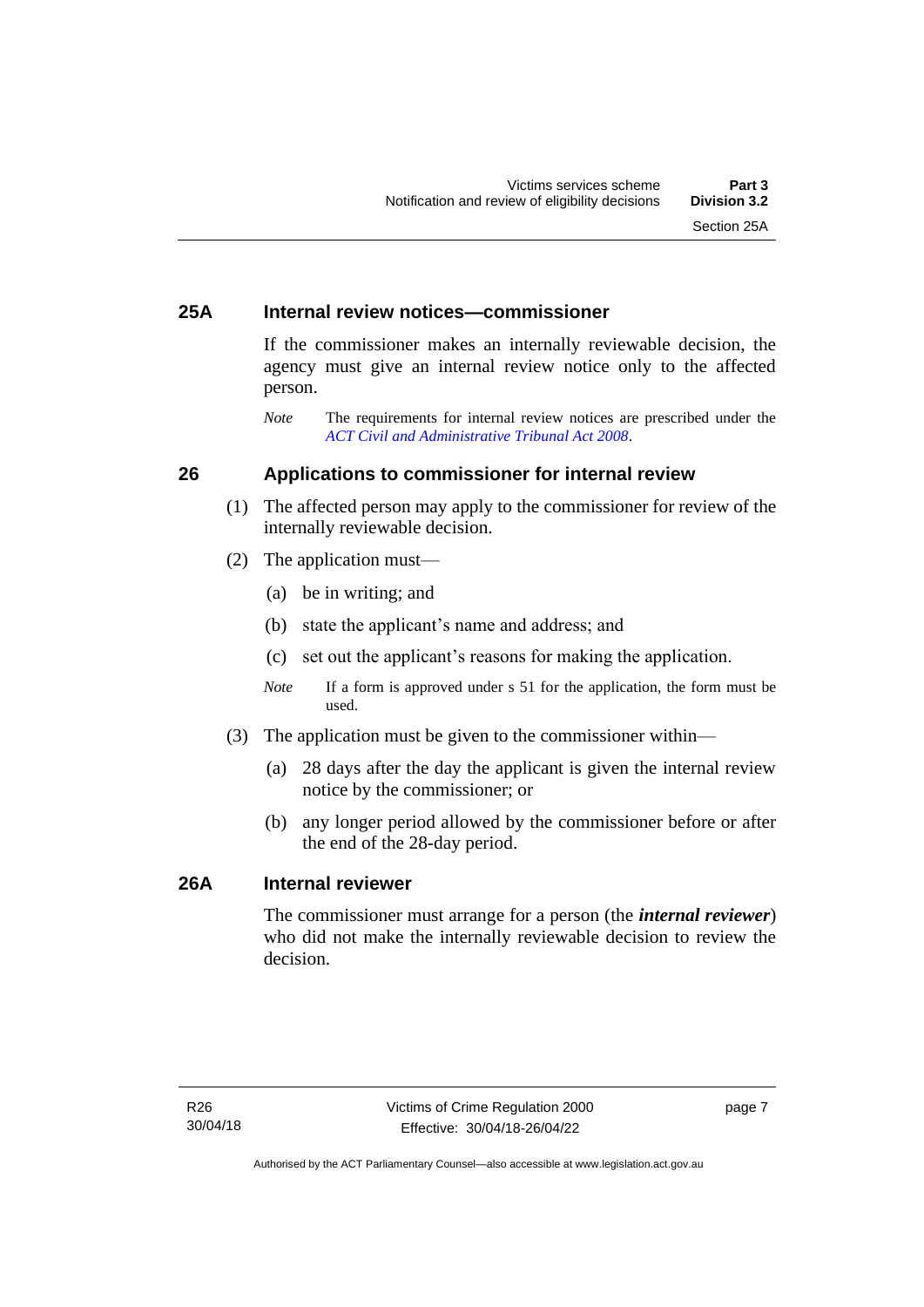### <span id="page-13-0"></span>**27 Review by internal reviewer**

- (1) The internal reviewer for an internally reviewable decision must review the decision within 28 days (the *28-day period*) after the day the commissioner receives the application for review of the internally reviewable decision.
- (2) The internal reviewer must—
	- (a) confirm the decision; or
	- (b) vary the decision; or
	- (c) set aside the decision and substitute the reviewer's own decision.
- (3) If the decision is not varied or set aside within the 28-day period, the decision is taken to have been confirmed by the internal reviewer.

### <span id="page-13-1"></span>**27A Internal review notices—internal reviewer**

If an internal reviewer makes an internal reviewer's decision, the internal reviewer must give an internal review notice only to the affected person.

*Note* The requirements for internal review notices are prescribed under the *[ACT Civil and Administrative Tribunal Act 2008](http://www.legislation.act.gov.au/a/2008-35)*.

### <span id="page-13-2"></span>**32 Applications to ACAT**

The affected person may apply to the ACAT for review of an internal reviewer's decision.

*Note* If a form is approved under the *[ACT Civil and Administrative Tribunal](http://www.legislation.act.gov.au/a/2008-35)  [Act 2008](http://www.legislation.act.gov.au/a/2008-35)* for the application, the form must be used.

Authorised by the ACT Parliamentary Counsel—also accessible at www.legislation.act.gov.au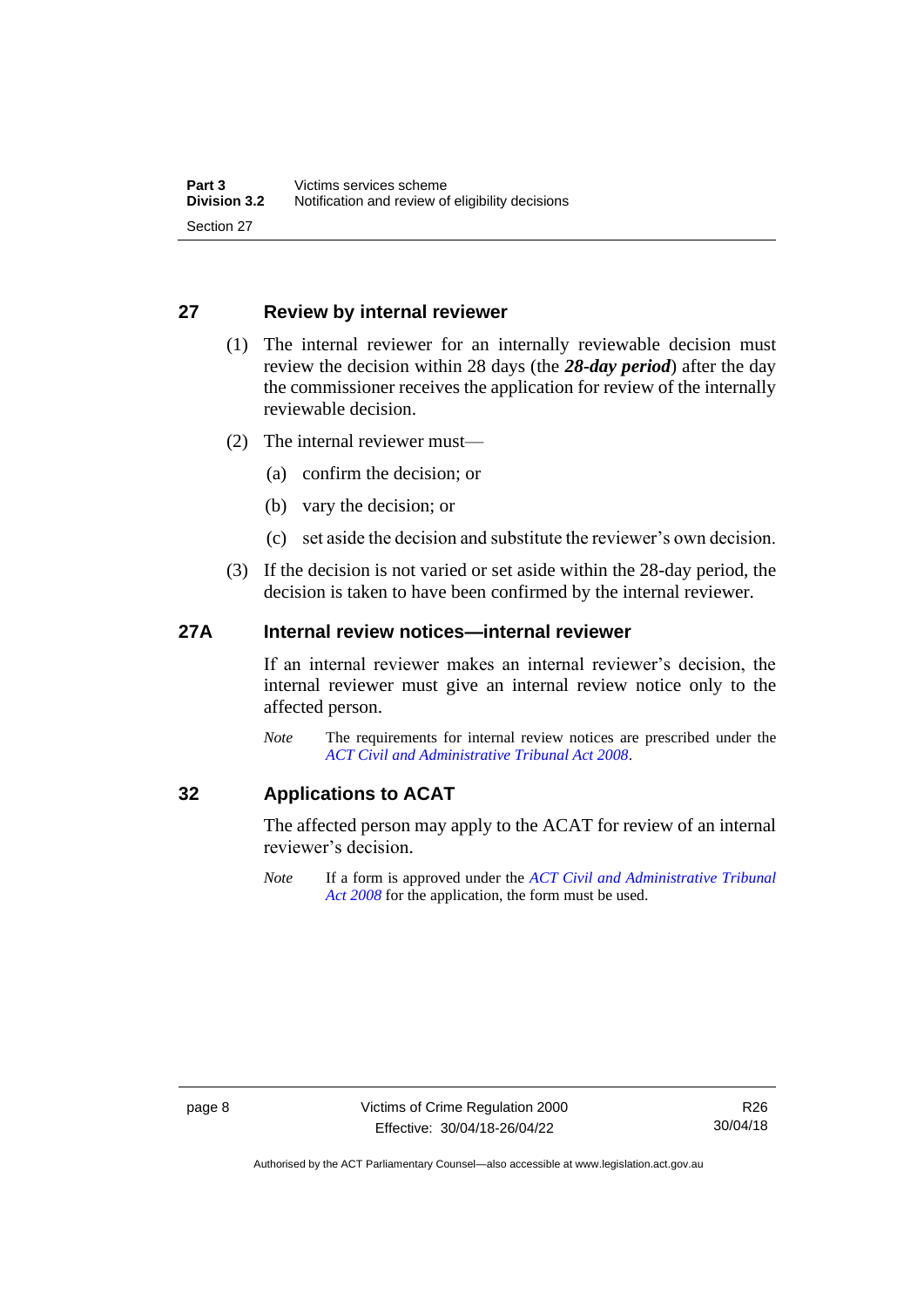# <span id="page-14-0"></span>**Division 3.3 Levels of service under the victims services scheme**

### <span id="page-14-1"></span>**33 Level 1 service**

- (1) All eligible victims are entitled to receive level 1 service under the victims services scheme.
- (2) Level 1 service consists of not more than 2 contact hours.
- (3) The commissioner may, but is not required to, prepare a care plan for an eligible victim receiving level 1 service.

### <span id="page-14-2"></span>**34 Level 2 service**

- (1) An eligible victim is entitled to receive level 2 service under the victims services scheme if the victim has completed level 1 service under the victims services scheme for the crime concerned and the victim—
	- (a) is a primary victim; or
	- (b) is a related victim; or
	- (c) would have been a related victim if the primary victim had died; or
	- (d) is a witness to a violent crime in circumstances in which it is probable that the witness would suffer harm.
- (2) Level 2 service consists of not more than 6 contact hours in addition to the level 1 service contact hours.
- (3) The commissioner must appoint a case coordinator to an eligible victim receiving level 2 service.
- (4) The case coordinator is responsible for managing the delivery of services to the eligible victim under this regulation.
- (5) The case coordinator must develop a care plan in consultation with the eligible victim.

page 9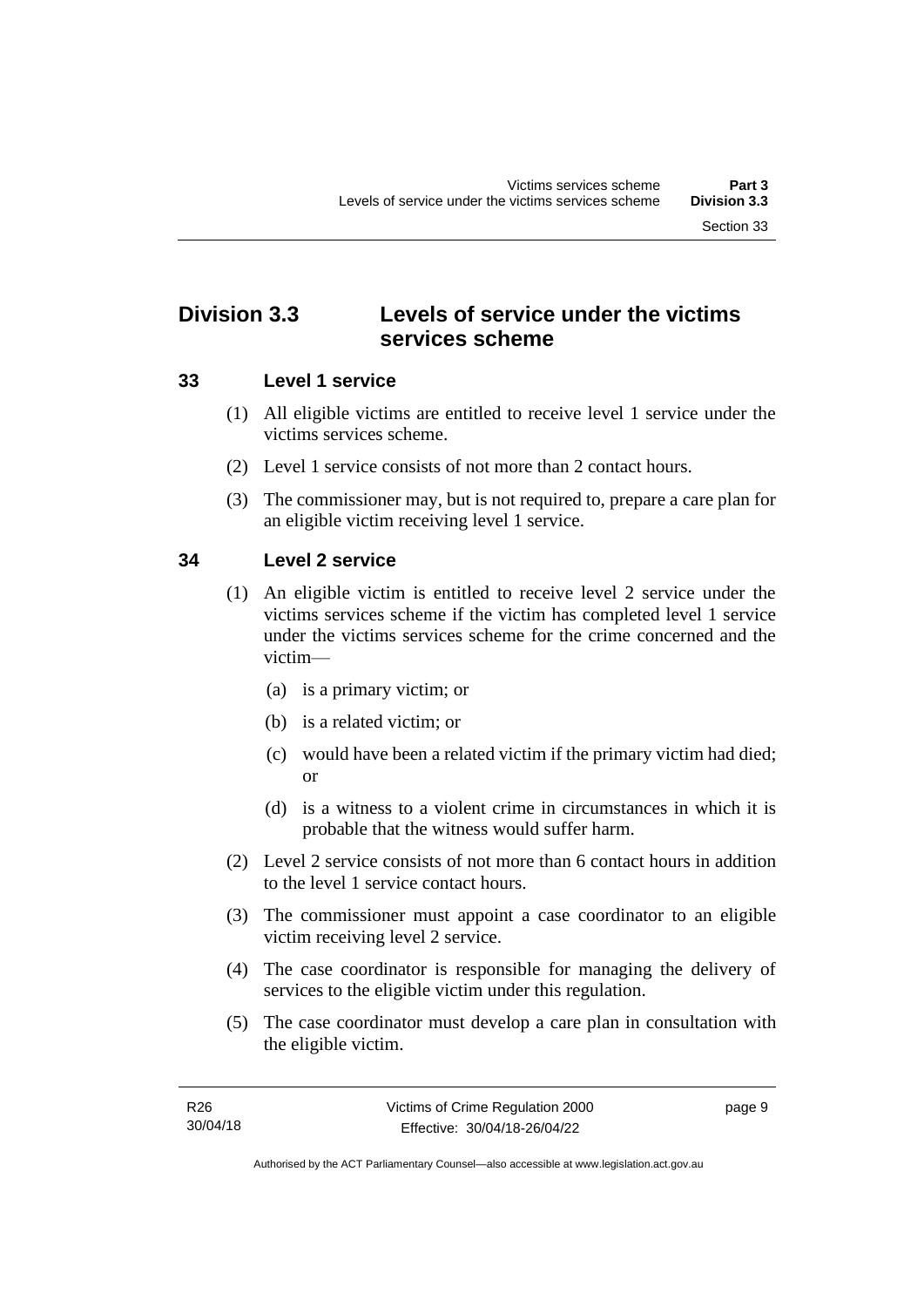- (6) The care plan must state—
	- (a) the rehabilitation goals for the eligible victim; and
	- (b) the number of contact hours and particular services to be provided to the victim for achieving those goals
- (7) Level 2 service is to be given in accordance with the care plan.
- (8) After the level 2 service contact hours have been given in accordance with the care plan, the commissioner, or the service provider who provided the level 2 service contact hours, must prepare and give a closure report to the case coordinator.
- (9) The closure report must include particulars of the number of contact hours and the extent to which the rehabilitation goals of the care plan were achieved.
- (10) On receiving the closure report for the eligible victim, if the case coordinator decides that the eligible victim would not receive therapeutic benefit from receiving level 3 service, the case coordinator must carry out case closure in relation to the victim.
- (11) In this section:

*related victim*—see the *[Victims of Crime \(Financial Assistance\)](http://www.legislation.act.gov.au/a/2016-12/default.asp)  Act [2016](http://www.legislation.act.gov.au/a/2016-12/default.asp)*, section 12.

*violent crime*—means an offence against a provision mentioned in an item in the *[Victims of Crime \(Financial Assistance\) Act](http://www.legislation.act.gov.au/a/2016-12/default.asp) 2016*, schedule 1 (Offences—act of violence), division 1.2.1 (General offences), column 3 of an Act mentioned in the item, column 2.

Authorised by the ACT Parliamentary Counsel—also accessible at www.legislation.act.gov.au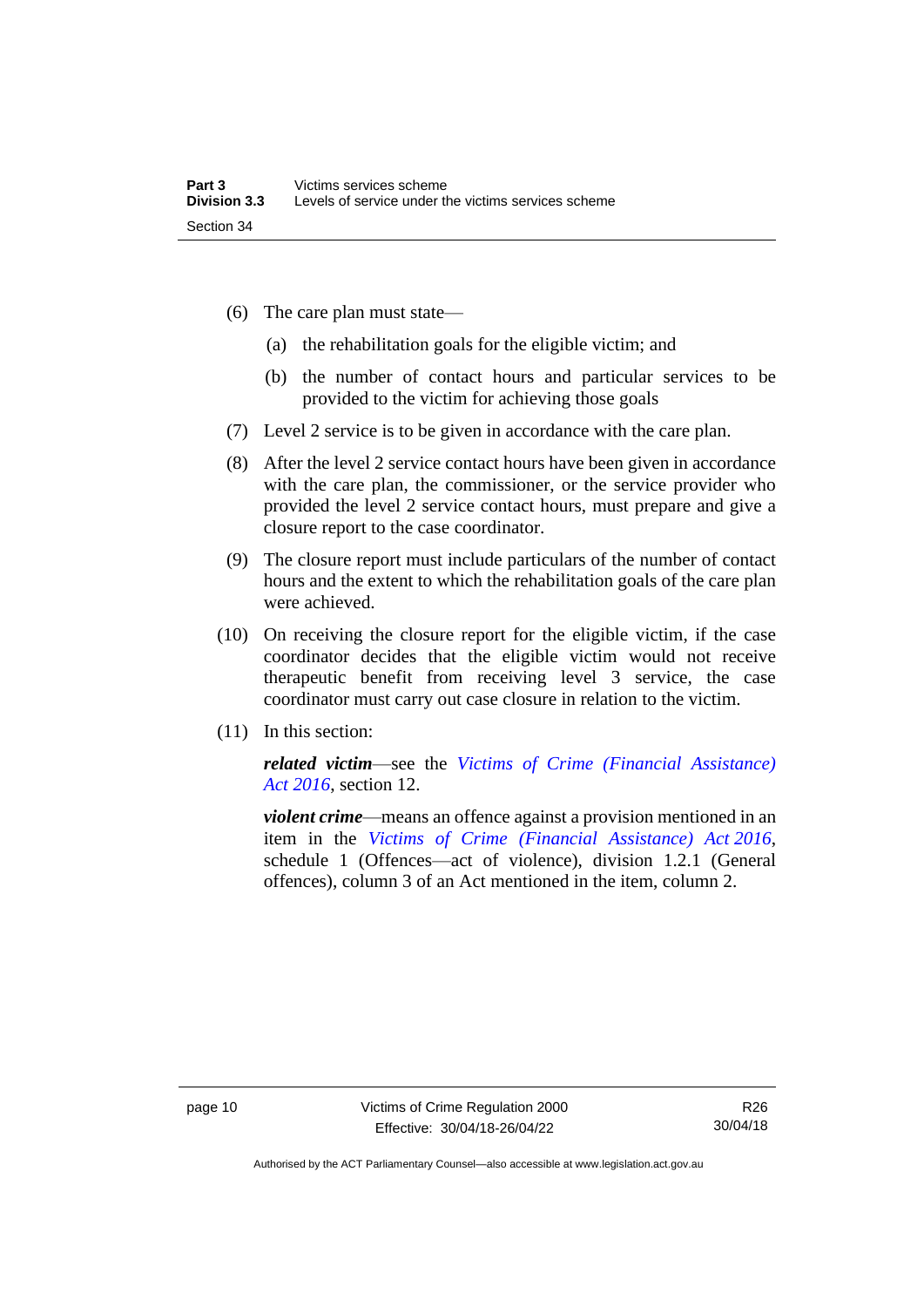### <span id="page-16-0"></span>**35 Level 3 service**

- (1) An eligible victim entitled to receive level 2 service is entitled to receive level 3 service under the victims services scheme if—
	- (a) the victim has completed level 2 service for the crime concerned in accordance with the care plan; and
	- (b) the victim's case coordinator has decided under section 34 (8) (Level 2 services) that the victim would receive therapeutic benefit from receiving level 3 service.
- (2) Level 3 service consists of not more than 12 contact hours in addition to the level 1 and level 2 contact hours.
- (3) The case coordinator must develop a revised care plan for level 3 service contact hours in consultation with the eligible victim.
- (4) The revised care plan must state—
	- (a) the rehabilitation goals for the eligible victim; and
	- (b) the number of contact hours and particular services to be provided to the victim for achieving the goals.
- (5) After the level 3 service contact hours have been given in accordance with the revised care plan, the commissioner, or the service provider who provided the level 3 service contact hours, must prepare and give a closure report to the case coordinator.
- (6) The closure report must include particulars of the number of contact hours and the extent to which the rehabilitation goals of the revised care plan were achieved.
- (7) Subject to section 36, on receiving the closure report for the eligible victim, the case coordinator must carry out case closure in relation to the victim.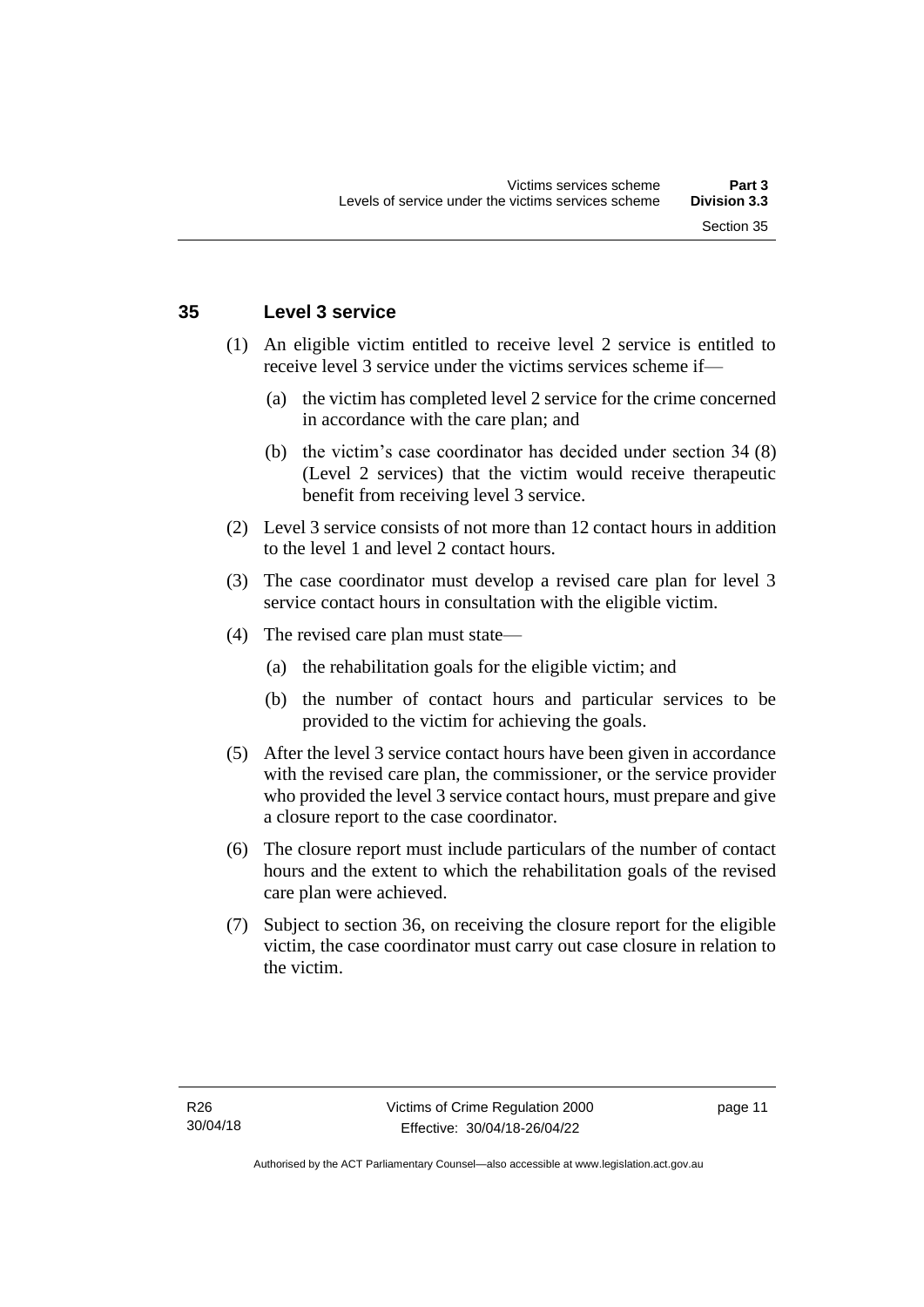### <span id="page-17-0"></span>**36 Exceptional cases**

- (1) This section applies if the case coordinator for an eligible victim makes a written recommendation to the commissioner that—
	- (a) on information available to the case coordinator, further contact hours in addition to level 3 service contact hours would give substantial therapeutic benefit to the victim; and
	- (b) it is impossible or impractical to provide the further contact hours under a scheme or program other than the victims services scheme.
- (2) The commissioner must consider the recommendation and decide whether or not to carry out the recommendation, or a variation of it.
- (3) After the further contact hours have been given, the commissioner, or the service provider who provided the service, must prepare and give a closure report to the case coordinator.
- (4) The closure report must include particulars of the number of contact hours and the extent to which the rehabilitation goals of the revised care plan were achieved.
- (5) On receiving the closure report for the victim, the case coordinator must carry out case closure in relation to the victim.
- (6) In this section:

*substantial therapeutic benefit*, for a victim, includes achieving his or her rehabilitation goals if—

- (a) the victim has almost achieved his or her rehabilitation goals at the time the victim's level 3 service contact hours have finished; or
- (b) the victim will not achieve his or her rehabilitation goals within level 3 service contact hours because of the extent and complexity of the harm suffered by the victim.

Authorised by the ACT Parliamentary Counsel—also accessible at www.legislation.act.gov.au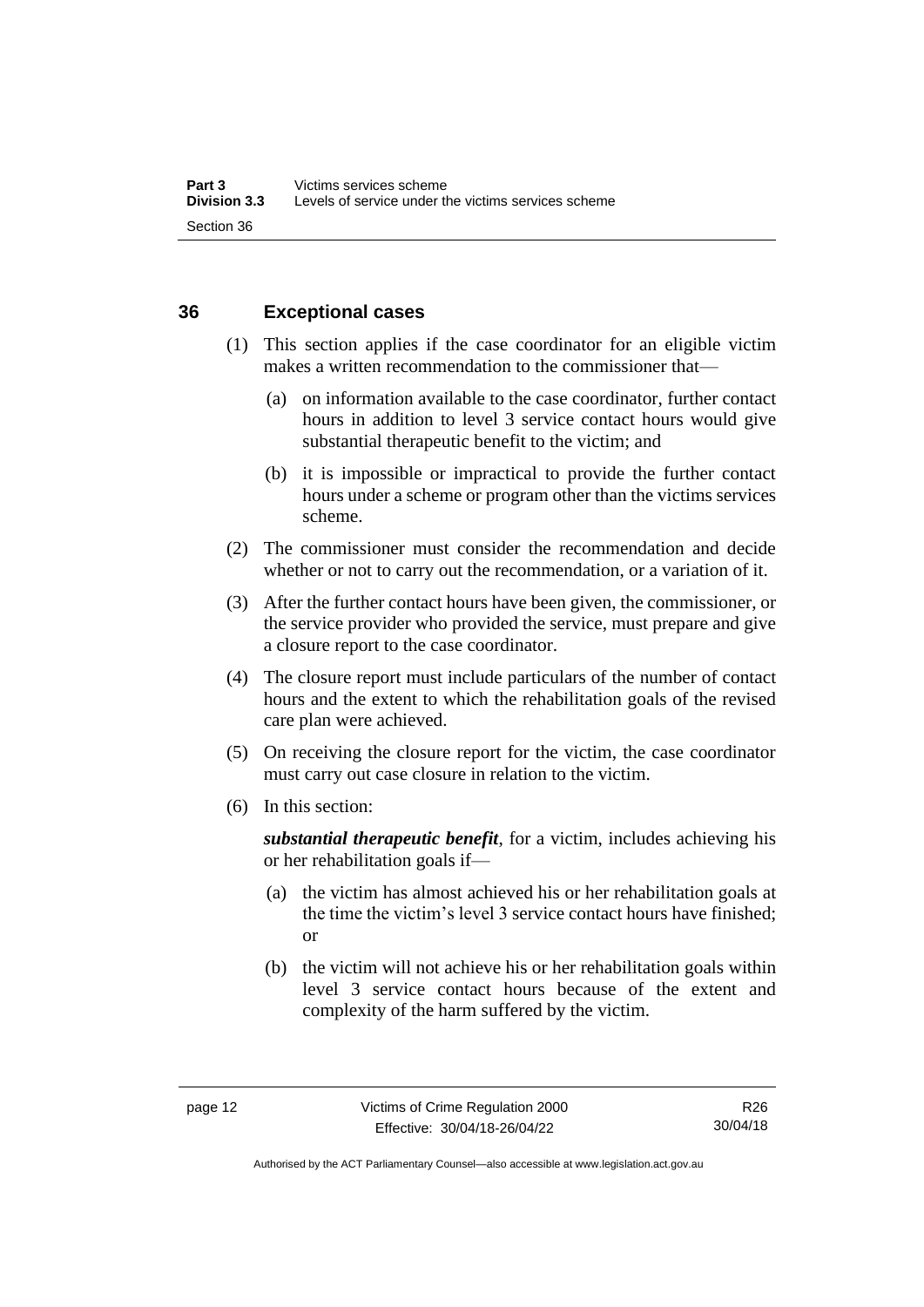### <span id="page-18-0"></span>**37 How contact hours are provided**

- (1) Contact hours for an eligible victim who lives in the ACT must be provided by—
	- (a) the commissioner; or
	- (b) an approved service provider; or
	- (c) with the written approval of the commissioner—a person who is not an approved service provider.
- (2) Contact hours for an eligible victim who lives outside the ACT may, with the written approval of the commissioner, be provided by a person that is not an approved service provider.
- (3) Contact hours under level 2 or level 3 service are to be given to an eligible victim in a way that, as far as possible, gives the victim a choice of completing the contact hours with the commissioner or an approved service provider chosen by the victim.

### <span id="page-18-1"></span>**38 Arbitration—care plans**

If, for an eligible victim who is entitled to receive level 2 or level 3 service, the case coordinator and service provider do not agree about the content of a care plan, the need for additional contact hours or both, the case coordinator must refer the issue in writing to an independent arbitrator nominated by the commissioner.

### <span id="page-18-2"></span>**39 Case closure**

Case closure for an eligible victim consists of the following procedure:

- (a) if the victim agrees—
	- (i) a discharge interview with the victim to measure the attainment of the victim's rehabilitation goals; and
	- (ii) the completion, by or on behalf of the victim, of a survey to evaluate the services received by the victim;

page 13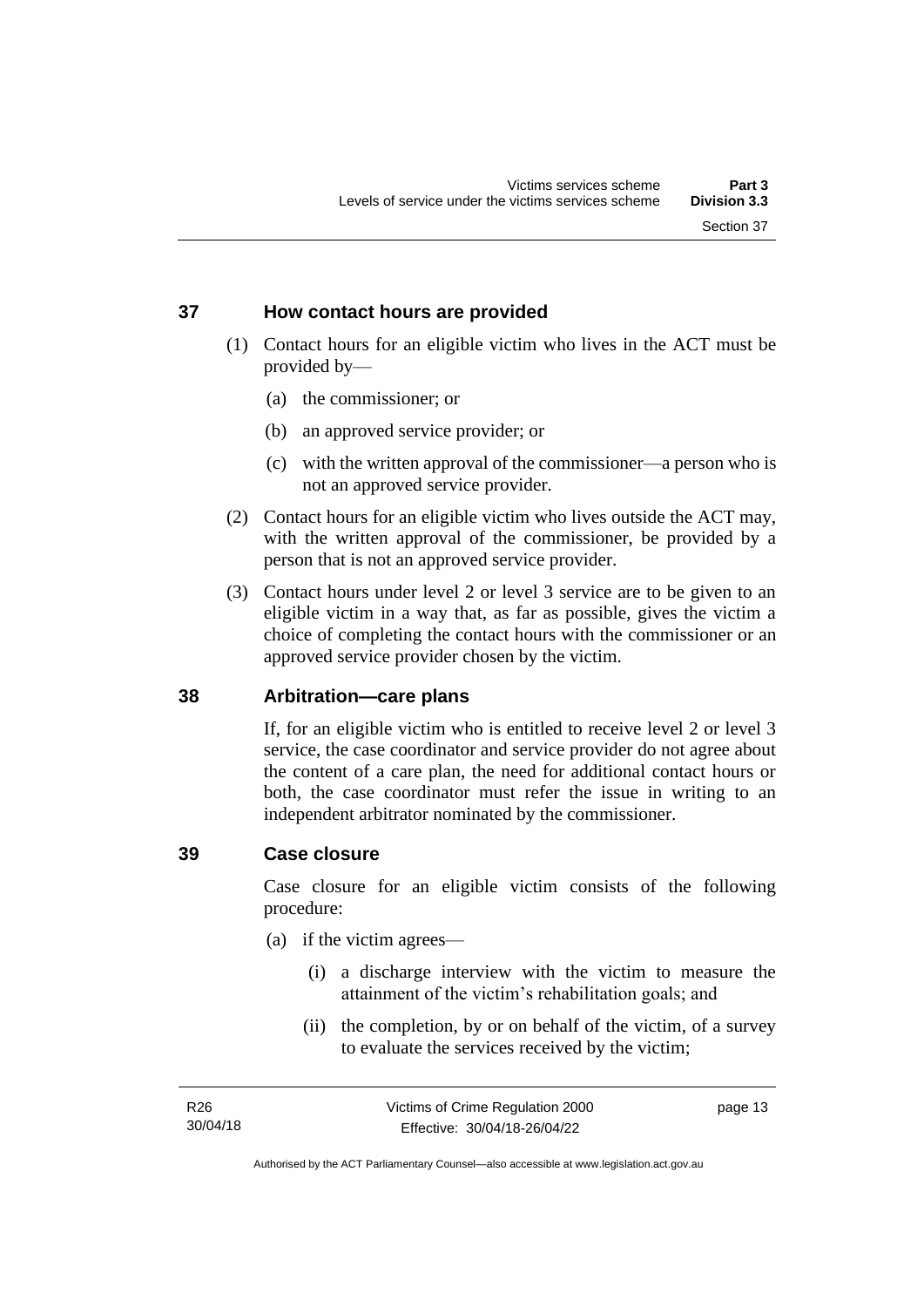| Part 3              | Victims services scheme |
|---------------------|-------------------------|
| <b>Division 3.4</b> | Service providers       |
| Section 40          |                         |

(b) the completion by the victim's case coordinator of an evaluation of, and report about, the services provided to the victim.

### <span id="page-19-0"></span>**Division 3.4 Service providers**

### <span id="page-19-1"></span>**40 Approved service providers**

- (1) The commissioner may approve service providers for this regulation.
- (2) The commissioner must keep an up-to-date list of approved service providers.

### <span id="page-19-2"></span>**41 Criteria for approval**

- (1) The commissioner may approve a person as a service provider only if satisfied that—
	- (a) the person—
		- (i) has qualifications or experience in working with victims and with people from a diversity of ethnic and cultural backgrounds; and
		- (ii) has experience or knowledge of working in a multidisciplinary team environment; and
		- (iii) holds an appropriate policy of indemnity insurance; and
	- (b) if the service to be provided is a health practitioners service the person is an appropriately qualified health practitioner; and
	- (c) the person has not been convicted of a serious crime; and
	- (d) the person is capable of satisfying the requirements of this regulation; and
	- (e) the person will—
		- (i) undertake continuing education in the provision of services to victims; and

Authorised by the ACT Parliamentary Counsel—also accessible at www.legislation.act.gov.au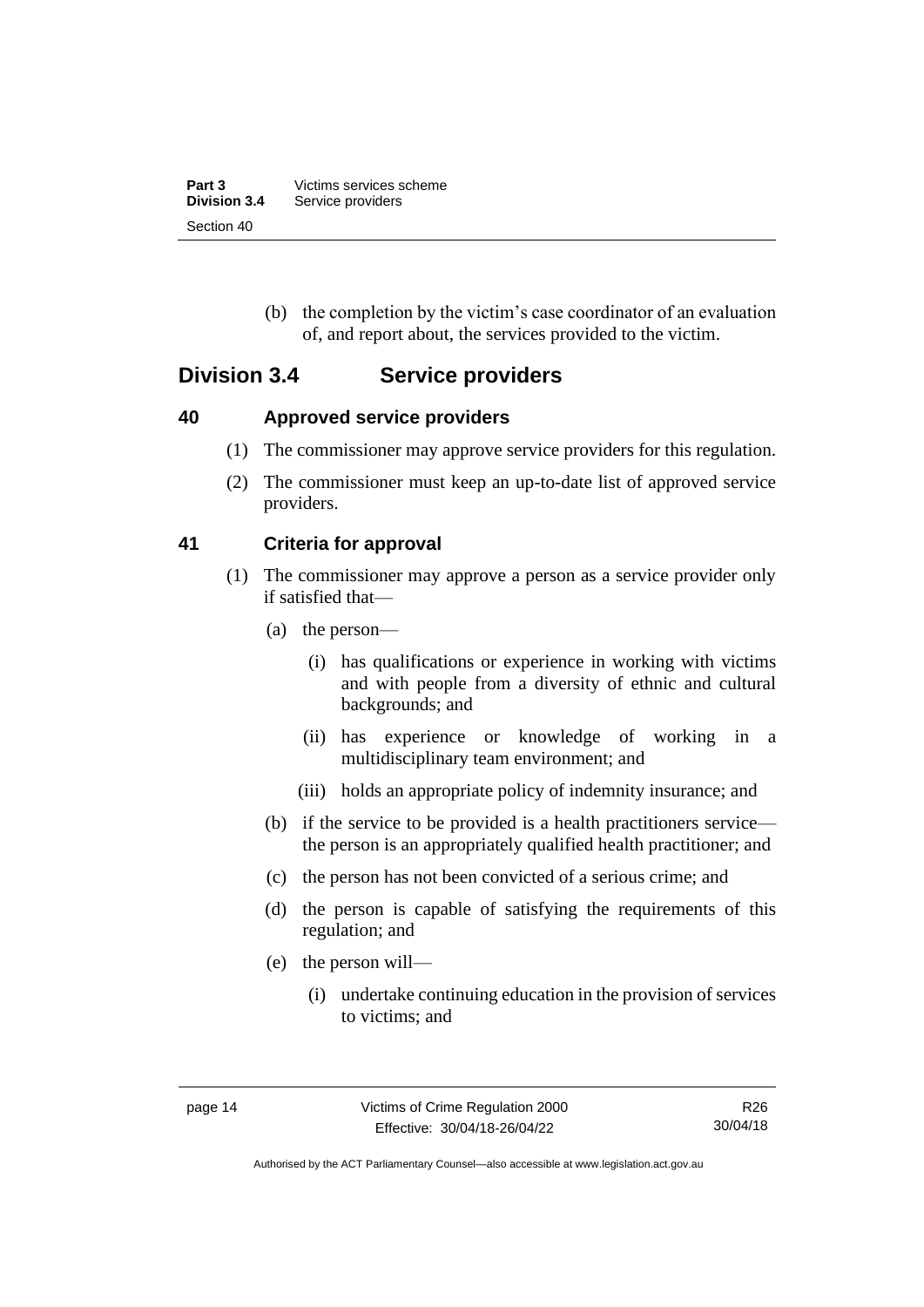- (ii) conduct an assessment and evaluation of the services it provides and ensure its services are subject to independent review; and
- (iii) deal with eligible victims in a way that gives proper regard to their dignity, worth, independence, cultural diversity and human rights; and
- (iv) provide services of appropriate quality with respect to safety, risk, health and community care outcomes and the interests of eligible victims; and
- (v) provide services that are consistent with best practice for the particular kind of service; and
- (vi) establish codes of conduct for people engaged or employed by it to promote the highest ethical and professional standards; and
- (vii) ensure premises used by people engaged or employed by it are secure, give eligible victims privacy and comply with occupational health and safety requirements; and
- (viii) take steps to ensure that people engaged or employed by it are familiar with the *[Human Rights Commission Act 2005](http://www.legislation.act.gov.au/a/2005-40)*; and
- (f) the person will not use contact hours for the preparation of reports for use in proceedings.
- (2) For section 37 (1) and (2), the commissioner may only approve the use of a person who is not an approved service provider if satisfied that the person meets the criteria mentioned in subsection (1).

### <span id="page-20-0"></span>**42 Suspension of approval**

The commissioner may suspend the approval of a service provider if—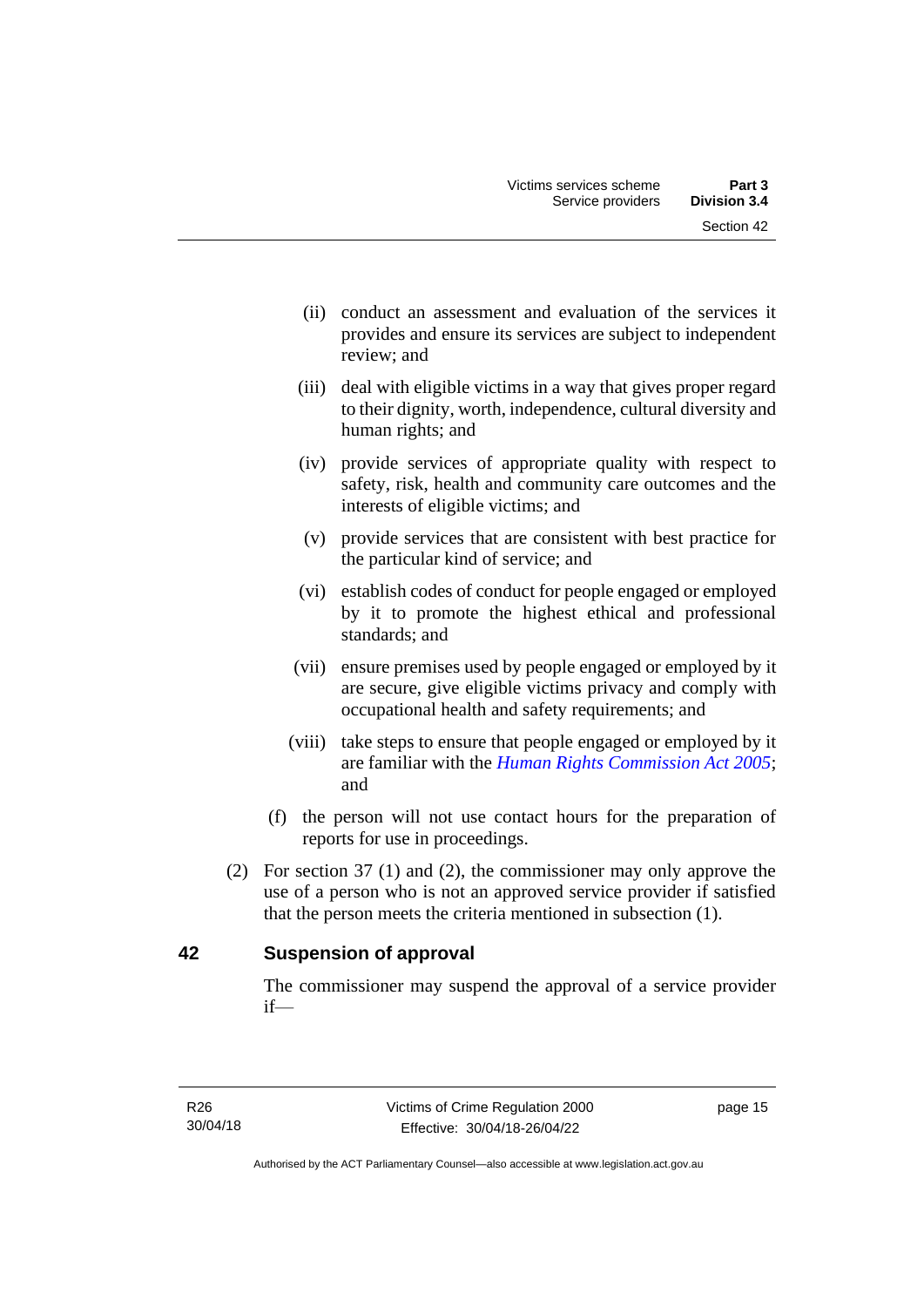- (a) the commissioner is no longer satisfied on reasonable grounds of the matters mentioned in section 41; or
- (b) the service provider is a suspect in an investigation of an indictable offence; or
- (c) the service provider has been the subject of a complaint to the human rights commission and the complaint has not been decided or has been upheld.

### <span id="page-21-0"></span>**43 Cancellation of approval**

The commissioner must cancel the approval of an approved service provider if—

- (a) on at least 3 occasions, a ground existed on which the commissioner would have been entitled to suspend the approval of the provider; or
- (b) if the ground for suspension of the approval of the provider is a state of affairs—the state of affairs has existed for 3 months or longer; or
- (c) the approved service provider has been convicted or found guilty of an indictable offence; or
- (d) for an approved service provider who provides a health practitioners service—the provider has ceased to be registered as a health practitioner.

### <span id="page-21-1"></span>**Division 3.5 General**

### <span id="page-21-2"></span>**44 Volunteer program**

An eligible victim may use a volunteer program.

### <span id="page-21-3"></span>**45 Special financial assistance—statements**

If a primary victim asks the commissioner for a statement and certificate under the *[Victims of Crime \(Financial Assistance\)](http://www.legislation.act.gov.au/a/1983-11)* 

page 16 Victims of Crime Regulation 2000 Effective: 30/04/18-26/04/22

R26 30/04/18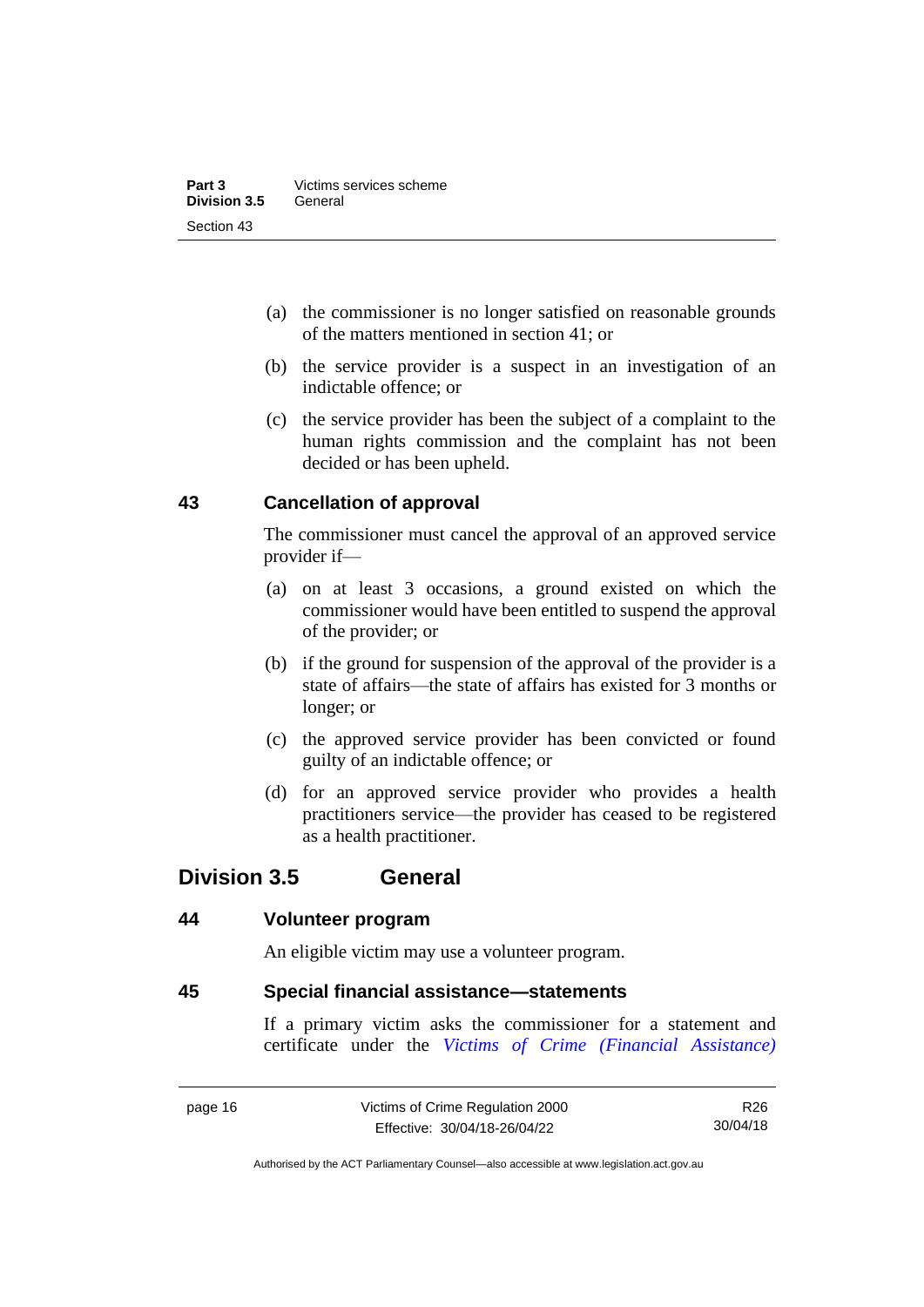*Act [1983](http://www.legislation.act.gov.au/a/1983-11)*, section 27, the commissioner must provide the statement and certificate.

## <span id="page-22-0"></span>**Division 3.6 Notification and review of decisions about service providers**

### <span id="page-22-1"></span>**46 Meaning of** *reviewable decision—***div 3.6**

In this division:

*reviewable decision* means a decision mentioned in schedule 1, column 3 under a provision of this regulation mentioned in column 2 in relation to the decision.

### <span id="page-22-2"></span>**46A Reviewable decision notices**

If the commissioner makes a reviewable decision, the commissioner must give a reviewable decision notice to each entity mentioned in schedule 1, column 4 in relation to the decision.

- *Note 1* The commissioner must also take reasonable steps to give a reviewable decision notice to any other person whose interests are affected by the decision (see *[ACT Civil and Administrative Tribunal Act 2008](http://www.legislation.act.gov.au/a/2008-35)*, s 67A).
- *Note 2* The requirements for reviewable decision notices are prescribed under the *[ACT Civil and Administrative Tribunal Act 2008](http://www.legislation.act.gov.au/a/2008-35)*.

### <span id="page-22-3"></span>**47 Applications for review**

The following may apply to the ACAT for review of a reviewable decision:

- (a) an entity mentioned in schedule 1, column 4 in relation to the decision;
- (b) any other person whose interests are affected by the decision.
- *Note* If a form is approved under the *[ACT Civil and Administrative Tribunal](http://www.legislation.act.gov.au/a/2008-35)  [Act 2008](http://www.legislation.act.gov.au/a/2008-35)* for the application, the form must be used.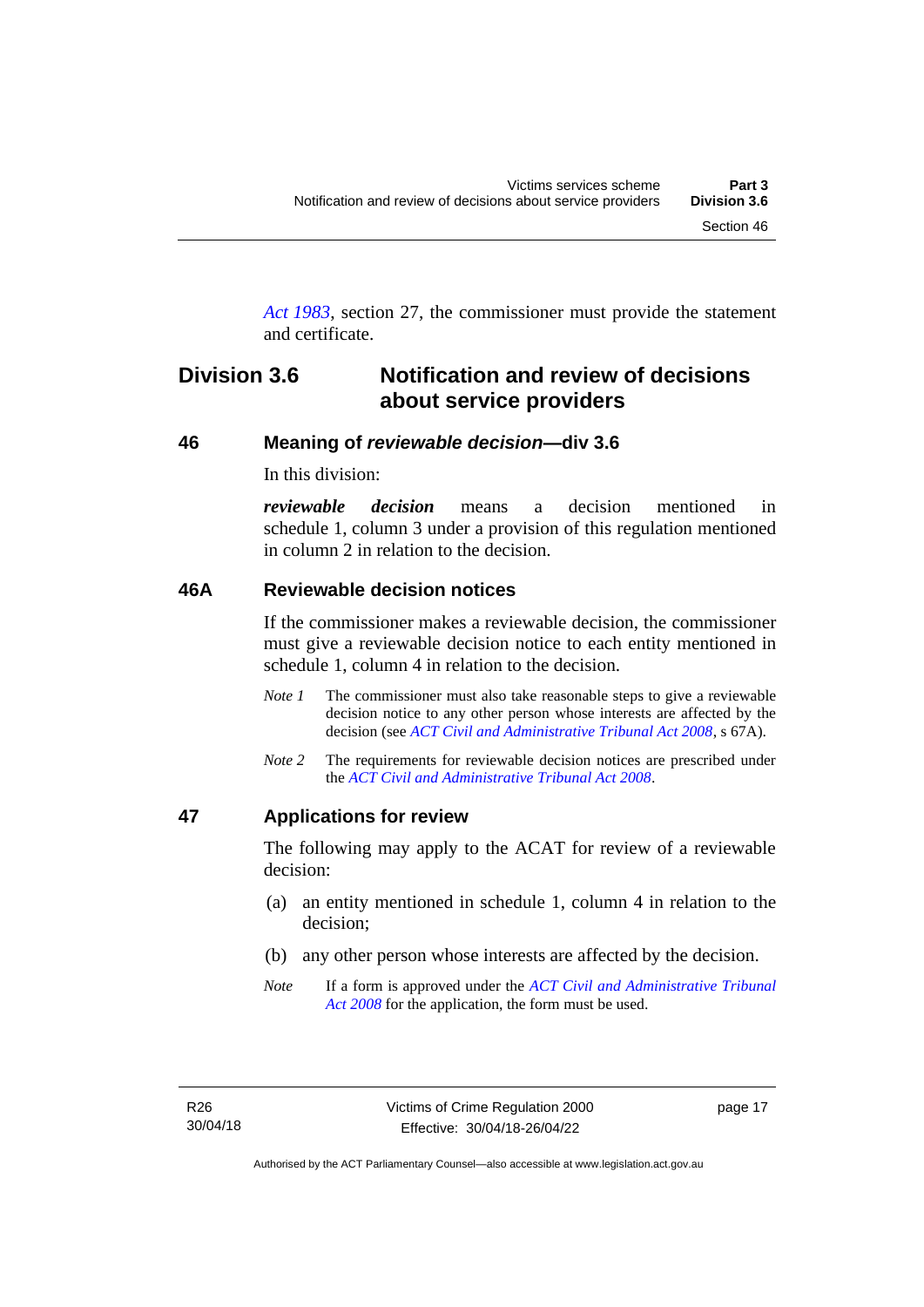#### **Part 4** Miscellaneous

Section 47A

# <span id="page-23-0"></span>**Part 4 Miscellaneous**

### <span id="page-23-1"></span>**47A Guidelines—victims services scheme etc**

- (1) The commissioner may make guidelines about—
	- (a) the way a victim is assessed for eligibility to use the victims services scheme; and
	- (b) the employment or engagement of people who will have contact with eligible victims; and
	- (c) the preparation, content and implementation of care plans; and
	- (d) the eligibility of entities to be approved or used as service providers; and
	- (e) the referral of victims to service providers or other entities dealing with victims; and
	- (f) the establishment and operation of volunteer programs; and
	- (g) the internal review of decisions made by the commissioner; and
	- (h) the holding of indemnity insurance by service providers; and
	- (i) other matters necessary or convenient to be decided with respect to the victims services scheme.
- (2) Guidelines are a notifiable instrument.

*Note* A notifiable instrument must be notified under the [Legislation Act.](http://www.legislation.act.gov.au/a/2001-14)

### <span id="page-23-2"></span>**48 Guidelines—volunteers**

The commissioner may make guidelines about the following:

- (a) fixing minimum standards of qualifications or experience for people who volunteer to provide practical assistance and support to victims;
- (b) the experience or knowledge required by a volunteer;

Authorised by the ACT Parliamentary Counsel—also accessible at www.legislation.act.gov.au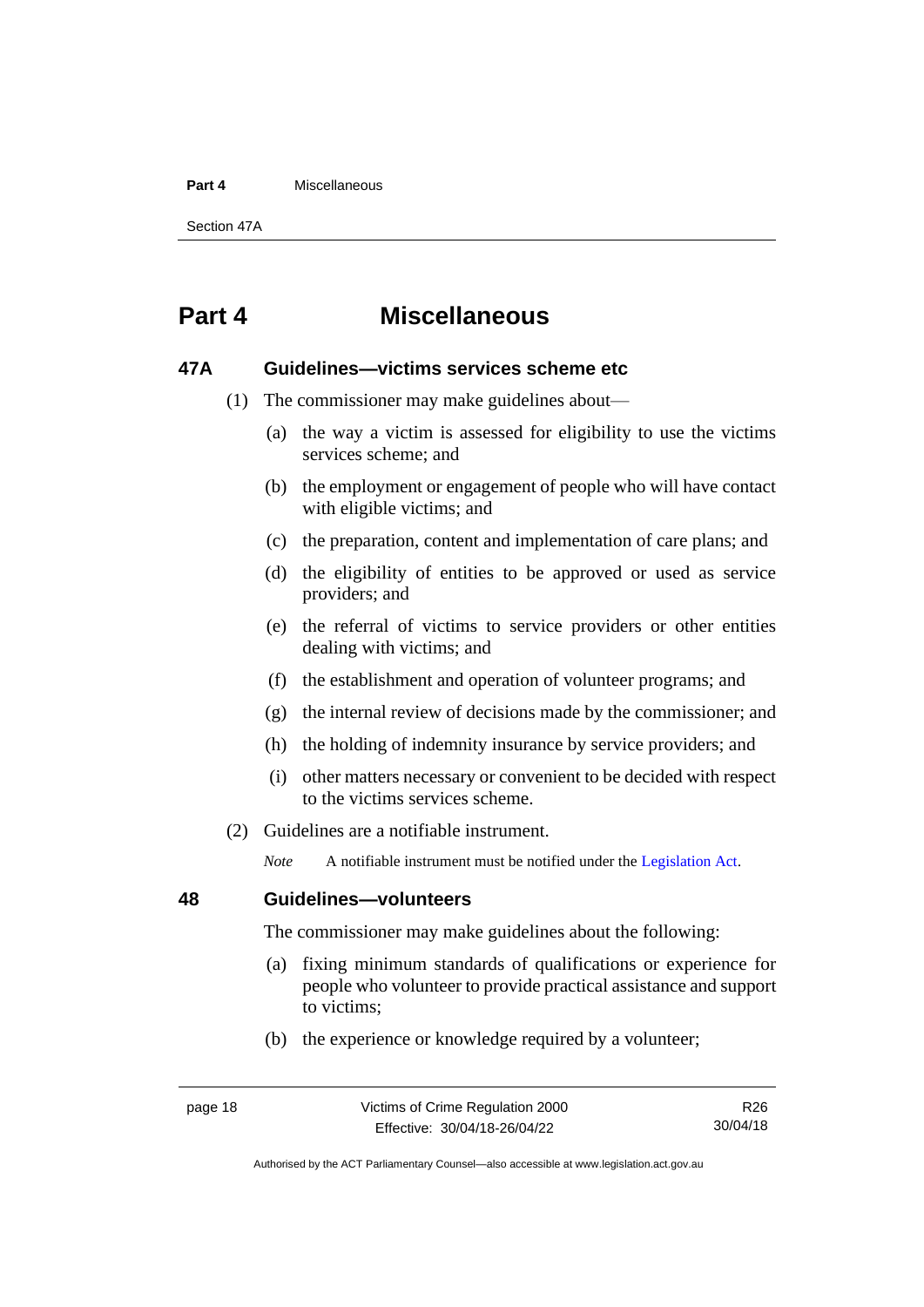- (c) the undertaking by a volunteer of continuing education in the provision of services to victims;
- (d) the undertaking by a volunteer of training courses about dealing with people from a diversity of ethnic and cultural backgrounds;
- (e) the use of people who have committed a serious crime as volunteers;
- (f) the supervision of volunteers and the conducting of assessments and evaluations of the services provided by volunteers;
- (g) the occupational health and safety of volunteers;
- (h) indemnity insurance for the acts or omissions of volunteers;
- (i) the debriefing of volunteers;
- (j) other matters necessary or convenient to be decided with respect to volunteers.

### <span id="page-24-0"></span>**48A Independent arbitrators**

- (1) The commissioner may approve independent arbitrators for this regulation.
- (2) A person is eligible to be approved as an independent arbitrator only if the person is an approved service provider.
- (3) The commissioner must keep a list of approved independent arbitrators.
- (4) The commissioner must keep the list open for inspection (without charge) by an eligible victim.
- (5) If asked by an eligible victim, the commissioner must give a copy of the list (without charge) to the victim.

### <span id="page-24-1"></span>**49 Annual reporting authority**

For the [Act,](http://www.legislation.act.gov.au/a/1994-83/default.asp) section 19 (2) (d), the director-general is the annual reporting authority for the victims services scheme.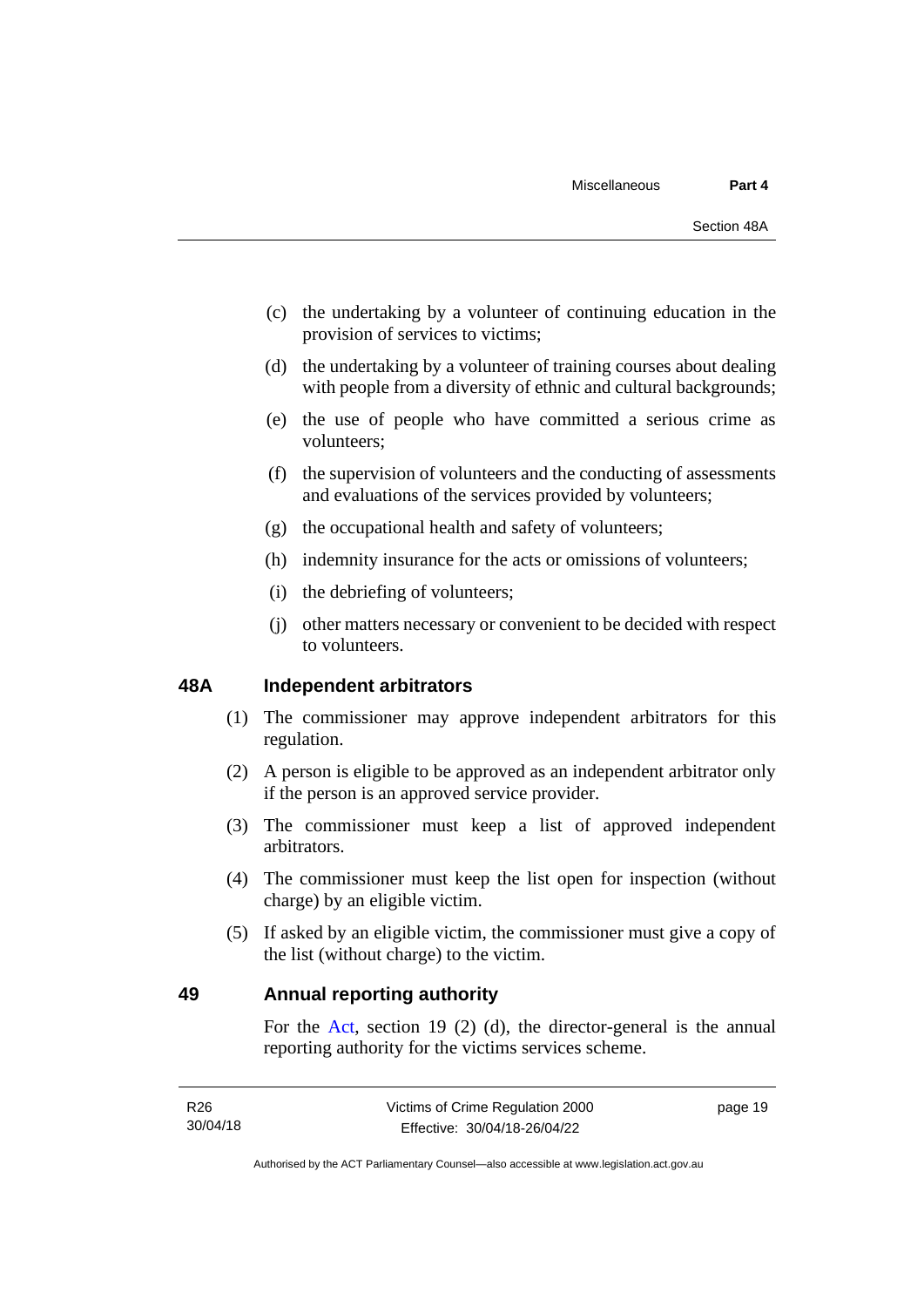#### **Part 4** Miscellaneous

Section 49A

### <span id="page-25-0"></span>**49A Victims services levy—excluded offences—Act, s 23**

The following offences are prescribed offences to which the victims services levy does not apply:

- (a) an offence mentioned in schedule 2;
- (b) an offence under the *[Heavy Vehicle National Law \(ACT\)](http://www.legislation.act.gov.au/a/db_49155/default.asp)*, except section 567A and section 567B.
- *Note* A reference to an Act includes a reference to the statutory instruments made or in force under the Act, including any regulation (se[e Legislation](http://www.legislation.act.gov.au/a/2001-14)  [Act,](http://www.legislation.act.gov.au/a/2001-14) s 104).

### <span id="page-25-1"></span>**50 Determination of fees for services provided by service providers**

- (1) The Minister may, in writing, determine the fees that are payable for services provided to an eligible victim under this regulation by a service provider.
- (2) A determination is a disallowable instrument.
	- *Note* A disallowable instrument must be notified, and presented to the Legislative Assembly, under the [Legislation Act.](http://www.legislation.act.gov.au/a/2001-14)

### <span id="page-25-2"></span>**51 Approved forms**

(1) The Minister may, in writing, approve forms for this regulation.

*Note* For other provisions about forms, see the [Legislation Act,](http://www.legislation.act.gov.au/a/2001-14) s 255.

- (2) If the Minister approves a form for a particular purpose, the approved form must be used for that purpose.
- (3) An approved form is a notifiable instrument.
	- Note A notifiable instrument must be notified under the [Legislation Act.](http://www.legislation.act.gov.au/a/2001-14)

Authorised by the ACT Parliamentary Counsel—also accessible at www.legislation.act.gov.au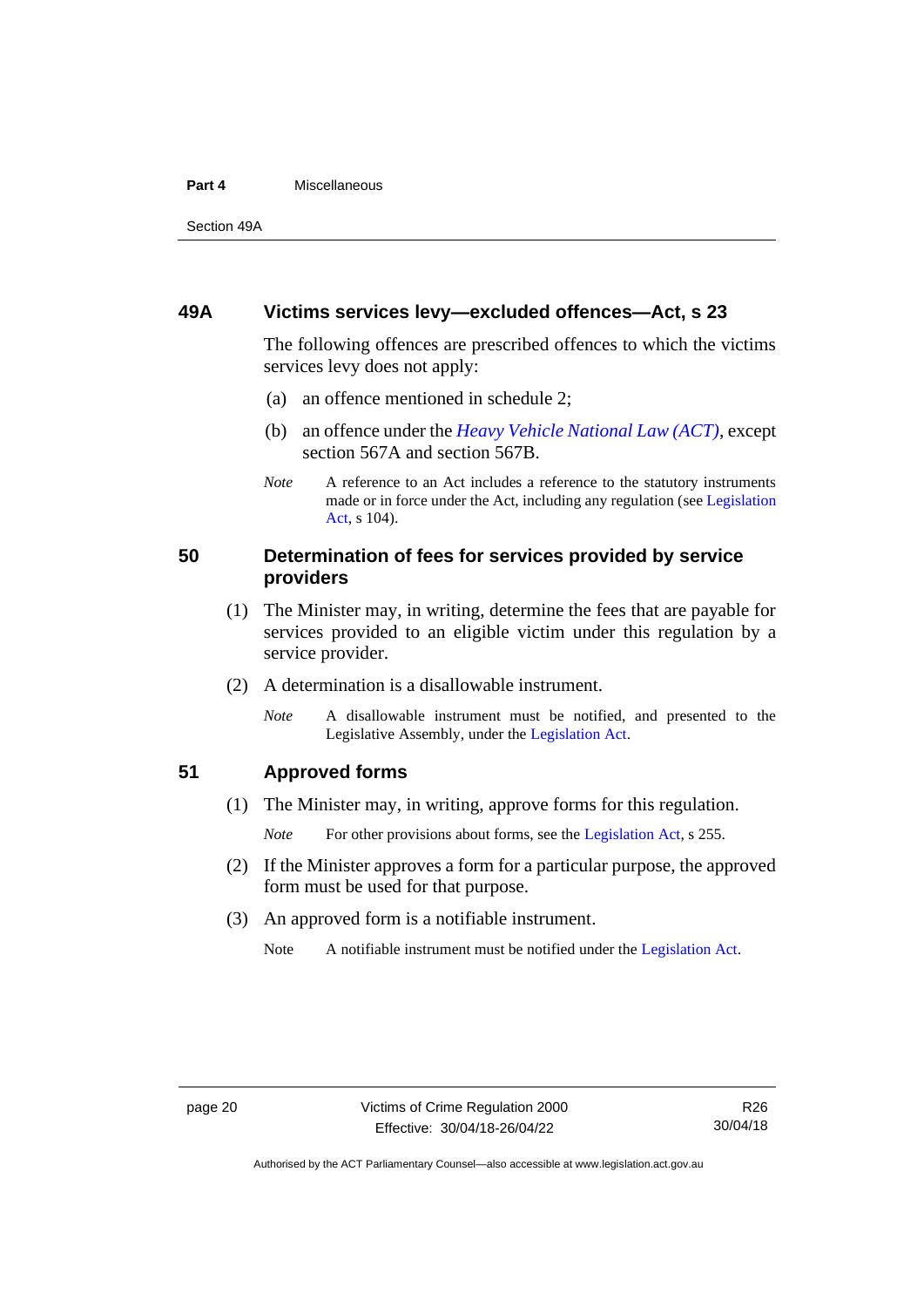# <span id="page-26-0"></span>**Schedule 1 Reviewable decisions about service providers**

(see div 3.6)

| column 1<br>item            | column <sub>2</sub><br>section | column 3<br>decision                         | column 4<br>entity                          |
|-----------------------------|--------------------------------|----------------------------------------------|---------------------------------------------|
| 1                           | 40                             | refuse to<br>approve<br>service<br>provider  | applicant                                   |
| $\mathcal{D}_{\mathcal{L}}$ | 42                             | suspend<br>service<br>provider's<br>approval | service provider                            |
| 3                           | 43                             | cancel<br>approval of<br>service<br>provider | person who was approved<br>service provider |

R26 30/04/18 Victims of Crime Regulation 2000 Effective: 30/04/18-26/04/22

page 21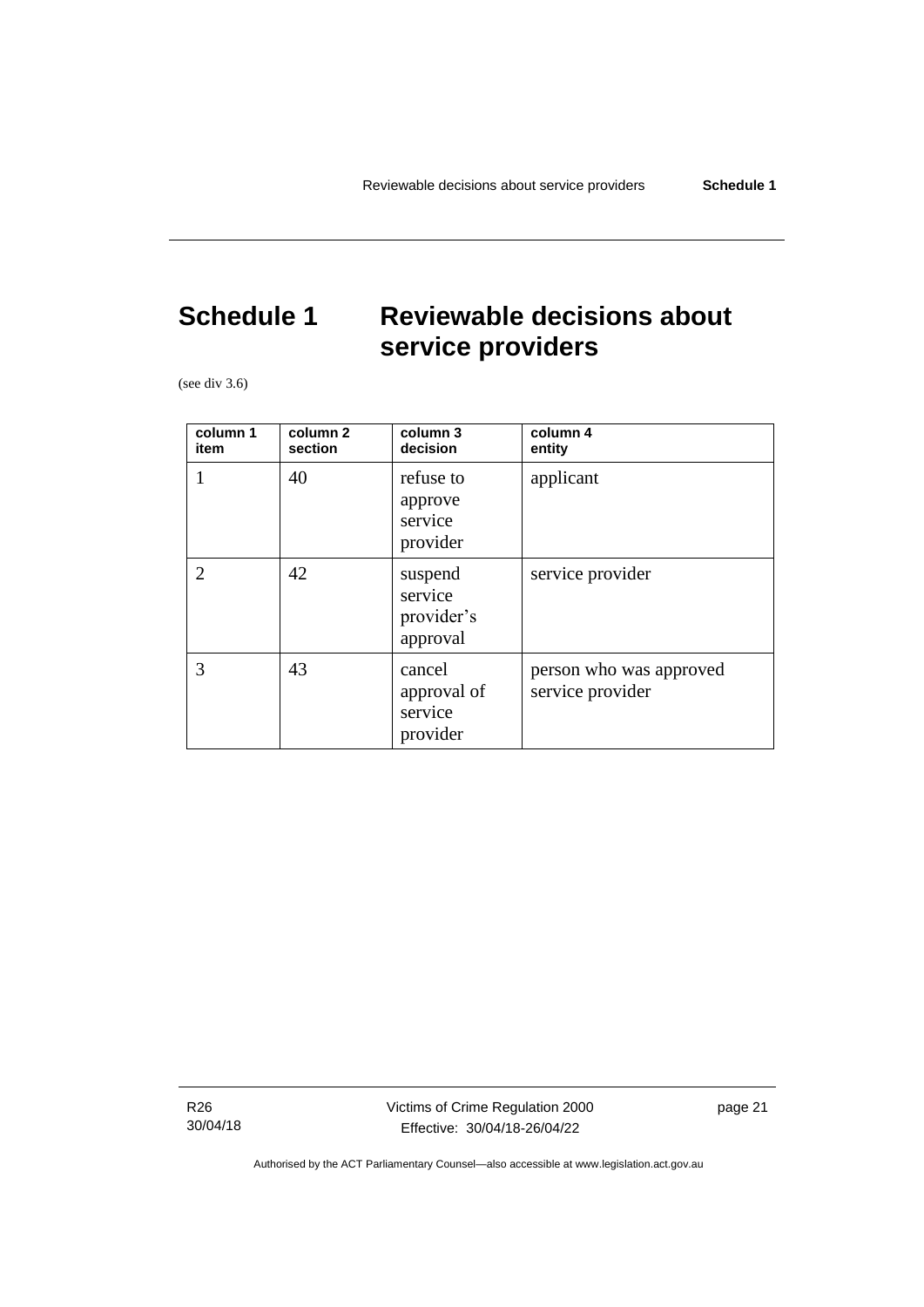# <span id="page-27-0"></span>**Schedule 2 Victims services levy excluded offences**

<span id="page-27-1"></span>(s 49A)

# **Part 2.1 Road Transport (Road Rules) Regulation 2017**

| column 1       | column 2                                    | column 3                                              |
|----------------|---------------------------------------------|-------------------------------------------------------|
| item           | offence provision<br>and, if relevant, case | short description                                     |
| 1              | 167                                         | disobey no stopping sign                              |
| 2              | 168(1)                                      | disobey no parking sign                               |
| 3              | 169                                         | stop at side of road with continuous yellow edge line |
| $\overline{4}$ | 170(1)                                      | stop in intersection                                  |
| 5              | 170(2)                                      | stop on/near intersection (traffic lights)            |
| 6              | 170(3)                                      | stop on/near intersection (no traffic lights)         |
| 7              | 171(1)                                      | stop on/near children's crossing                      |
| 8              | 172(1)                                      | stop on/near pedestrian crossing                      |
| 9              | 173(1)                                      | stop on/near marked foot crossing                     |
| 10             | 174(2)                                      | stop near bicycle crossing lights                     |
| 11             | 175(1)                                      | stop on/near level crossing                           |
| 12             | 176(1)                                      | stop on clearway                                      |
| 13             | 177(1)                                      | stop on freeway                                       |
| 14             | 178                                         | stop in emergency stopping lane                       |
| 15             | 179(1)                                      | stop in loading zone                                  |
| 16             | 179(2)(a)                                   | stop in loading zone longer than 1/2 hour             |
| 17             | $179(2)$ (b)                                | stop in loading zone longer than indicated            |

page 22 Victims of Crime Regulation 2000 Effective: 30/04/18-26/04/22

R26 30/04/18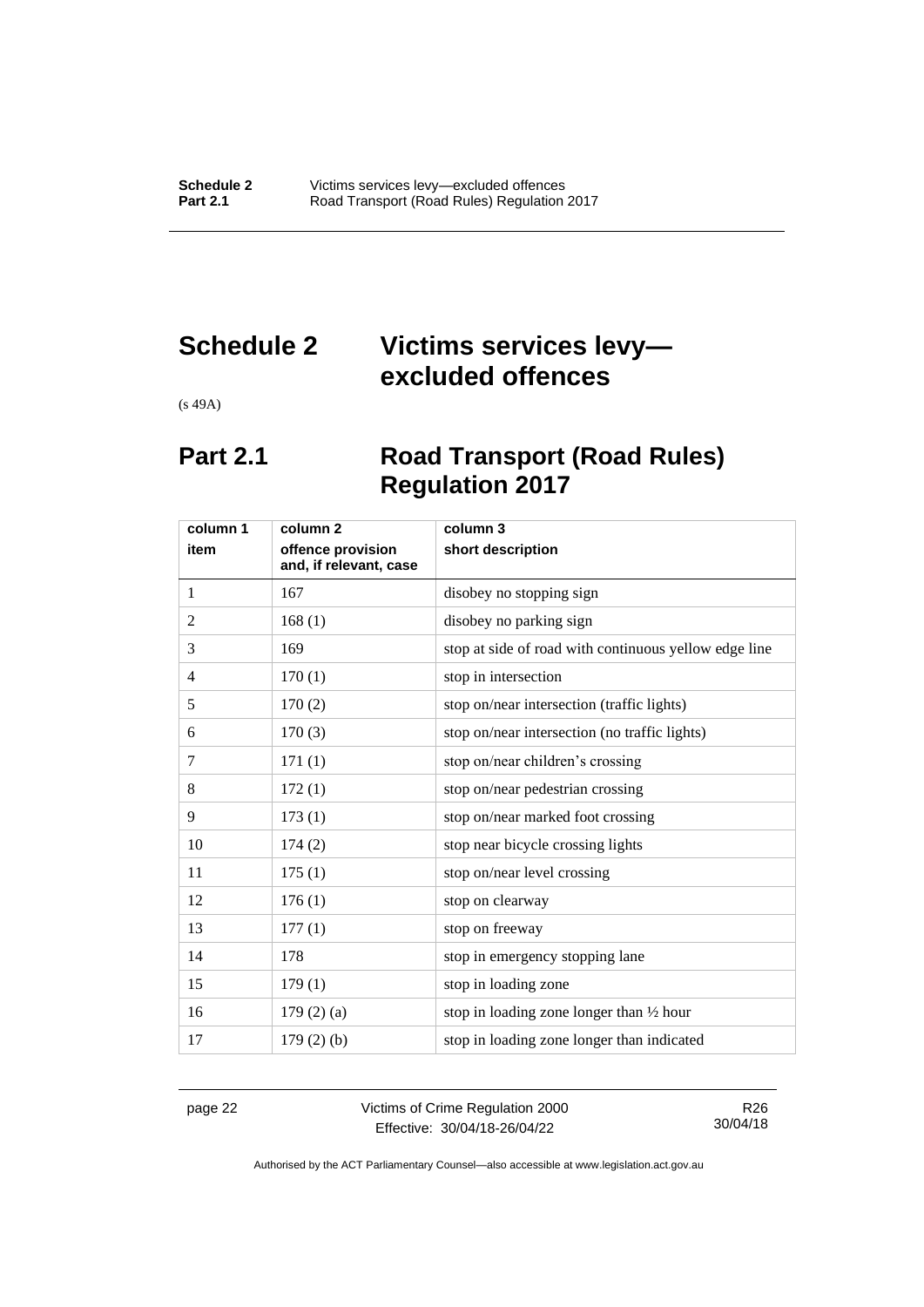| column 1 | column 2                                    | column 3                                        |
|----------|---------------------------------------------|-------------------------------------------------|
| item     | offence provision<br>and, if relevant, case | short description                               |
| 18       | 179 $(2)(c)$                                | stop in loading zone longer than permitted      |
| 19       | 180(1)                                      | stop in truck zone                              |
| 20       | 181(1)                                      | stop in works zone                              |
| 21       | 182(1)                                      | stop in taxi zone                               |
| 22       | 183(1)                                      | stop in bus zone                                |
| 23       | 183A(1)                                     | stop public bus in bus zone                     |
| 24       | 184(1)                                      | stop in minibus zone                            |
| 25       | 185(1)                                      | stop in permit zone                             |
| 26       | 186(1)                                      | stop in mail zone                               |
| 27       | 187(1)                                      | stop in bus/transit/truck lane                  |
| 28       | 187(2)                                      | stop in bicycle lane                            |
| 29       | 187(3)                                      | stop in/on tram lane/way/tracks                 |
| 30       | 188                                         | stop in shared zone                             |
| 31       | 189(1)                                      | double park                                     |
| 32       | 190(1)                                      | stop in/near safety zone                        |
| 33       | 191                                         | stop near obstruction so as to obstruct traffic |
| 34       | 192(1)                                      | stop on structure                               |
| 35       | 192(2)                                      | stop in tunnel/underpass                        |
| 36       | 193(1)                                      | stop on crest/curve outside built-up area       |
| 37       | 194(1)                                      | stop near fire hydrant/indicator/plug indicator |
| 38       | 195(1)                                      | stop at/near bus stop                           |
| 39       | 195A                                        | stop public bus at/near bus stop                |
| 40       | 196(1)                                      | stop at/near tram stop                          |
| 41       | 197(1)                                      | stop on path/strip in built-up area             |
| 42       | 197 (1A)                                    | stop on painted island                          |

R26 30/04/18 Victims of Crime Regulation 2000 Effective: 30/04/18-26/04/22

page 23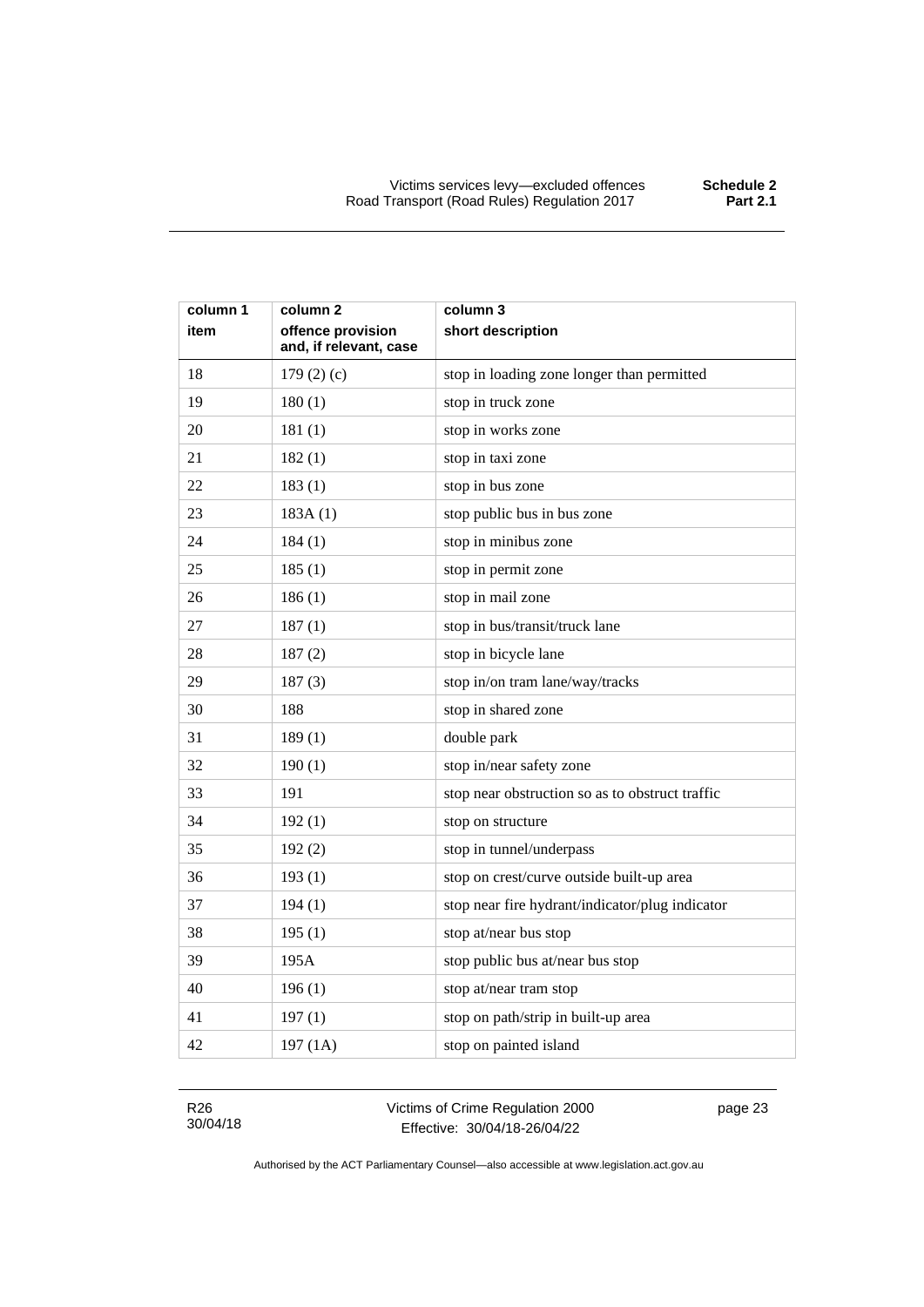| column 1 | column <sub>2</sub>                         | column 3                                          |
|----------|---------------------------------------------|---------------------------------------------------|
| item     | offence provision<br>and, if relevant, case | short description                                 |
| 43       | 197 (1B)                                    | driver stop on traffic island                     |
| 44       | 198(1)                                      | obstruct access to ramp/path/passageway           |
| 45       | 198(2)                                      | stop on/across driveway/other access to/from land |
| 46       | 199(1)                                      | stop near postbox                                 |
| 47       | 200(1)                                      | not stop heavy/long vehicle on road shoulder      |
| 48       | 200(2)                                      | stop heavy/long vehicle longer than 1 hr          |
| 49       | 201                                         | disobey bicycle parking sign                      |
| 50       | 202                                         | disobey motorbike parking sign                    |
| 51       | 203(1)                                      | stop in parking area for disabled                 |
| 52       | 203A                                        | stop in slip lane                                 |
| 53       | 205(1)                                      | park continuously for longer than permitted       |
| 54       | 208(1)                                      |                                                   |
| 54.1     | by contravening<br>208(2)                   | not parallel park in direction of travel          |
| 54.2     | by contravening<br>208(3)                   | not parallel park near left                       |
| 54.3     | by contravening<br>208(4)                   | not parallel park near road side                  |
| 54.4     | by contravening<br>$\bullet$<br>208(5)      | parallel park close to front/back of vehicle      |
| 54.5     | by contravening<br>208(6)                   | parallel park close to dividing line/strip        |
| 54.6     | by contravening<br>208(7)                   | parallel park close if no dividing line/strip     |
| 54.7     | by contravening<br>208(8)                   | park so as to obstruct vehicles/pedestrians       |

page 24 Victims of Crime Regulation 2000 Effective: 30/04/18-26/04/22

R26 30/04/18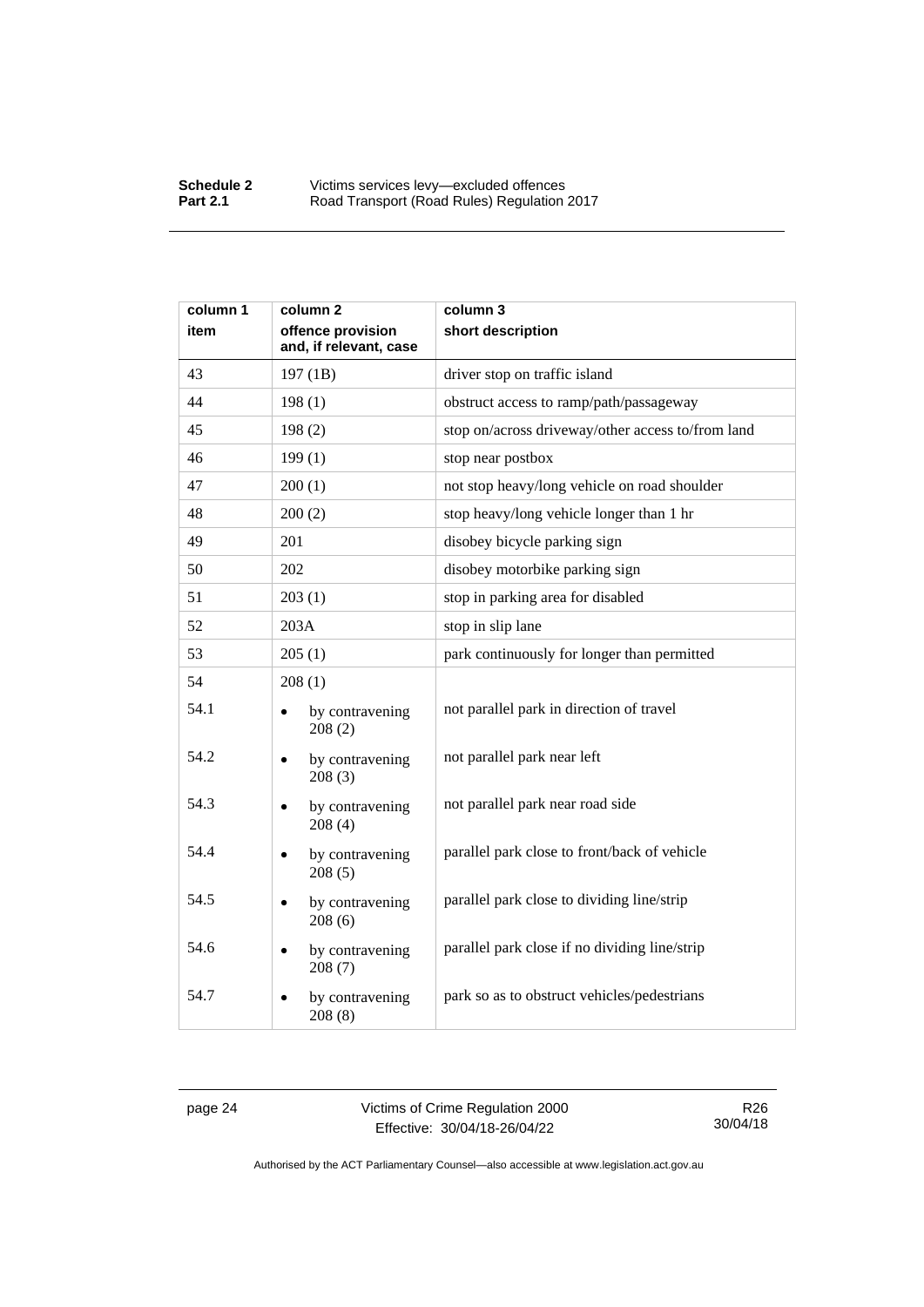| column 1 | column 2                                    | column 3                                                                         |
|----------|---------------------------------------------|----------------------------------------------------------------------------------|
| item     | offence provision<br>and, if relevant, case | short description                                                                |
| 55       | 208A(1)                                     | parallel park in direction other than direction of travel<br>(road related area) |
| 56       | 209(2)(a)                                   | not parallel park in direction of travel                                         |
| 57       | 209(2)(b)                                   | not parallel park near centre of median strip                                    |
| 58       | 209(2)(c)                                   | parallel park close to front/back of vehicle                                     |
| 59       | 210(1)                                      |                                                                                  |
| 59.1     | by contravening<br>210(2)(a)                | not park at specified angle                                                      |
| 59.2     | by contravening<br>210(2)(b)                | not park rear out at specified angle                                             |
| 59.3     | by contravening<br>210(2A)(a)               | not park at 45° (no angle specified)                                             |
| 59.4     | by contravening<br>$\bullet$<br>210(2A)(b)  | not park rear out at 45°                                                         |
| 59.5     | by contravening<br>210(3)(a)                | not park at 90°                                                                  |
| 59.6     | by contravening<br>$210(3)$ (b) (i)         | not park rear in/front in at 90° as specified                                    |
| 59.7     | by contravening<br>$210(4)$ (a) (i)         | not park rear in at specified angle                                              |
| 59.8     | by contravening<br>$210(4)$ (a) (ii)        | not park rear in at 45° (no angle specified)                                     |
| 60       | 211(2)                                      | not park wholly within parking bay                                               |
| 61       | 211(3)                                      | use more parking bays than necessary                                             |
| 62       | 213A(1)                                     | park outside metered space                                                       |
| 63       | 213A(2)                                     | park in occupied metered space                                                   |
| 64       | 213A(4)                                     | park not completely in metered space                                             |

R26 30/04/18 Victims of Crime Regulation 2000 Effective: 30/04/18-26/04/22

page 25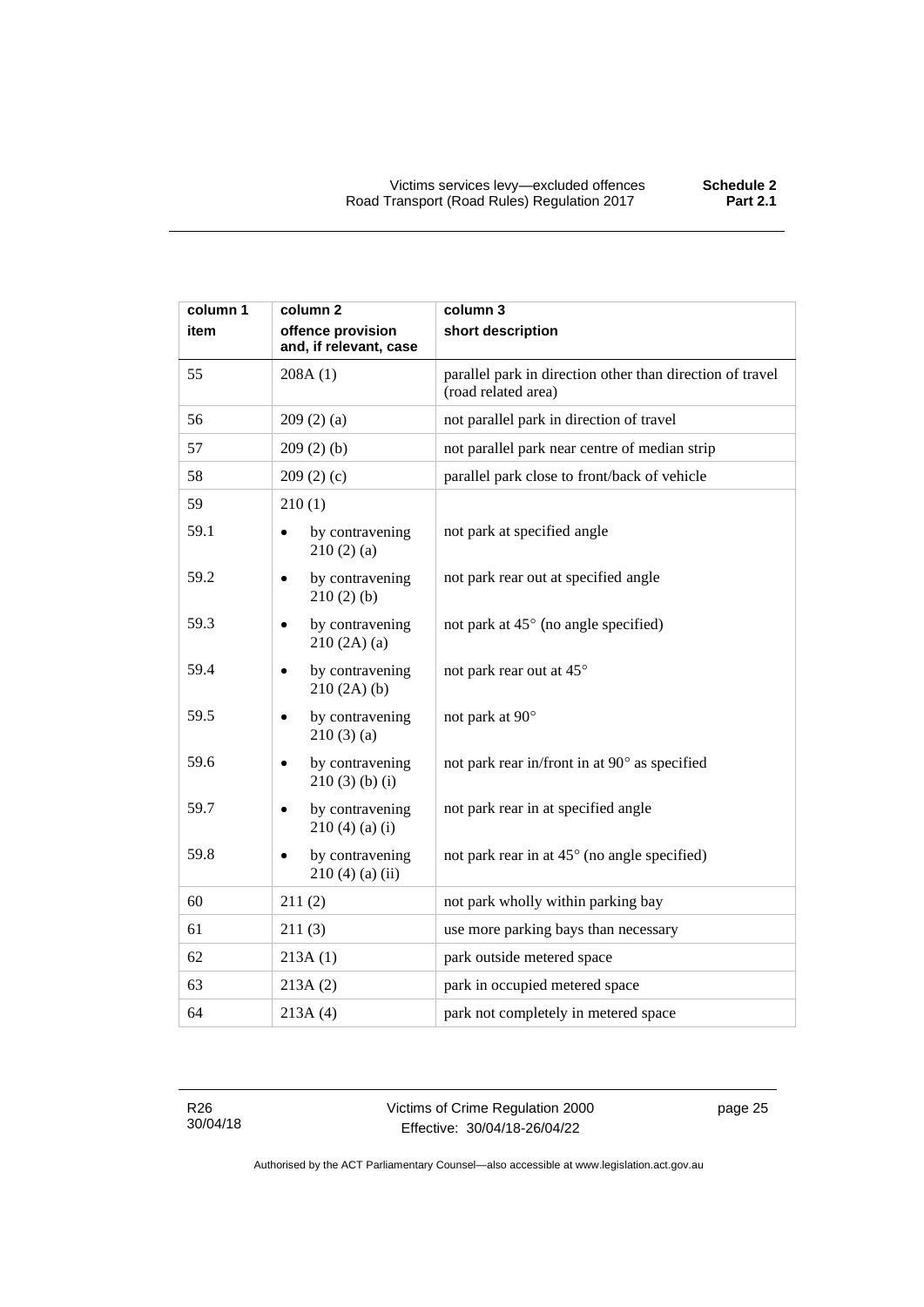| column 1 | column <sub>2</sub>                         | column 3                                                                            |
|----------|---------------------------------------------|-------------------------------------------------------------------------------------|
| item     | offence provision<br>and, if relevant, case | short description                                                                   |
| 65       | 213B(1)                                     | park motorbike in metered space with more than<br>2 other motorbikes                |
| 66       | 213B(2)                                     | park motorbike in metered space blocking other<br>motorbike's path out of the space |
| 67       | 213C(1)                                     | park without paying meter fee                                                       |
| 68       | 213D(1)                                     | park after meter expired                                                            |
| 69       | 213D(2)                                     | park for longer than allowed by meter signs                                         |
| 70       | 213F(2)                                     | park in closed metered space                                                        |
| 71       | 213I(1)                                     | park outside ticket space                                                           |
| 72       | 213I(3)                                     | park in occupied ticket space                                                       |
| 73       | 213I(5)                                     | park not completely in ticket space                                                 |
| 74       | 213J(1)                                     | park motorbike in ticket space with more than 2 other<br>motorbikes                 |
| 75       | 213J(2)                                     | park motorbike in ticket space blocking other<br>motorbike's path out of the space  |
| 76       | 213K(1)                                     | park without current/current equivalent ticket<br>displayed/properly displayed      |
| 77       | 213M(1)                                     | park after ticket expired                                                           |
| 78       | 213M(2)                                     | park after e-payment period ended                                                   |
| 79       | 213M(3)                                     | park for longer than allowed by ticket signs                                        |
| 80       | 213O(3)                                     | park in closed ticket area/space                                                    |
| 81       | $213P(2)$ (a)                               | display thing falsely resembling parking ticket                                     |
| 82       | $213P(2)$ (b)                               | display changed/damaged/defaced parking ticket                                      |

page 26 Victims of Crime Regulation 2000 Effective: 30/04/18-26/04/22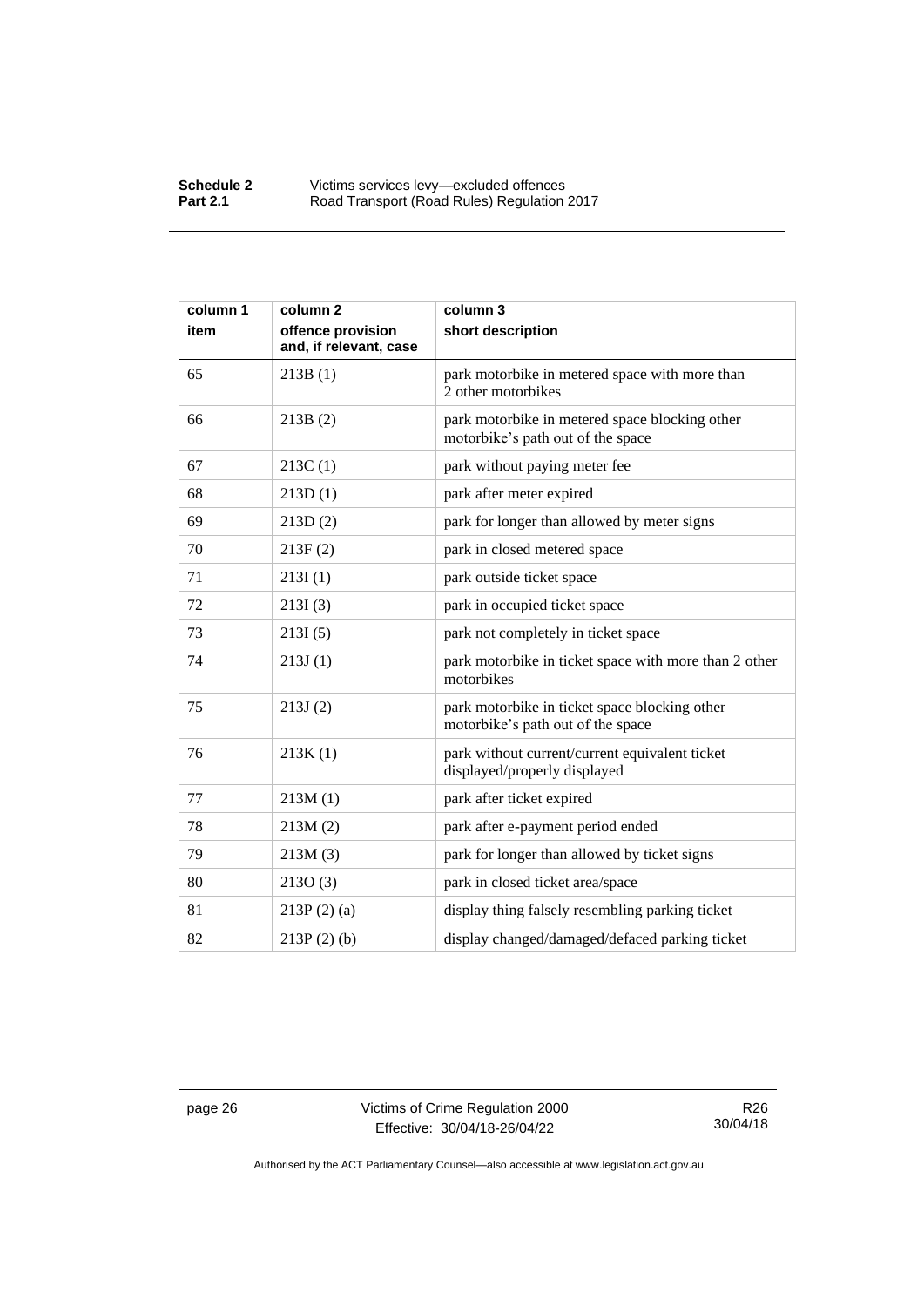# <span id="page-32-0"></span>**Part 2.2 Road Transport (Safety and Traffic Management) Regulation 2017**

| column 1<br>item | column 2<br>offence provision | column 3<br>short description                                                                                                                      |
|------------------|-------------------------------|----------------------------------------------------------------------------------------------------------------------------------------------------|
|                  | 48(2)                         | park stock truck/enclosed semitrailer/commercial<br>vehicle with height $> 3.6$ m on residential land                                              |
| 2                | 49(1)                         | park more than 1 heavy vehicle/second heavy vehicle<br>on residential land                                                                         |
| 3                | 50(1)                         | park heavy vehicle on residential land—any part of<br>vehicle in front of setback line of front boundary/less<br>than 1.5m from any other boundary |
| 4                | 51(2)                         | park vehicle/combination with length $> 7.5$ m and<br>$GVM > 4.5t$ on land adjoining residential land longer<br>than 1 hour                        |
| 5                | 52(2)                         | park commercial vehicle with length $> 6m/h$ eight $>$<br>$2.6$ m/GVM $> 3.75$ t on residential land with multi-unit<br>housing                    |

R26 30/04/18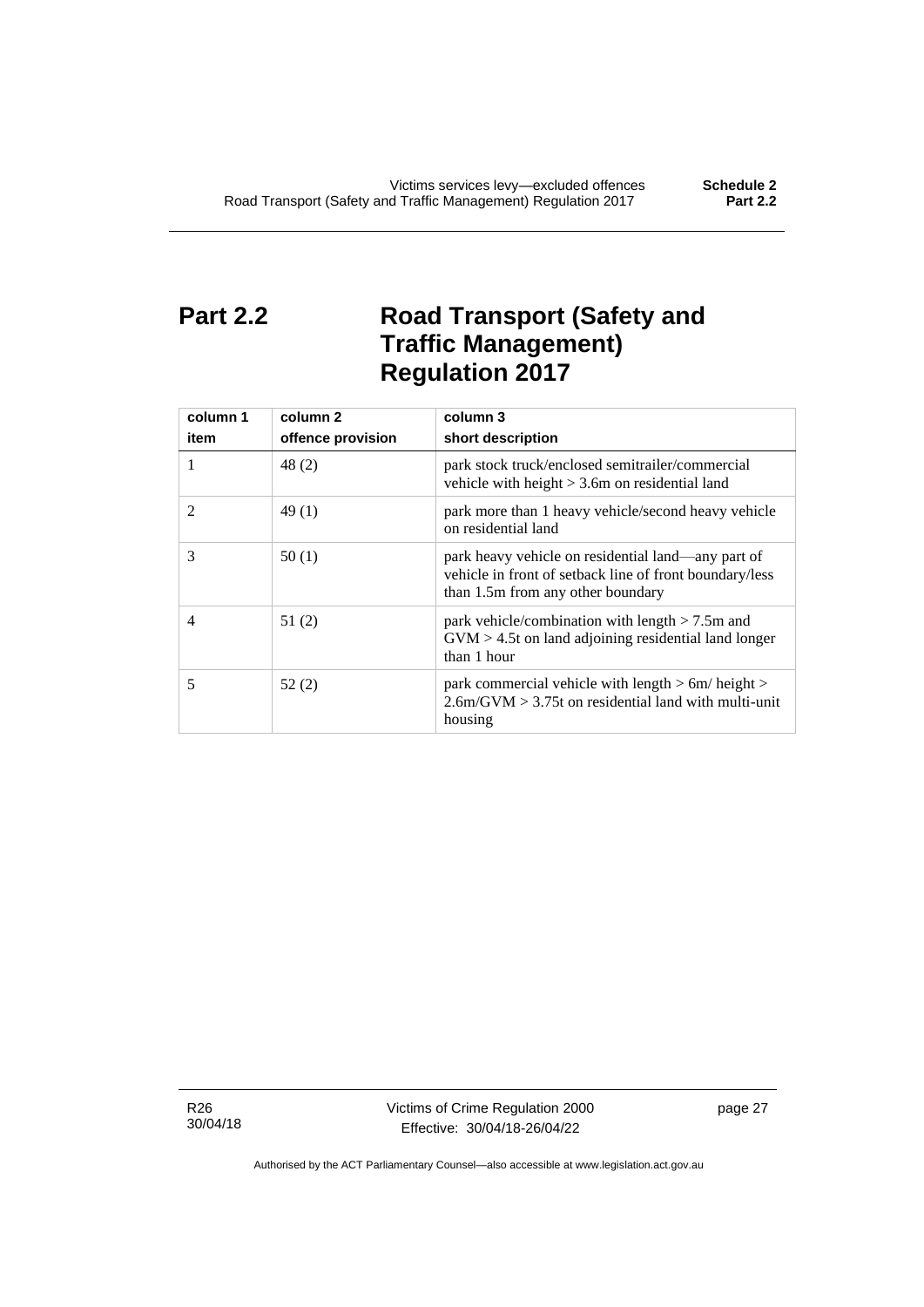#### **Schedule 2** Victims services levy—excluded offences<br>**Part 2.3** Australian National University Act 1991 (C **Part 2.3** Australian National University Act 1991 (Cwlth)—Parking and Traffic Statute (No 2) 2007

# <span id="page-33-0"></span>**Part 2.3 Australian National University Act 1991 (Cwlth)—Parking and Traffic Statute (No 2) 2007**

| column 1<br>item | column <sub>2</sub><br>offence provision and, if | column 3<br>short description                                                                      |
|------------------|--------------------------------------------------|----------------------------------------------------------------------------------------------------|
|                  | relevant, case                                   |                                                                                                    |
| 1                | 16(1)                                            | stand or park without voucher displayed                                                            |
| $\overline{2}$   | 16(2)                                            | stand or park after voucher expired                                                                |
| 3                | 29(3)(a)                                         | park outside marked parking bay                                                                    |
| $\overline{4}$   | 29(3)(b)                                         | park on or across bay road marking                                                                 |
| 5                | 29(4)(a)                                         | park in a way that obstructs other drivers                                                         |
| 6                | 29(4)(b)                                         | park in a way that impedes other drivers                                                           |
| 7                | 29(4)(c)                                         | park in a way that inconveniences other<br>drivers                                                 |
| 8                | 30(3)                                            | park in loading zone                                                                               |
| 9                | 30(4)(a)                                         | park in loading zone after unloading or<br>loading completed                                       |
| 10               | 30(4)(b)                                         | park in loading zone longer than signs<br>indicate                                                 |
| 11               | 31(1)                                            |                                                                                                    |
| 11.1             | in the case of parking<br>a vehicle              | park in area other than road or off-street<br>parking area without permission                      |
| 12               | 32(1)                                            | stop or park other than adjacent to<br>left-hand road boundary                                     |
| 13               | 32(2)                                            | stop or park adjacent to right-hand road<br>boundary other than in accordance with<br>parking sign |
| 14               | 33(1)                                            | park contrary to road marking or parking<br>sign                                                   |
| 15               | 33(2)                                            | stop or park contrary to no stopping sign                                                          |

page 28 Victims of Crime Regulation 2000 Effective: 30/04/18-26/04/22

R26 30/04/18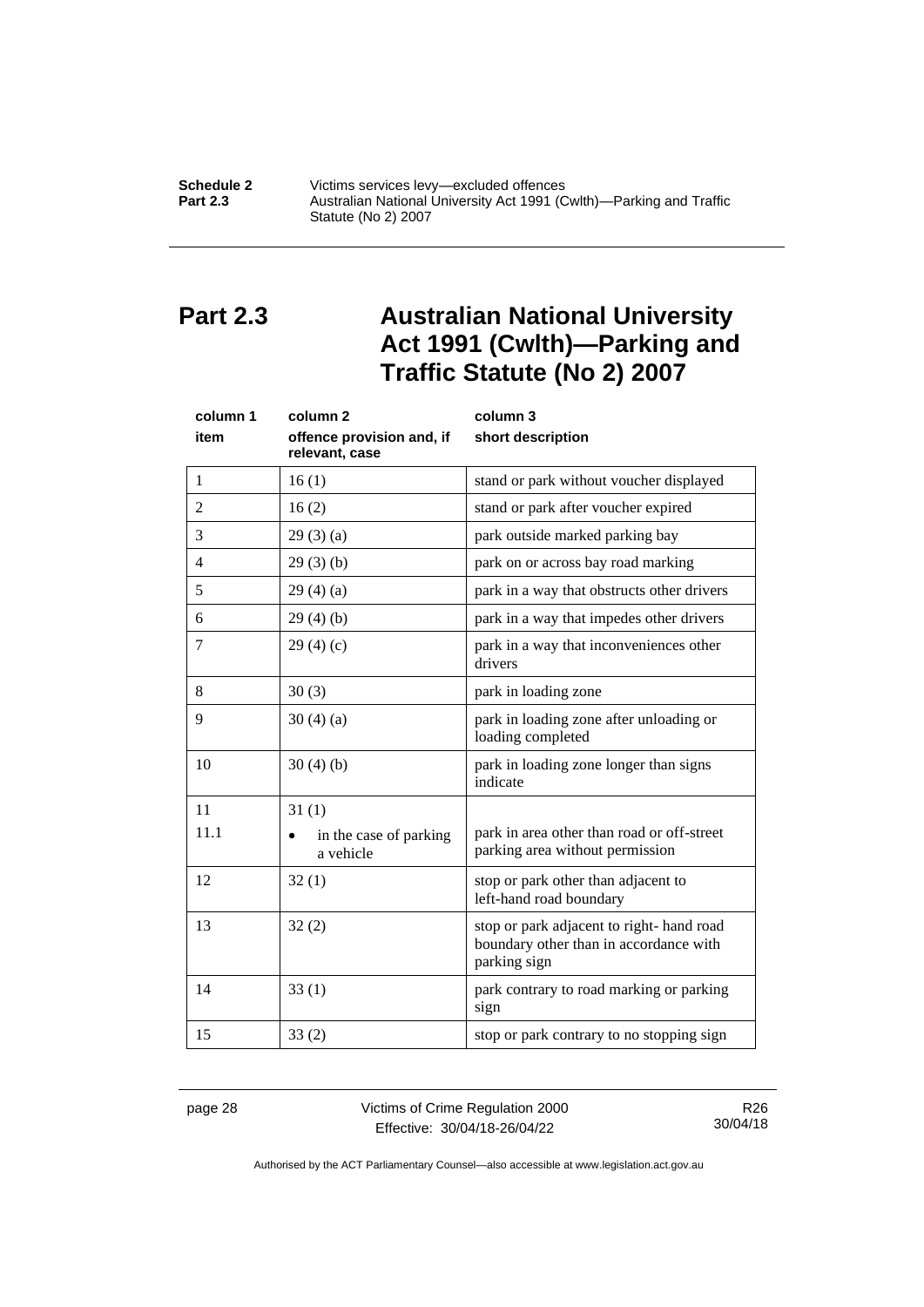| column 1<br>item | column <sub>2</sub><br>offence provision and, if<br>relevant, case | column 3<br>short description                                                       |
|------------------|--------------------------------------------------------------------|-------------------------------------------------------------------------------------|
| 16               | 33(3)(a)                                                           | stop or park alongside red kerb or barrier                                          |
| 17               | 33(3)(b)                                                           | stop or park over red kerb or red part of<br>road                                   |
| 18               | 33(4)                                                              | park contrary to no parking sign                                                    |
| 19               | 33(5)(a)                                                           | park alongside yellow kerb or barrier                                               |
| 20               | 33(5)(b)                                                           | park over yellow kerb or yellow part of<br>road                                     |
| 21               | 33(6)                                                              | park adjacent to road side or parking area<br>marked with continuous yellow line    |
| 22               | 33(7)(a)                                                           | park contrary to time period indicated on<br>parking sign                           |
| 23               | 33(7)(b)                                                           | not park at specified angle indicated on<br>parking sign                            |
| 24               | 33 (7) (c) (i)                                                     | park unauthorised vehicle in authorised<br>vehicle area contrary to parking sign    |
| 25               | 33 (7) (c) (ii)                                                    | park in authorised vehicle area without<br>displaying label                         |
| 26               | 33 $(7)$ $(d)$ $(i)$                                               | park in permit parking area without permit                                          |
| 27               | 33 $(7)$ $(d)$ $(ii)$                                              | park in permit parking area without<br>displaying permit parking label              |
| 28               | 34(1)                                                              | stop or park in bus stop                                                            |
| 29               | 35(1)                                                              | park or stop in off-road parking area<br>contrary to no parking or no stopping sign |
| 30               | 35(2)                                                              | park or stop in off-road parking area<br>contrary to time period indicated on sign  |
| 31               | 35(3)(a)                                                           | park unauthorised vehicle in off-road<br>authorised vehicle area contrary to sign   |
| 32               | 35(3)(b)                                                           | park in off-road authorised vehicle area                                            |

R26 30/04/18 without displaying label

page 29

Authorised by the ACT Parliamentary Counsel—also accessible at www.legislation.act.gov.au

**Part 2.3**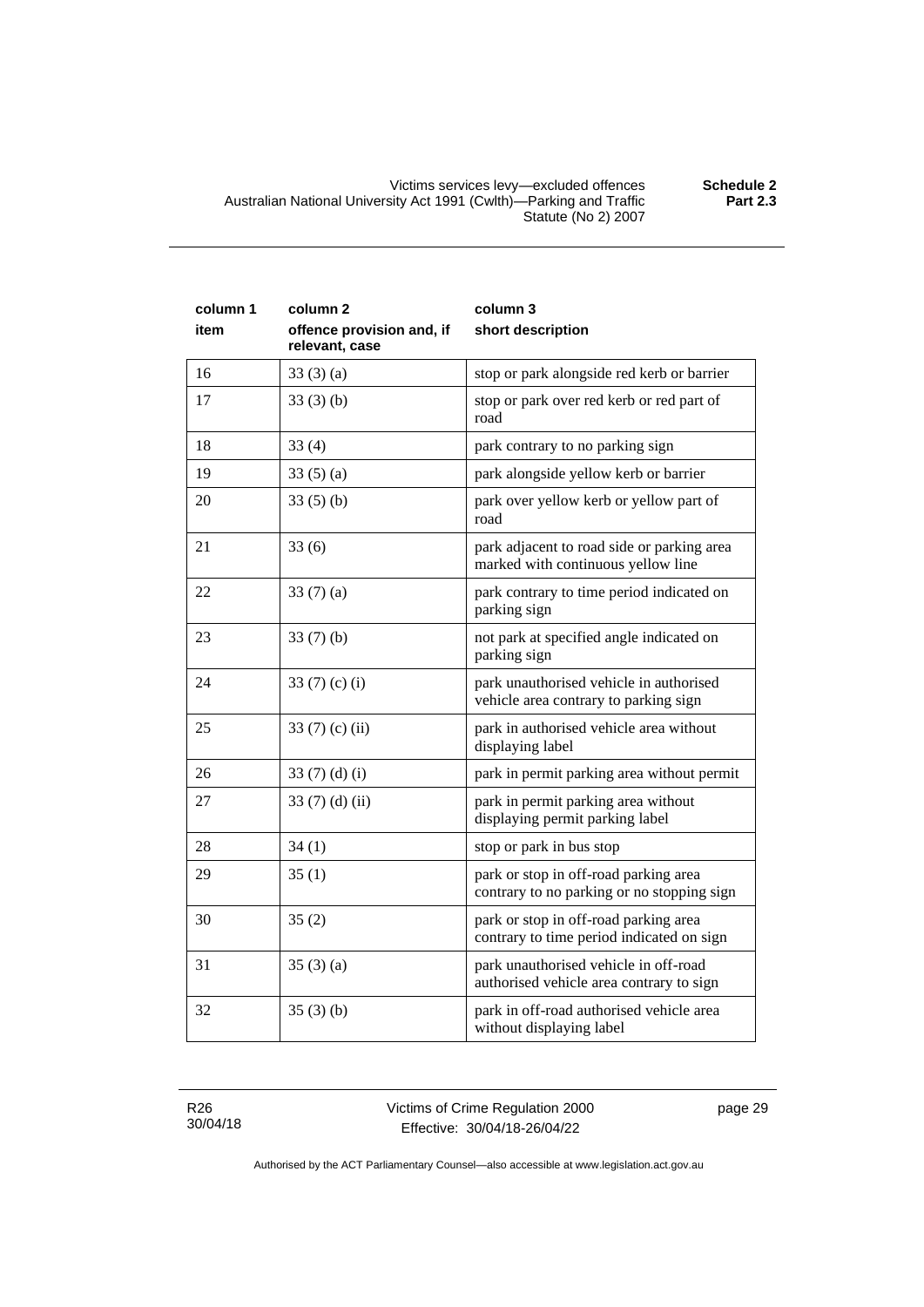| <b>Schedule 2</b> | Victims services levy—excluded offences                                                    |
|-------------------|--------------------------------------------------------------------------------------------|
| <b>Part 2.3</b>   | Australian National University Act 1991 (Cwlth)—Parking and Traffic<br>Statute (No 2) 2007 |

| column 1<br>item | column 2<br>offence provision and, if<br>relevant, case | column 3<br>short description                                                                  |
|------------------|---------------------------------------------------------|------------------------------------------------------------------------------------------------|
| 33               | 35(3)(c)                                                | park in off-road disabled driver vehicle<br>area without displaying valid disability<br>permit |
| 34               | 35(4)                                                   | park in off-road permit parking area<br>without displaying permit parking label                |
| 35               | 36(1)                                                   | stop or park so as to cause<br>danger/obstruction/inconvenience                                |

page 30 Victims of Crime Regulation 2000 Effective: 30/04/18-26/04/22

R26 30/04/18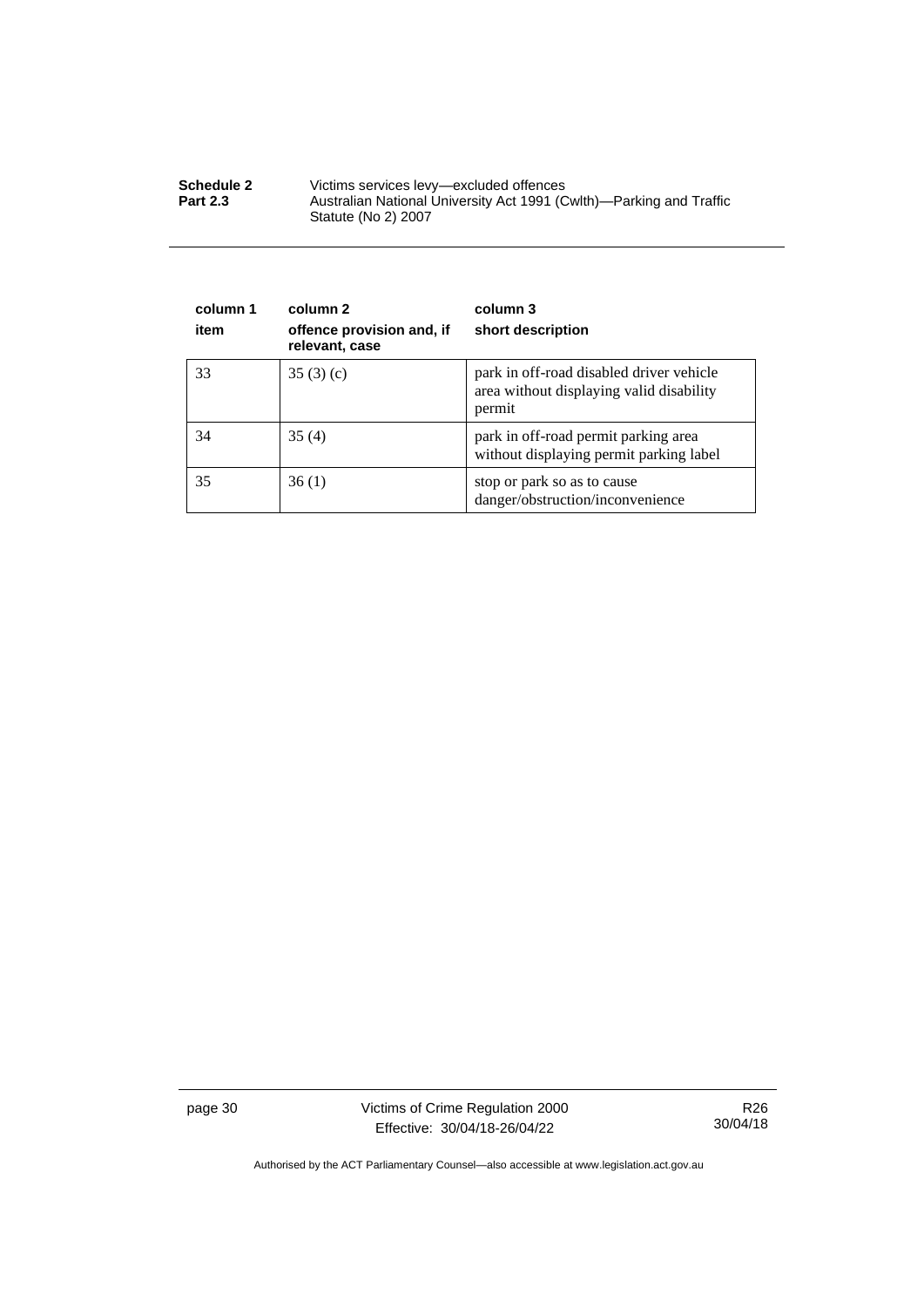# <span id="page-36-0"></span>**Dictionary**

(see s 3)

*Note 1* The [Legislation Act](http://www.legislation.act.gov.au/a/2001-14) contains definitions and other provisions relevant to this Act.

*Note 2* For example, the [Legislation Act,](http://www.legislation.act.gov.au/a/2001-14) dict, pt 1, defines the following terms:

- ACAT
- chief police officer
- director-general (see s 163)
- disallowable instrument
- DPP
- entity
- found guilty
- health practitioner
- health services commissioner
- human rights commission
- lawyer
- **Magistrates Court**
- **Minister**
- reviewable decision notice
- Supreme Court.
- *Note 3* Terms used in this regulation have the same meaning that they have in the *[Victims of Crime Act 1994](http://www.legislation.act.gov.au/a/1994-83)* (see [Legislation Act,](http://www.legislation.act.gov.au/a/2001-14) s 148). For example, the following terms are defined in the *[Victims of Crime Act 1994](http://www.legislation.act.gov.au/a/1994-83)*, dict:
	- commissioner
	- harm
	- victim
	- victims advisory board.

*affected person*, for division 3.2 (Notification and review of eligibility decisions)—see section 25.

*approved service provider* means a person approved as a service provider under section 40 (Approved service providers).

*board* means the victims advisory board.

| R26      |
|----------|
| 30/04/18 |

page 31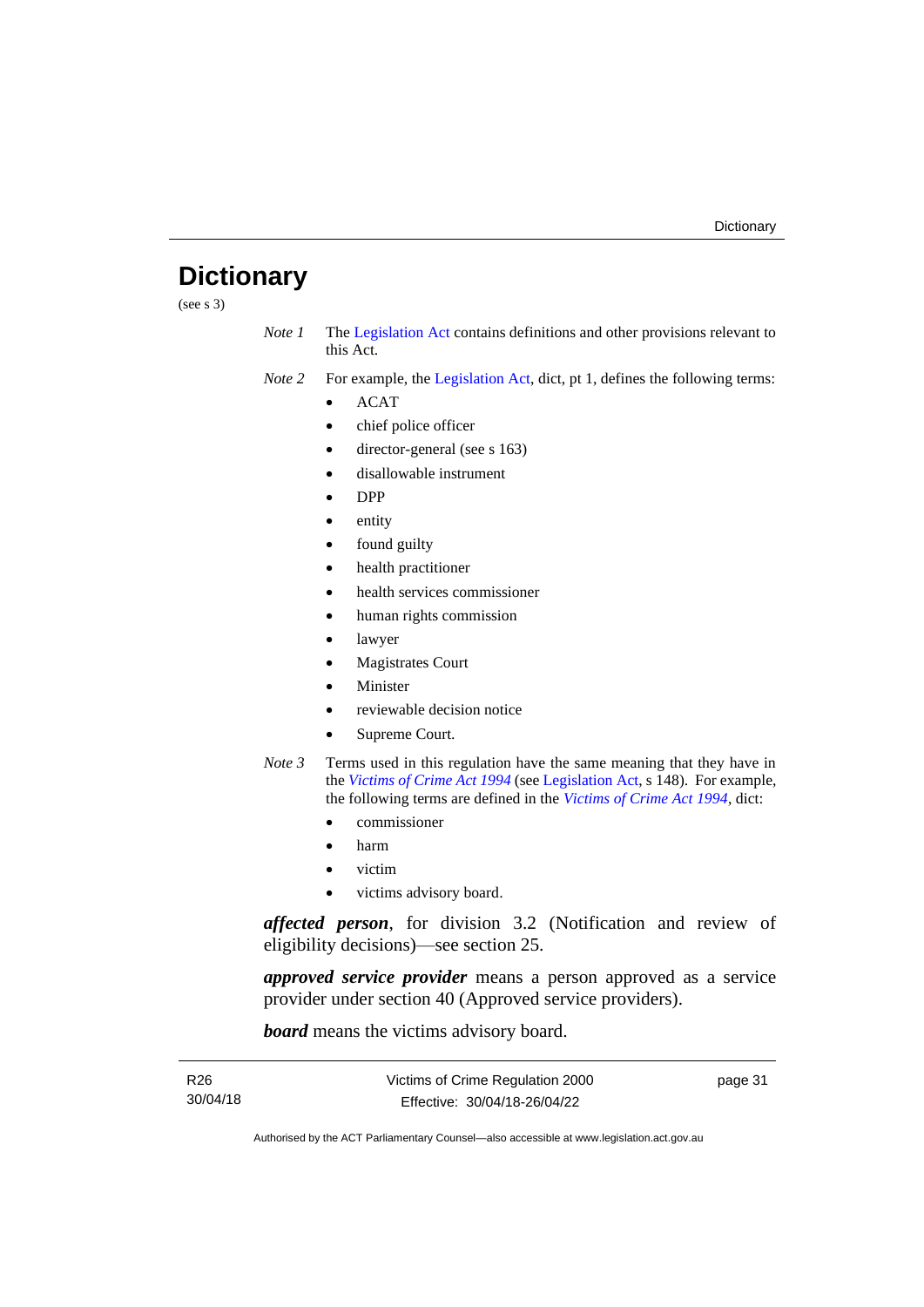*eligible victim*—see section 24 (2) (Eligible victims under the victims services scheme).

#### *health practitioners service*—

- (a) means a health service ordinarily provided by a health practitioner; but
- (b) does not include a health service ordinarily provided in the ordinary course of business by people other than health practitioners.

*independent arbitrator* means a person approved under section 48A (Independent arbitrators).

*internally reviewable decision*, for division 3.2 (Notification and review of eligibility decisions)—see section 25.

*internal reviewer*, for division 3.2 (Notification and review of eligibility decisions)—see section 26A.

*internal reviewer's decision*, for division 3.2 (Notification and review of eligibility decisions)—see section 25.

*internal review notice*, for division 3.2 (Notification and review of eligibility decisions)—see the *[ACT Civil and Administrative Tribunal](http://www.legislation.act.gov.au/a/2008-35)  [Act 2008](http://www.legislation.act.gov.au/a/2008-35)*, section 67B (1).

*member* means a member of the board.

*primary victim*—see the *[Victims of Crime \(Financial Assistance\)](http://www.legislation.act.gov.au/a/2016-12/default.asp)  Act [2016](http://www.legislation.act.gov.au/a/2016-12/default.asp)*, section 11.

*psychiatrist* means a doctor who holds postgraduate qualifications in psychiatry.

*psychologist* means a person registered under the *[Health Practitioner](http://www.legislation.act.gov.au/a/db_39269/default.asp)  [Regulation National Law \(ACT\)](http://www.legislation.act.gov.au/a/db_39269/default.asp)* to practise in the psychology profession (other than as a student).

R26 30/04/18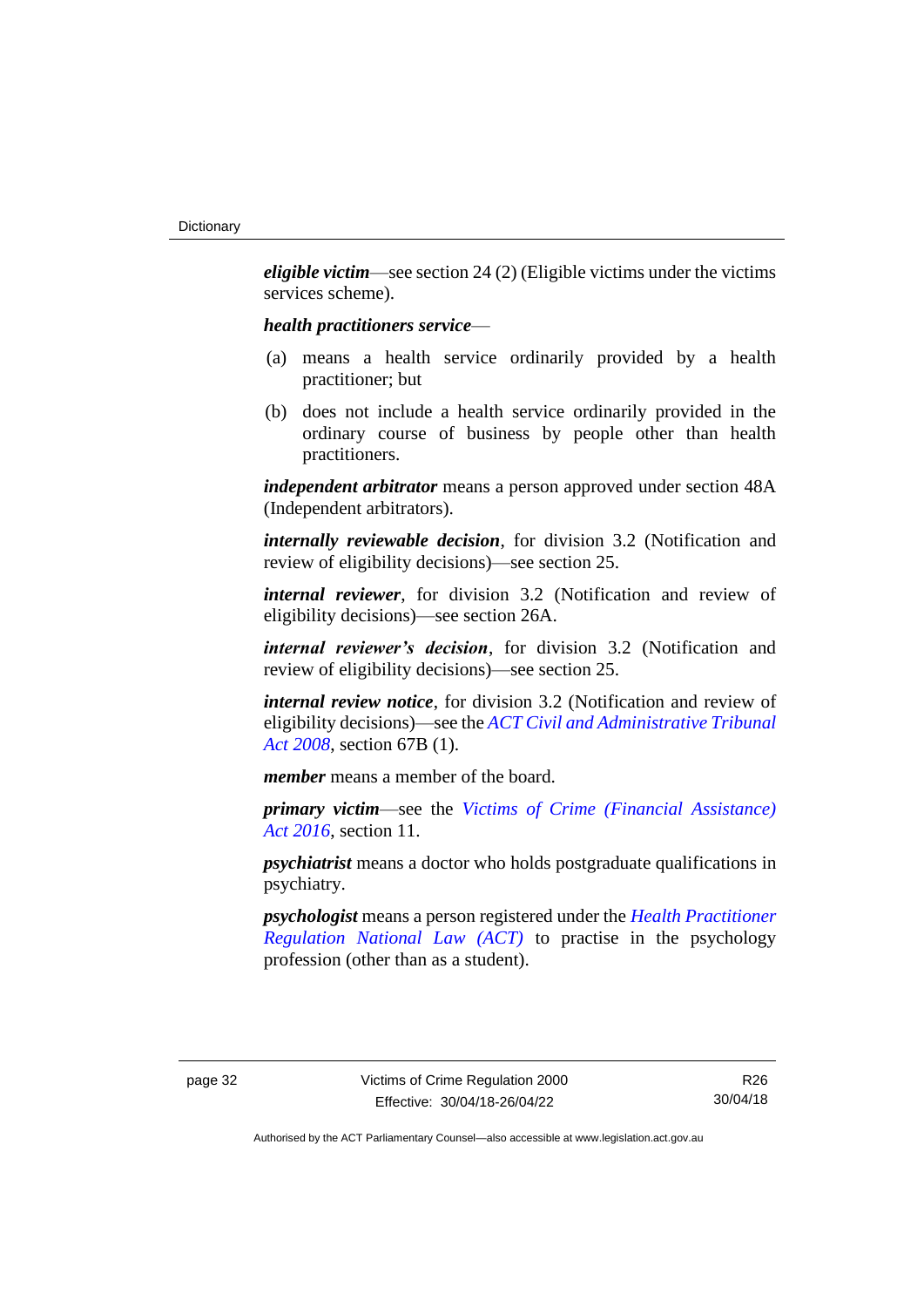### *reviewable decision—*

- (a) for division 3.2 (Notification and review of eligibility decisions)—see section 25; and
- (b) for division 3.6 (Notification and review of decisions)—see section 46.

*serious crime*—see the *[Victims of Crime \(Financial Assistance\)](http://www.legislation.act.gov.au/a/2016-12/default.asp)  Act [2016](http://www.legislation.act.gov.au/a/2016-12/default.asp)*, section 45.

*suspect* means—

- (a) a person whom a police officer suspects on reasonable grounds has committed an offence; or
- (b) a person charged with an offence; or
- (c) a person who has been summonsed to appear before a court in relation to the commission of an offence; or
- (d) a person who has entered into a voluntary agreement to attend court for an offence.

*victims services scheme* means the victims services scheme established under section 19 (Victims services scheme).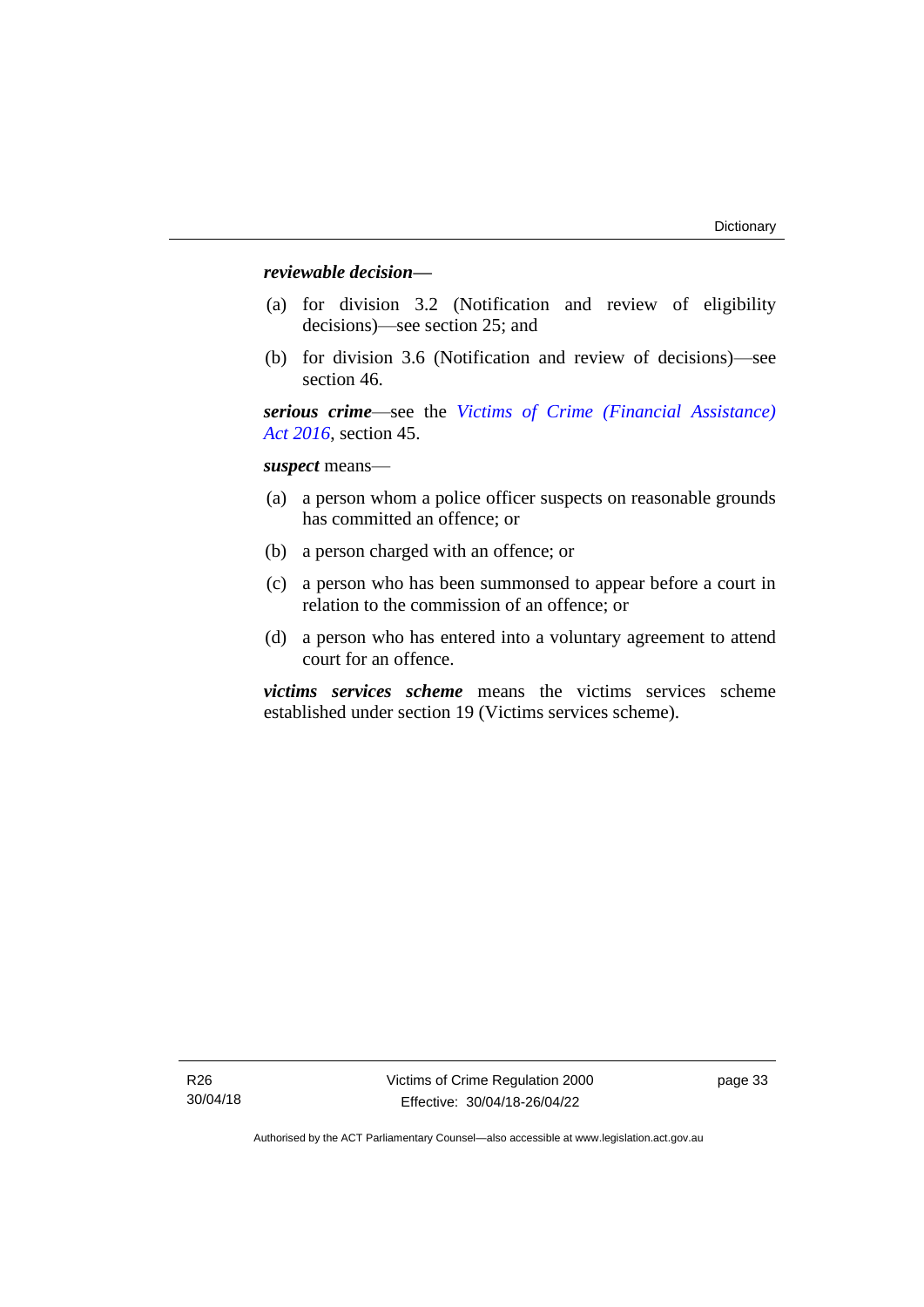1 About the endnotes

### <span id="page-39-1"></span><span id="page-39-0"></span>**Endnotes**

### **1 About the endnotes**

Amending and modifying laws are annotated in the legislation history and the amendment history. Current modifications are not included in the republished law but are set out in the endnotes.

Not all editorial amendments made under the *[Legislation Act 2001](http://www.legislation.act.gov.au/a/2001-14)*, part 11.3 are annotated in the amendment history. Full details of any amendments can be obtained from the Parliamentary Counsel's Office.

Uncommenced amending laws are not included in the republished law. The details of these laws are underlined in the legislation history. Uncommenced expiries are underlined in the legislation history and amendment history.

If all the provisions of the law have been renumbered, a table of renumbered provisions gives details of previous and current numbering.

The endnotes also include a table of earlier republications.

| $A = Act$                                    | $NI =$ Notifiable instrument              |
|----------------------------------------------|-------------------------------------------|
| $AF =$ Approved form                         | $o = order$                               |
| $am = amended$                               | $om = omitted/repealed$                   |
| $amdt = amendment$                           | $ord = ordinance$                         |
| $AR = Assembly resolution$                   | $orig = original$                         |
| $ch = chapter$                               | par = paragraph/subparagraph              |
| $CN =$ Commencement notice                   | $pres = present$                          |
| $def = definition$                           | $prev = previous$                         |
| $DI = Disallowable instrument$               | $(\text{prev}) = \text{previously}$       |
| $dict = dictionary$                          | $pt = part$                               |
| $disallowed = disallowed by the Legislative$ | $r = rule/subrule$                        |
| Assembly                                     | $reloc = relocated$                       |
| $div = division$                             | $renum = renumbered$                      |
| $exp = expires/expired$                      | $R[X]$ = Republication No                 |
| $Gaz = gazette$                              | $RI = reissue$                            |
| $hdg =$ heading                              | $s = section/subsection$                  |
| $IA = Interpretation Act 1967$               | $sch = schedule$                          |
| $ins = inserted/added$                       | $sdiv = subdivision$                      |
| $LA =$ Legislation Act 2001                  | $SL = Subordinate$ law                    |
| $LR =$ legislation register                  | $sub =$ substituted                       |
| $LRA =$ Legislation (Republication) Act 1996 | underlining = whole or part not commenced |
| $mod = modified/modification$                | or to be expired                          |
|                                              |                                           |

### <span id="page-39-2"></span>**2 Abbreviation key**

page 34 Victims of Crime Regulation 2000 Effective: 30/04/18-26/04/22

R26 30/04/18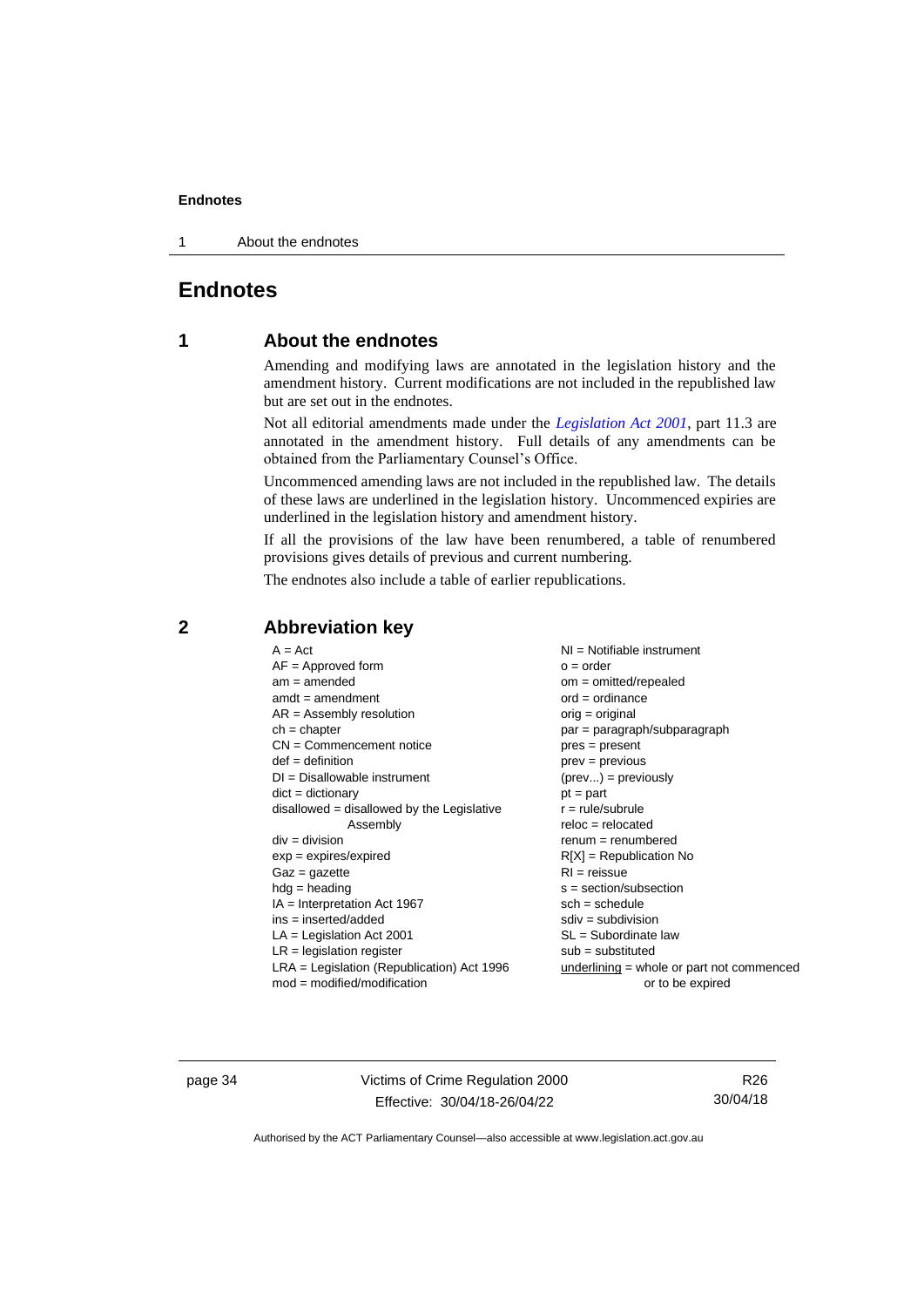#### <span id="page-40-0"></span>**3 Legislation history**

This regulation was originally the *[Victims of Crime Regulations 2000](http://www.legislation.act.gov.au/sl/2000-51)*. It was renamed under the *[Legislation Act 2001](http://www.legislation.act.gov.au/a/2001-14)*.

#### **Victims of Crime Regulation 2000 SL2000-51**

notified 14 December 2000 [\(Gaz 2000 No 50\)](http://www.legislation.act.gov.au/gaz/2000-50/default.asp) s 1, s 2 commenced 14 December 2000 (IA s 10B) remainder commenced 1 January 2001 (s 2)

as amended by

### **[Legislation \(Consequential Amendments\) Act 2001](http://www.legislation.act.gov.au/a/2001-44) A2001-44 pt 408**

notified 26 July 2001 [\(Gaz 2001](http://www.legislation.act.gov.au/gaz/2001-30/default.asp) No 30) s 1, s 2 commenced 26 July 2001 (IA s 10B) pt 408 commenced 12 September 2001 (s 2 and see [Gaz 2001](http://www.legislation.act.gov.au/gaz/2001-S65/default.asp)  No [S65\)](http://www.legislation.act.gov.au/gaz/2001-S65/default.asp)

#### **[Statute Law Amendment Act 2001 \(No 2\)](http://www.legislation.act.gov.au/a/2001-56) A2001-56 pt 3.53**

notified 5 September 2001 [\(Gaz 2001 No S65\)](http://www.legislation.act.gov.au/gaz/2001-S65/default.asp) pt 3.53 commenced 5 September 2001 (s 2 (1))

### **[Health and Community Care Services \(Repeal and Consequential](http://www.legislation.act.gov.au/a/2002-47)  [Amendments\) Act 2002](http://www.legislation.act.gov.au/a/2002-47) A2002-47 pt 1.4**

notified LR 20 December 2002 s 1, s 2 commenced 20 December 2002 (LA s 75 (1)) pt 1.4 commenced 5pm 31 December 2002 (s 2)

#### **[Victims of Crime Amendment Regulations 2002 \(No 1\)](http://www.legislation.act.gov.au/sl/2002-40) SL2002-40**

notified LR 20 December 2002 s 1, s 2 commenced 20 December 2002 (LA s 75 (1)) remainder commenced 21 December 2002 (s 2)

#### **[Statute Law Amendment Act 2003](http://www.legislation.act.gov.au/a/2003-41) A2003-41 sch 3 pt 3.22**

notified LR 11 September 2003 s 1, s 2 commenced 11 September 2003 (LA s 75 (1)) sch 3 pt 3.22 commenced 9 October 2003 (s 2 (1))

### **[Statute Law Amendment Act 2003 \(No 2\)](http://www.legislation.act.gov.au/a/2003-56) A2003-56 sch 3 pt 3.29** notified LR 5 December 2003

s 1, s 2 commenced 5 December 2003 (LA s 75 (1)) sch 3 pt 3.29 commenced 19 December 2003 (s 2)

R26 30/04/18 Victims of Crime Regulation 2000 Effective: 30/04/18-26/04/22

page 35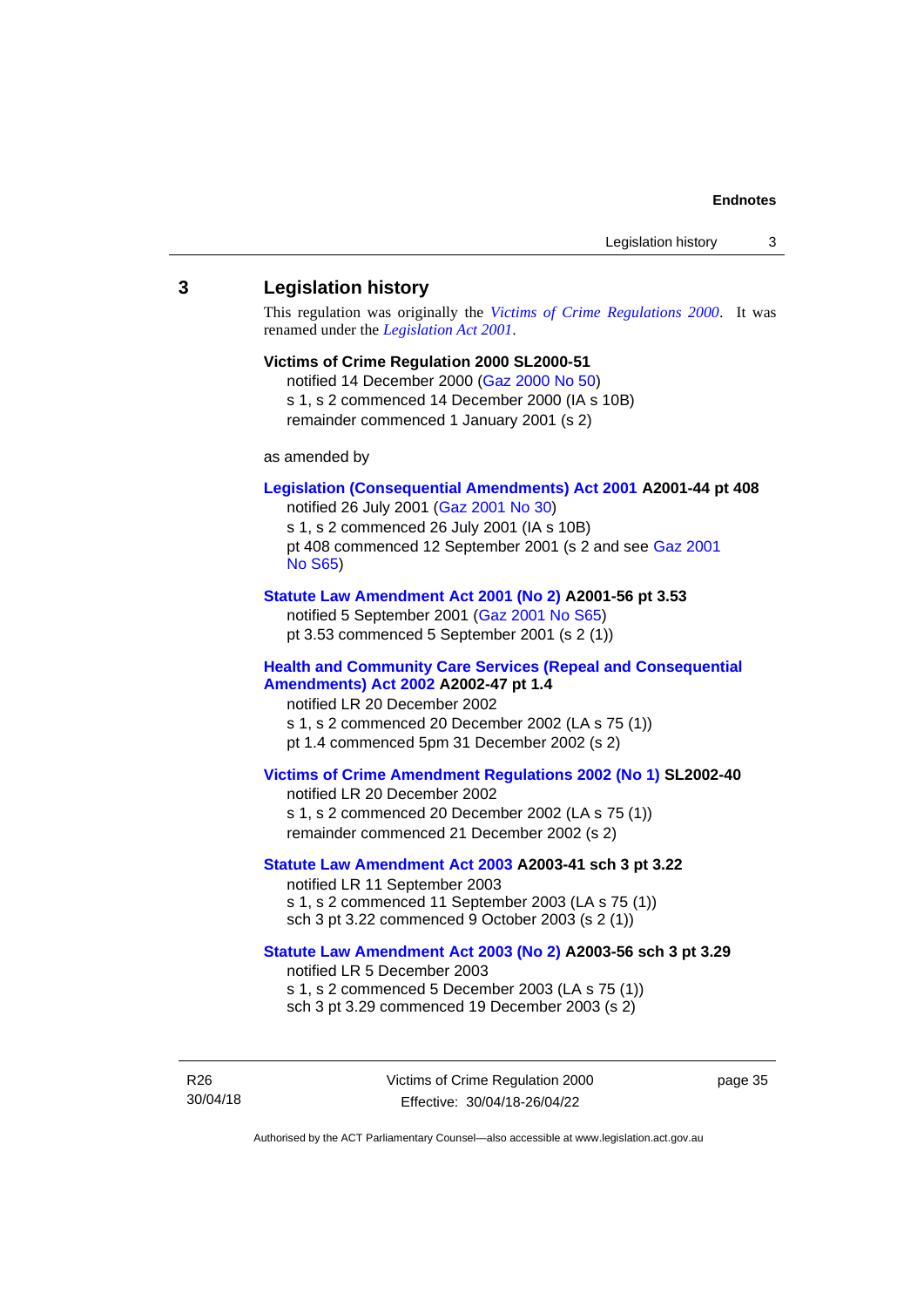3 Legislation history

#### **[Health Professionals Legislation Amendment Act 2004](http://www.legislation.act.gov.au/a/2004-39) A2004-39 sch 1 pt 1.9**

notified LR 8 July 2004

s 1, s 2 commenced 8 July 2004 (LA s 75 (1))

sch 1 pt 1.9 commenced 7 July 2005 (s 2 and see Health Professionals [Act 2004](http://www.legislation.act.gov.au/a/2004-38) A2004-38, s 2 and [CN2005-11\)](http://www.legislation.act.gov.au/cn/2005-11/default.asp)

## **[Human Rights Commission Legislation Amendment Act](http://www.legislation.act.gov.au/a/2005-41) 2005**

**A2005-41 sch 1 pt 1.14 (as am by [A2006-3](http://www.legislation.act.gov.au/a/2006-3) amdt 1.3)** notified LR 1 September 2005

s 1, s 2 commenced 1 September 2005 (LA s 75 (1)) sch 1 pt 1.14 commenced 1 November 2006 (s 2 (3) (as am by [A2006-3](http://www.legislation.act.gov.au/a/2006-3) amdt 1.3) and see [Human Rights Commission Act 2005](http://www.legislation.act.gov.au/a/2005-40) A2005-40, s 2 (as am by [A2006-3](http://www.legislation.act.gov.au/a/2006-3) s 4) and [CN2006-21\)](http://www.legislation.act.gov.au/cn/2006-21/default.asp)

### **[Human Rights Commission Legislation Amendment Act 2006](http://www.legislation.act.gov.au/a/2006-3) A2006-3 amdt 1.3**

notified LR 22 February 2006 s 1, s 2 commenced 22 February 2006 (LA s 75 (1)) amdt 1.3 commenced 23 February 2006 (s 2)

*Note* This Act only amends the Human Rights Commission [Legislation Amendment Act](http://www.legislation.act.gov.au/a/2005-41) 2005 A2005-41

### **[Victims of Crime Amendment Regulation](http://www.legislation.act.gov.au/sl/2006-61) 2006 (No 1) SL2006-61** notified LR 21 December 2006

s 1, s 2 commenced 21 December 2006 (LA s 75 (1)) remainder commenced 1 January 2007 (s 2)

### **[Victims of Crime Amendment Act 2007](http://www.legislation.act.gov.au/a/2007-44) A2007-44 sch 1 pt 1.3**

notified LR 13 December 2007 s 1, s 2 commenced 13 December 2007 (LA s 75 (1)) sch 1 pt 1.3 commenced 20 December 2007 (s 2)

#### **[Victims of Crime Amendment Regulation](http://www.legislation.act.gov.au/sl/2007-40) 2007 (No 1) SL2007-40** notified LR 17 December 2007

s 1, s 2 commenced 17 December 2007 (LA s 75 (1))

remainder commenced 20 December 2007 (s 2 and see [A2007-44](http://www.legislation.act.gov.au/a/2007-44) s 2)

page 36 Victims of Crime Regulation 2000 Effective: 30/04/18-26/04/22

R26 30/04/18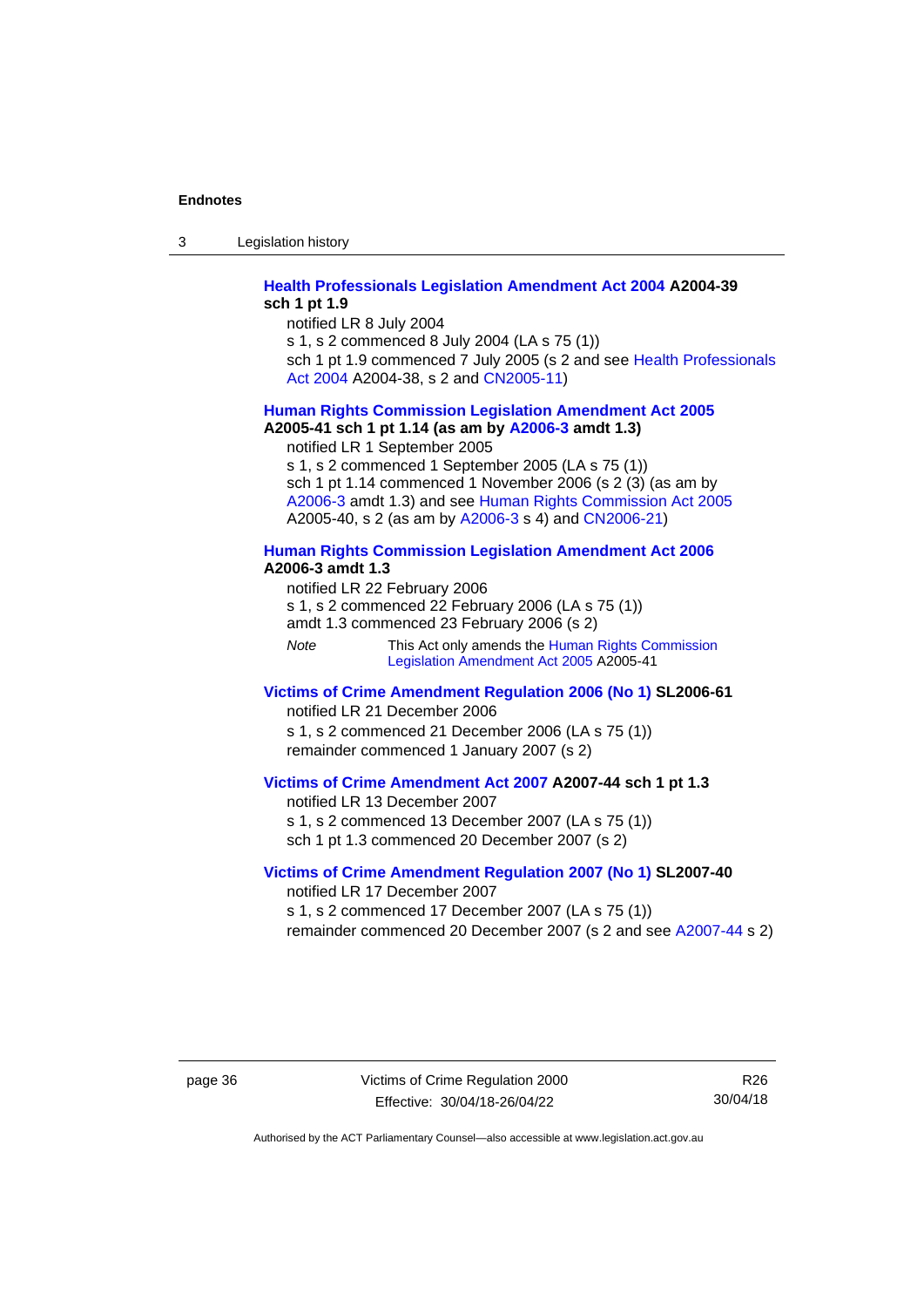Legislation history 3

#### **[Justice and Community Safety Legislation Amendment Act 2008](http://www.legislation.act.gov.au/a/2008-7) A2008-7 sch 1 pt 1.21**

notified LR 16 April 2008 s 1, s 2 commenced 16 April 2008 (LA s 75 (1)) sch 1 pt 1.21 commenced 7 May 2008 (s 2)

#### **[Statute Law Amendment Act 2008](http://www.legislation.act.gov.au/a/2008-28) A2008-28 sch 3 pt 3.60**

notified LR 12 August 2008 s 1, s 2 commenced 12 August 2008 (LA s 75 (1)) sch 3 pt 3.60 commenced 26 August 2008 (s 2)

#### **ACT Civil and [Administrative Tribunal Legislation Amendment](http://www.legislation.act.gov.au/a/2008-37)**

### **Act [2008 \(No](http://www.legislation.act.gov.au/a/2008-37) 2) A2008-37 sch 1 pt 1.104**

notified LR 4 September 2008

s 1, s 2 commenced 4 September 2008 (LA s 75 (1)) sch 1 pt 1.104 commenced 2 February 2009 (s 2 (1) and see [ACT Civil](http://www.legislation.act.gov.au/a/2008-35)  [and Administrative Tribunal Act 2008](http://www.legislation.act.gov.au/a/2008-35) A2008-35, s 2 (1) and [CN2009-2\)](http://www.legislation.act.gov.au/cn/2009-2/default.asp)

#### **[Road Transport Legislation Amendment Regulation 2008 \(No 2\)](http://www.legislation.act.gov.au/sl/2008-47)**

### **SL2008-47 sch 1 pt 1.4**

notified LR 1 December 2008 s 1, s 2 commenced 1 December 2008 (LA s 75 (1)) sch 1 pt 1.4 commenced 2 December 2008 (s 2)

#### **[Work Safety Legislation Amendment Act 2009](http://www.legislation.act.gov.au/a/2009-28) A2009-28 sch 2 pt 2.13**

notified LR 9 September 2009

s 1, s 2 commenced 9 September 2009 (LA s 75 (1)) sch 2 pt 2.13 commenced 1 October 2009 (s 2 and see Work Safety [Act 2008](http://www.legislation.act.gov.au/a/2008-51) A2008-51, s 2 (1) (b) and [CN2009-11\)](http://www.legislation.act.gov.au/cn/2009-11/default.asp)

### **[Statute Law Amendment Act 2009 \(No 2\)](http://www.legislation.act.gov.au/a/2009-49) A2009-49 sch 3 pt 3.83**

notified LR 26 November 2009 s 1, s 2 commenced 26 November 2009 (LA s 75 (1)) sch 3 pt 3.83 commenced 17 December 2009 (s 2)

### **[Health Practitioner Regulation National Law \(ACT\) Act 2010](http://www.legislation.act.gov.au/a/2010-10) A2010-10 sch 2 pt 2.21**

notified LR 31 March 2010

s 1, s 2 commenced 31 March 2010 (LA s 75 (1)) sch 2 pt 2.21 commenced 1 July 2010 (s 2 (1) (a))

R26 30/04/18 Victims of Crime Regulation 2000 Effective: 30/04/18-26/04/22

page 37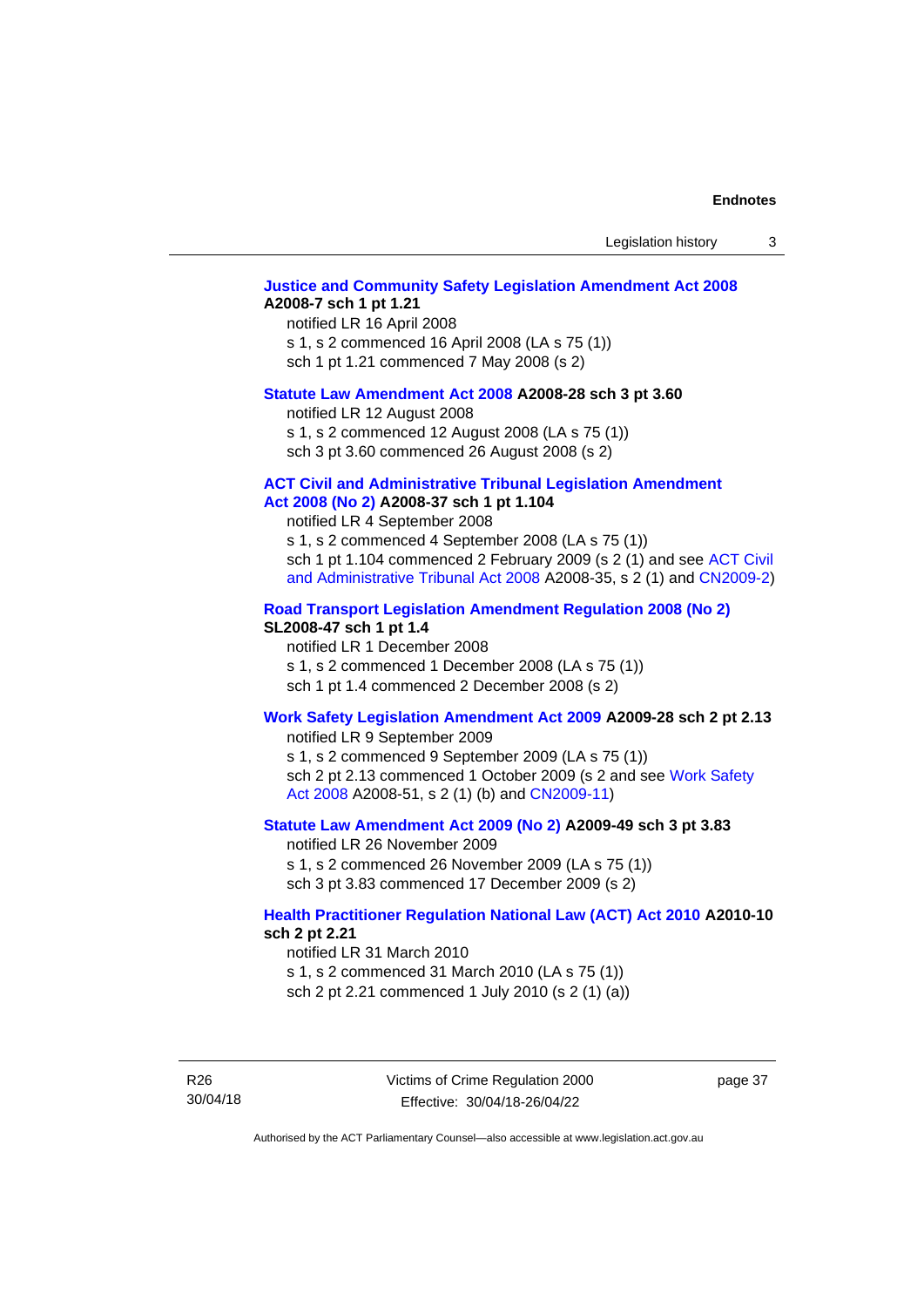| Legislation history<br>-3 |  |
|---------------------------|--|
|---------------------------|--|

#### **[Victims of Crime Amendment Act 2010](http://www.legislation.act.gov.au/a/2010-29) A2010-29 pt 3**

notified LR 31 August 2010 s 1, s 2 commenced 31 August 2010 (LA s 75 (1)) pt 3 commenced 28 February 2011 (s 2 and LA s 79)

### **[Administrative \(One ACT Public Service Miscellaneous Amendments\)](http://www.legislation.act.gov.au/a/2011-22)  Act [2011](http://www.legislation.act.gov.au/a/2011-22) A2011-22 sch 1 pt 1.170**

notified LR 30 June 2011 s 1, s 2 commenced 30 June 2011 (LA s 75 (1)) sch 1 pt 1.170 commenced 1 July 2011 (s 2 (1))

#### **[Victims of Crime Amendment Regulation](http://www.legislation.act.gov.au/sl/2011-25) 2011 (No 1) SL2011-25**

notified LR 22 August 2011 s 1, s 2 commenced 22 August 2011 (LA s 75 (1)) remainder commenced 23 August 2011 (s 2)

#### **[Victims of Crime \(Victims Services Levy\) Amendment Bill 2015](http://www.legislation.act.gov.au/a/2015-39) A2015-39 sch 1**

notified LR 6 October 2015 s 1, s 2 commenced 6 October 2015 (LA s 75 (1)) sch 1 commenced 7 October 2015 (s 2)

#### **[Victims of Crime \(Financial Assistance\) Act 2016](http://www.legislation.act.gov.au/a/2016-12/default.asp) A2016-12 sch 3 pt 3.6**

notified LR 16 March 2016 s 1, s 2 commenced 16 March 2016 (LA s 75 (1)) sch 3 pt 3.6 commenced 1 July 2016 (s 2 (1) (a))

**[Road Transport \(Offences\) Amendment Regulation 2016 \(No 2\)](http://www.legislation.act.gov.au/sl/2016-18) SL2016-18 sch 1**

notified LR 30 June 2016

s 1, s 2 commenced 30 June 2016 (LA s 75 (1))

sch 1 commenced 25 July 2016 (s 2)

### **[Road Transport \(Road Rules\) \(Consequential Amendments\)](http://www.legislation.act.gov.au/sl/2017-44/default.asp)  Regulation [2017 \(No 1\)](http://www.legislation.act.gov.au/sl/2017-44/default.asp) SL2017-44 sch 1 pt 1.7**

notified LR 21 December 2017 s 1, s 2 commenced 21 December 2017 (LA s 75 (1)) sch 1 pt 1.7 commenced 30 April 2018 (s 2 and see Road Transport [\(Road Rules\) Regulation 2017](http://www.legislation.act.gov.au/sl/2017-43/default.asp) SL2017-43 s 2)

page 38 Victims of Crime Regulation 2000 Effective: 30/04/18-26/04/22

R26 30/04/18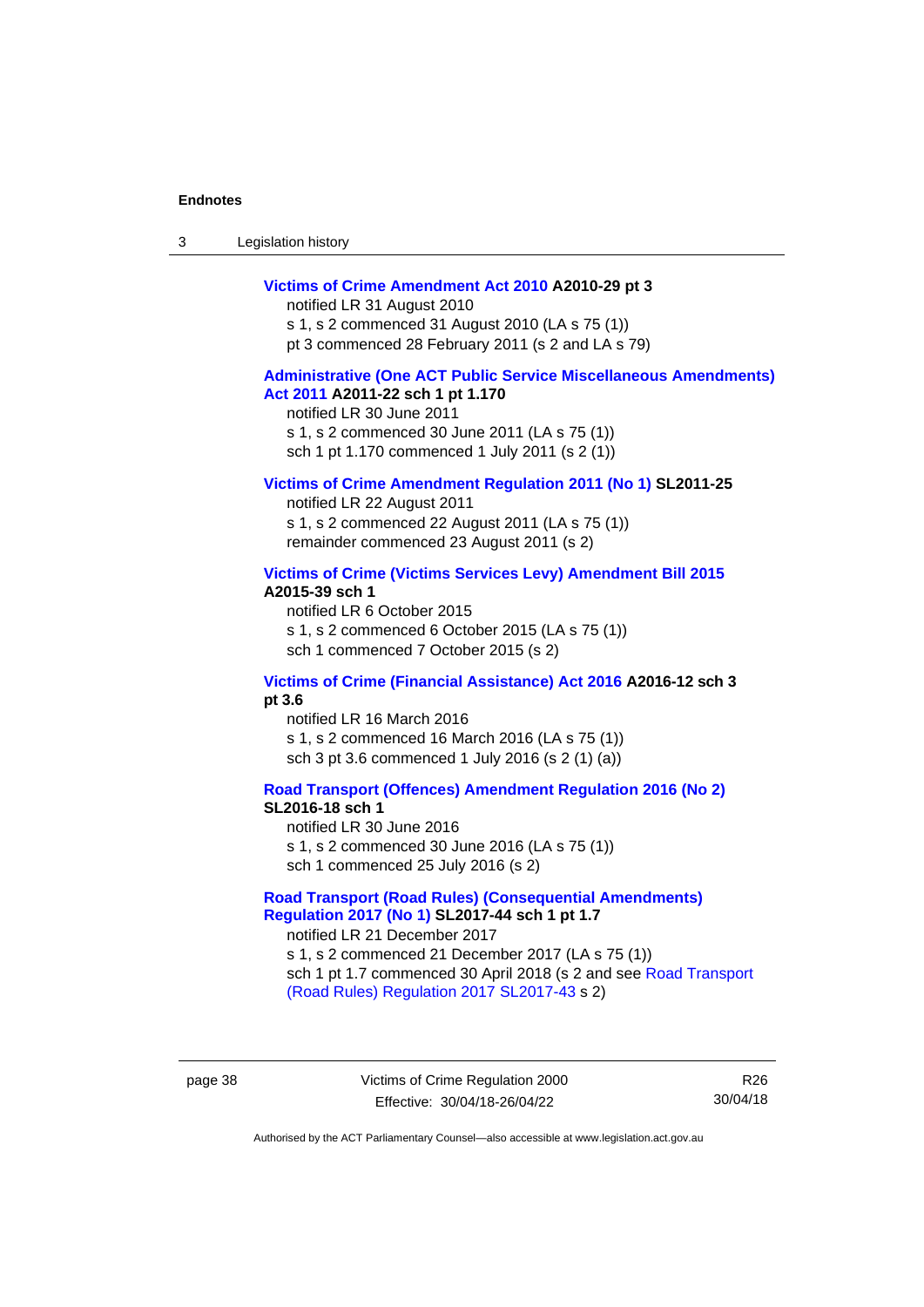Amendment history 4

### <span id="page-44-0"></span>**4 Amendment history Name of regulation** s 1 am R7 LA **Commencement** s 2 om [A2001-44](http://www.legislation.act.gov.au/a/2001-44) amdt 1.4234 **Dictionary** am [A2001-44](http://www.legislation.act.gov.au/a/2001-44) amdt 1.4235; [A2016-12](http://www.legislation.act.gov.au/a/2016-12/default.asp) amdt 3.9 **Notes** s 4 am [A2001-44](http://www.legislation.act.gov.au/a/2001-44) amdt 1.4236 **Victims assistance board** pt 2 hdg om [A2010-29](http://www.legislation.act.gov.au/a/2010-29) s 25 **Establishment and membership**<br>div 2.1 hdd om A2010-29 om [A2010-29](http://www.legislation.act.gov.au/a/2010-29) s 25 **Establishment** s 5 om [A2010-29](http://www.legislation.act.gov.au/a/2010-29) s 25 **Functions** s 6 am [SL2002-40](http://www.legislation.act.gov.au/sl/2002-40) s 4; pars renum R3 LA (see [SL2002-40](http://www.legislation.act.gov.au/sl/2002-40) s 5) om [A2010-29](http://www.legislation.act.gov.au/a/2010-29) s 25 **Membership of board** s 7 am [A2003-41](http://www.legislation.act.gov.au/a/2003-41) amdt 3.489 om [A2010-29](http://www.legislation.act.gov.au/a/2010-29) s 25 **Appointed members of board** s 8 am [A2001-44](http://www.legislation.act.gov.au/a/2001-44) amdt 1.4237, amdt 1.4238[; SL2002-40](http://www.legislation.act.gov.au/sl/2002-40) s 6; [A2003-41](http://www.legislation.act.gov.au/a/2003-41) amdt 3.490, amdt 3.491[; A2003-56](http://www.legislation.act.gov.au/a/2003-56) amdt 3.279; [A2010-10](http://www.legislation.act.gov.au/a/2010-10) amdt 2.122 om [A2010-29](http://www.legislation.act.gov.au/a/2010-29) s 25 **Conditions of appointment generally** s 9 om [A2010-29](http://www.legislation.act.gov.au/a/2010-29) s 25 **Chairperson and deputy chairperson** s 10 om [A2010-29](http://www.legislation.act.gov.au/a/2010-29) s 25 **Duration of appointment** s 11 am [A2001-44](http://www.legislation.act.gov.au/a/2001-44) amdt 1.4238[; SL2002-40](http://www.legislation.act.gov.au/sl/2002-40) s 7; [A2003-41](http://www.legislation.act.gov.au/a/2003-41) amdt 3.492; [A2008-28](http://www.legislation.act.gov.au/a/2008-28) amdt 3.173[; A2009-49](http://www.legislation.act.gov.au/a/2009-49) amdt 3.209; [A2010-10](http://www.legislation.act.gov.au/a/2010-10) amdt 2.122 om [A2010-29](http://www.legislation.act.gov.au/a/2010-29) s 25 **Term of appointment to be included in instrument of appointment etc** s 12 om [A2003-41](http://www.legislation.act.gov.au/a/2003-41) amdt 3.493

R26 30/04/18 Victims of Crime Regulation 2000 Effective: 30/04/18-26/04/22

page 39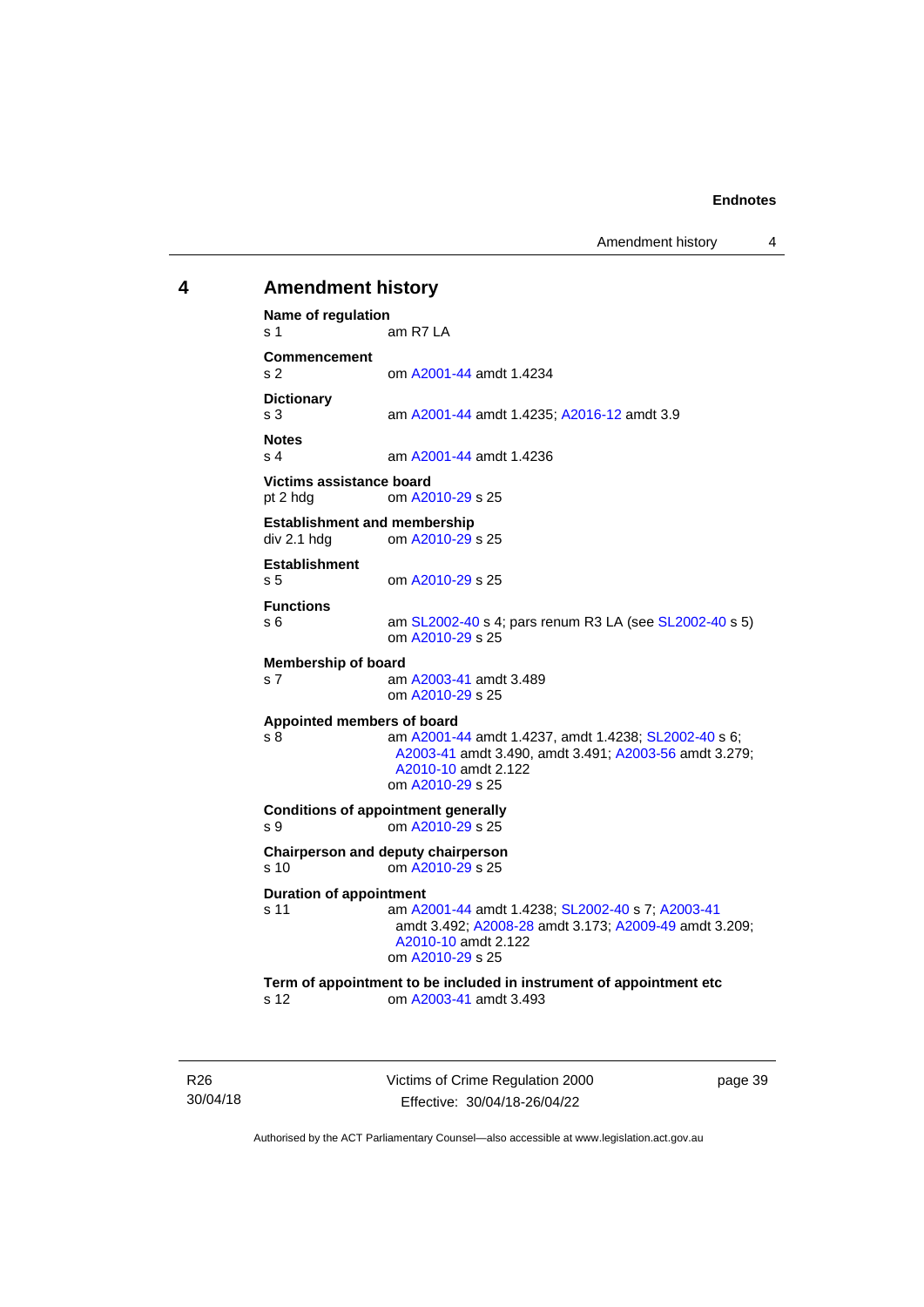4 Amendment history

```
Proceedings of board<br>div 2.2 hdg om
                 A2010-29 s 25
Time and place of meetings
s 13 om A2010-29 s 25
Procedures governing conduct of meetings
s 14 om A2010-29 s 25
Disclosure of interests
s 15 om A2010-29 s 25
Staff of the board
s 16 om A2010-29 s 25
Guidelines
s 17 om A2010-29 s 25
Independent arbitrators<br>s 18 cm A
                 A2010-29 s 25
Responsible service agency
s 21 am A2002-47 amdt 1.33; SL2006-61 s 4
                om A2010-29 s 26
Commissioner's functions—victims services scheme
 A2010-29 s 27
s 22 am A2010-29 ss 27-30; A2011-22 amdt 1.472
Employment etc of people—contact with eligible victims
s 23 am A2007-8 amdt 1.79
                sub A2010-29 s 31
Eligible victims under the victims services scheme
s 24 am A2003-41 amdt 3.494; A2010-29 s 32
Notification and review of eligibility decisions
 A2008-37 amdt 1.537
Definitions—div 3.2
                def affected persons A2008-37 amdt 1.537
                   am A2010-29 s 33
                def internally reviewable decision ins A2008-37 amdt 1.537
                   am A2010-29 s 33
                def internal reviewer ins A2008-37 amdt 1.537
                def internal reviewer's decision ins A2008-37 amdt 1.537
                def internal review notice ins A2008-37 amdt 1.537
                def reviewable decision ins A2008-37 amdt 1.537
                   am A2010-29 s 34
                   om SL2011-25 s 4
```
page 40 Victims of Crime Regulation 2000 Effective: 30/04/18-26/04/22

R26 30/04/18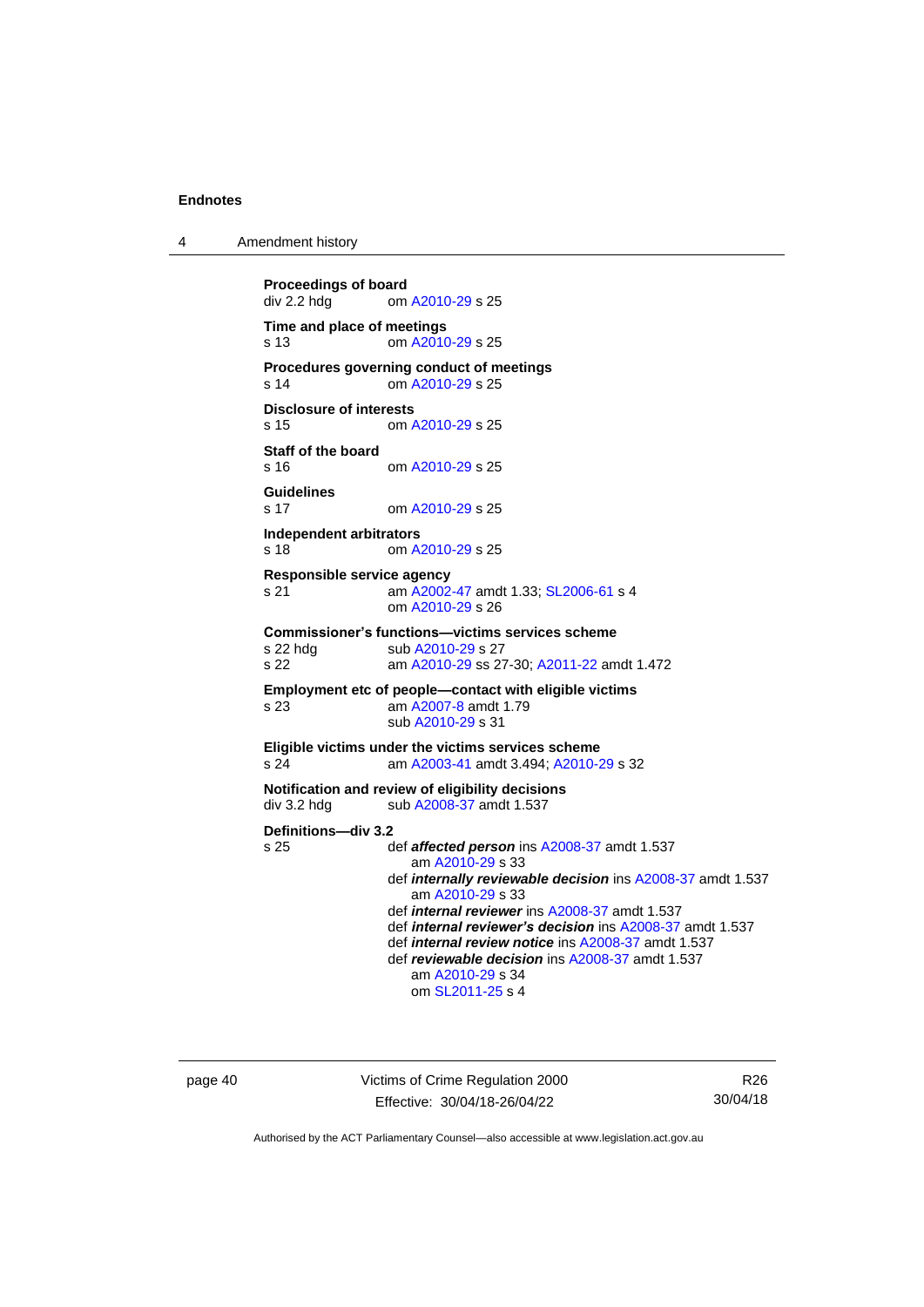### **Internal review notices—commissioner**

| s 25A hdg<br>s 25A                          | Internal review notices—commissioner<br>am A2010-29 s 35<br>ins A2008-37 amdt 1.537<br>am A2010-29 s 35                                                 |
|---------------------------------------------|---------------------------------------------------------------------------------------------------------------------------------------------------------|
| s 26 hda<br>s 26                            | Applications to commissioner for internal review<br>am A2010-29 s 35<br>sub A2008-37 amdt 1.537<br>am A2010-29 s 35                                     |
| Internal reviewer<br>s 26A                  | ins A2008-37 amdt 1.537<br>am A2010-29 s 35                                                                                                             |
| Review by internal reviewer<br>s 27         | sub A2008-37 amdt 1.537<br>am A2010-29 s 36; ss renum R20 LA                                                                                            |
| s 27A                                       | Internal review notices-internal reviewer<br>ins A2008-37 amdt 1.537                                                                                    |
| <b>Eligibility Review Committee</b><br>s 28 | sub A2008-37 amdt 1.537<br>om A2010-29 s 37                                                                                                             |
| s 29 hda<br>s 29                            | Applications to health services commissioner for internal review<br>am A2010-29 s 38<br>sub A2008-37 amdt 1.537<br>am A2010-29 s 38<br>om SL2011-25 s 5 |
| s 30                                        | Review by health services commissioner<br>sub A2008-37 amdt 1.537; A2010-29 s 39<br>om SL2011-25 s 5                                                    |
| <b>Reviewable decision notices</b><br>s 31  | sub A2008-37 amdt 1.537<br>am A2010-29 s 40<br>om SL2011-25 s 5                                                                                         |
| <b>Applications to ACAT</b><br>s 32         | sub A2008-37 amdt 1.537<br>am SL2011-25 s 6                                                                                                             |
| Level 1 service<br>s 33                     | am A2010-29 s 41                                                                                                                                        |
| Level 2 service<br>s 34                     | am A2010-29 s 42, s 43; A2016-12 amdt 3.10                                                                                                              |
| Level 3 service<br>s 35                     | am A2010-29 s 44                                                                                                                                        |

R26 30/04/18 Victims of Crime Regulation 2000 Effective: 30/04/18-26/04/22

page 41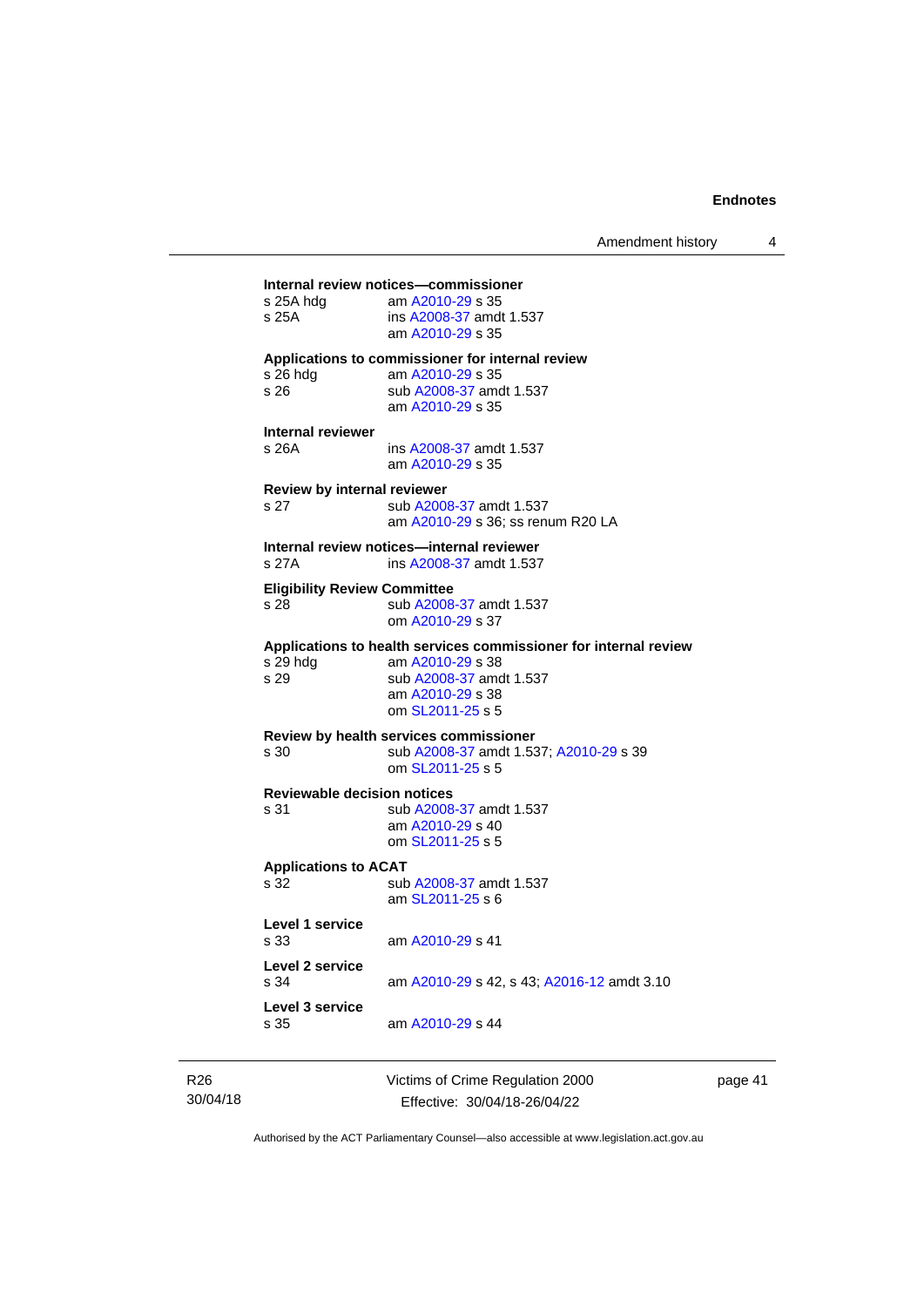4 Amendment history

```
Exceptional cases
                A2010-29 s 45
How contact hours are provided
s 37 am A2003-41 amdt 3.495; A2010-29 s 46, s 47
Arbitration—care plans
 A2010-29 s 48
Approved service providers
s 40  A2010-29 s 49, s 50
Criteria for approval
s 41 am A2007-8 amdt 1.79; A2010-10 amdt 2.123; A2010-29
               ss 51-54; pars renum R20 LA
Suspension of approval
s 42 am A2005-41 amdt 1.127, amdt 1.128
               sub A2010-29 s 55
Cancellation of approval
s 43  SL2002-40 s 8; pars renum R3 LA (see SL2002-40 s 9);
                A2010-10 amdt 2.124; A2010-29 s 56
Special financial assistance—statements
 A2010-29 s 57
Notification and review of decisions about service providers
 A2008-37 amdt 1.538
Meaning of reviewable decision—div 3.6
s 46 sub A2008-37 amdt 1.538
Reviewable decision notices
s 46A ins A2008-37 amdt 1.538
               am A2010-29 s 58
Applications for review
 A2008-37 amdt 1.538
Guidelines—victims services scheme etc
s 47A ins A2010-29 s 59
Guidelines—volunteers
s 48 am A2009-28 amdt 2.30; A2010-29 s 60
Independent arbitrators
                A2010-29 s 61
Annual reporting authority
s 49 am SL2002-40 s 10; A2011-22 amdt 1.473
```
page 42 Victims of Crime Regulation 2000 Effective: 30/04/18-26/04/22

R26 30/04/18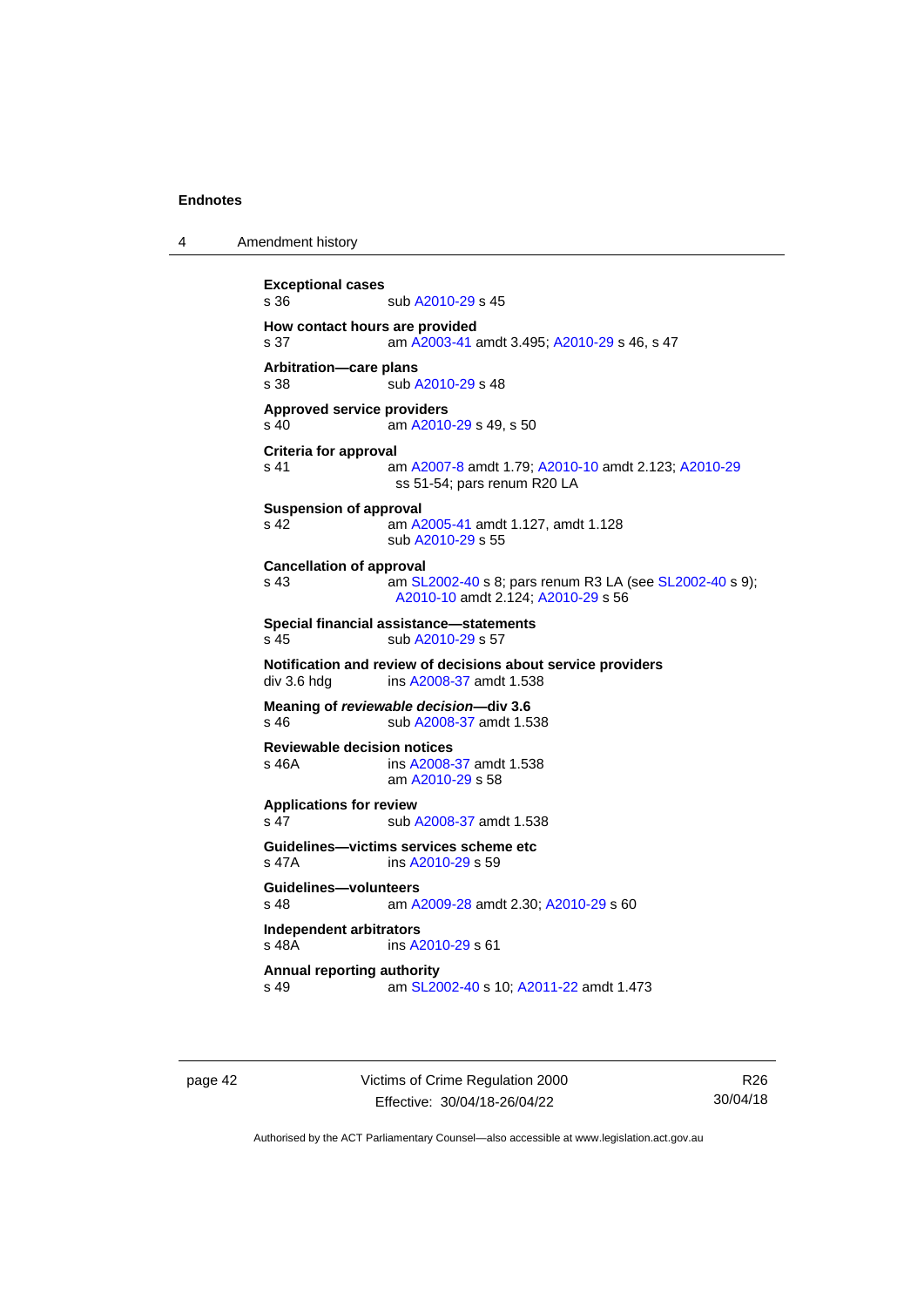# **Victims services levy—excluded offences—Act, s 23**<br>s 49A **ins A2007-44** amdt 1.5

ins [A2007-44](http://www.legislation.act.gov.au/a/2007-44) amdt 1.5 am [A2008-37](http://www.legislation.act.gov.au/a/2008-37) amdt 1.539 sub [A2015-39](http://www.legislation.act.gov.au/a/2015-39) amdt 1.1 am [SL2016-18](http://www.legislation.act.gov.au/sl/2016-18) s 6 **Determination of fees for services provided by service providers**

s 50 hdg sub [A2010-29](http://www.legislation.act.gov.au/a/2010-29) s 62<br>s 50 sub A2001-44 amd sub [A2001-44](http://www.legislation.act.gov.au/a/2001-44) amdt 1.4239 am [A2010-29](http://www.legislation.act.gov.au/a/2010-29) s 63

**Approved forms**

s 51 sub [A2001-44](http://www.legislation.act.gov.au/a/2001-44) amdt 1.4239 am [A2003-41](http://www.legislation.act.gov.au/a/2003-41) amdt 3.496

#### **Modification of regulation**

pt 5 hdg exp 1 July 2001 (s 57) ins [A2004-39](http://www.legislation.act.gov.au/a/2004-39) amdt 1.40 exp 9 January 2009 (s 55)

#### **Application of pt 5**

s 52 exp 1 July 2001 (s 57) ins [A2004-39](http://www.legislation.act.gov.au/a/2004-39) amdt 1.40 exp 9 January 2009 (s 55)

#### **Dictionary, definition of** *health professional*

s 53 om R1 (LRA) ins [A2004-39](http://www.legislation.act.gov.au/a/2004-39) amdt 1.40 exp 9 January 2009 (s 55)

# **Dictionary, definition of** *psychologist*<br>s 54 exp 1 July 2001 (s 5

exp 1 July 2001 (s 57) ins [A2004-39](http://www.legislation.act.gov.au/a/2004-39) amdt 1.40 exp 9 January 2009 (s 55)

# **Expiry of pt 5**

exp 1 July 2001 (s 57) ins [A2004-39](http://www.legislation.act.gov.au/a/2004-39) amdt 1.40 exp 9 January 2009 (s 55)

### **Existing entitlements**

s 56 exp 1 July 2001 (s 57)

#### **Expiration of pt 5**

s 57 exp 1 July 2001 (s 57)

#### **Reviewable decisions about service providers** sch 1 orig sch 1 renum as sch 2

ins [A2008-37](http://www.legislation.act.gov.au/a/2008-37) amdt 1.540

#### **Australian Road Rules**

sch 1 pt 1.1 hdg renum as sch 2 pt 2.1 hdg

Victims of Crime Regulation 2000 Effective: 30/04/18-26/04/22

page 43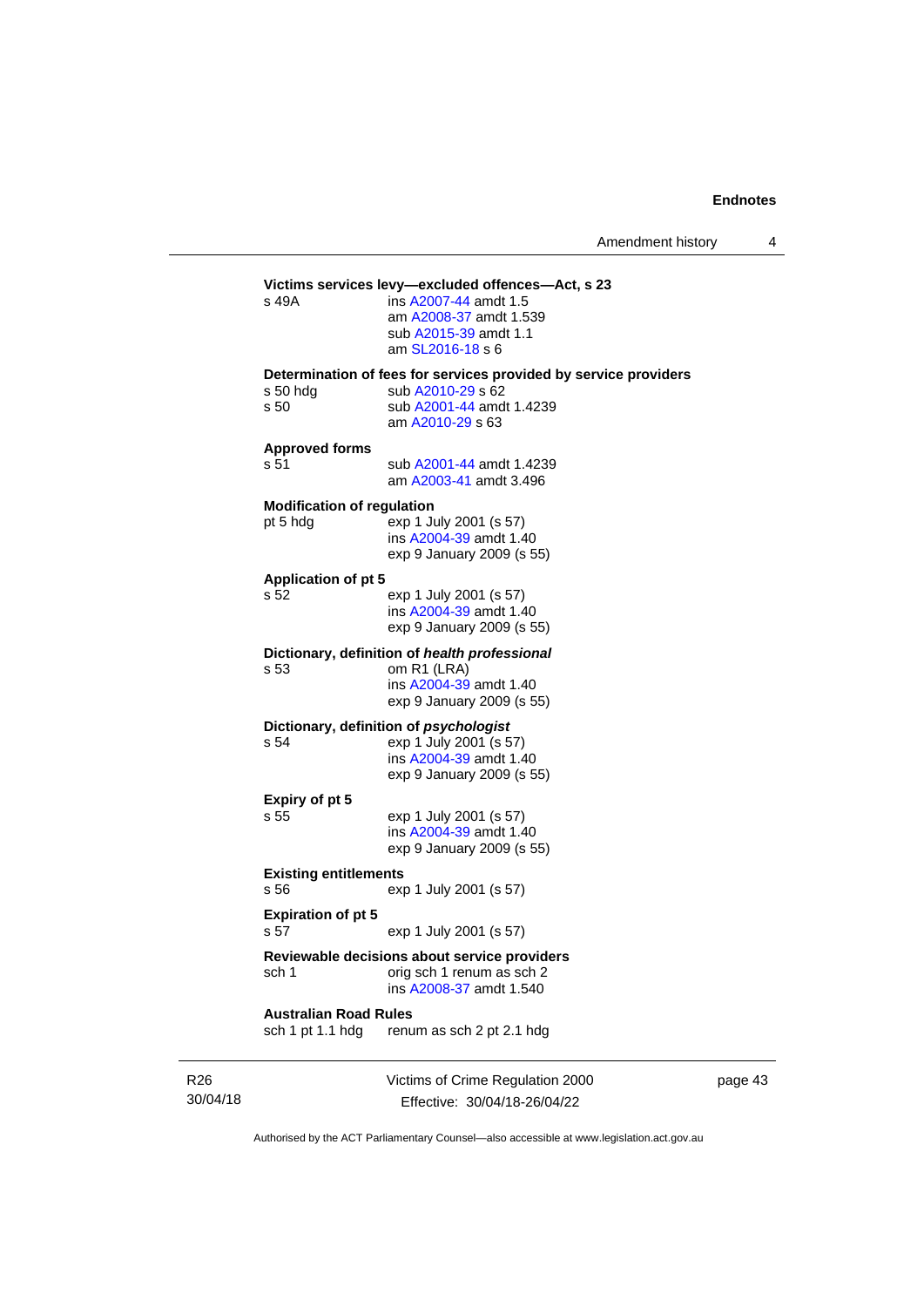| Amendment history<br>4 |
|------------------------|
|------------------------|

**Road Transport (Safety and Traffic Management) Regulation 2000** sch 1 pt 1.2 hdg renum as sch 2 pt 2.2 hdg renum as sch 2 pt 2.2 hdg

## **Australian National University Act 1991 (Cwlth)—Parking and Traffic Statute (No 2) 2007**

renum as sch 2 pt 2.3 hdg

#### **Victims services levy—excluded offences**

sch 2 (prev sch 1) ins [A2007-44](http://www.legislation.act.gov.au/a/2007-44) amdt 1.6 renum as sch 2 [A2008-37](http://www.legislation.act.gov.au/a/2008-37) amdt 1.541

### **Road Transport (Road Rules) Regulation 2017**

| sch $2$ pt $2.1$ hdg | (prev sch 1 pt 1.1 hdg) renum as sch 2 pt 2.1 hdg $A2008-37$<br>amdt 1.542                                                                                                                                    |
|----------------------|---------------------------------------------------------------------------------------------------------------------------------------------------------------------------------------------------------------|
| sch 2 pt 2.1         | (prev sch 1 pt 1.1) ins A2007-44 amdt 1.6<br>renum as sch 2 pt 2.1 A2008-37 amdt 1.542<br>am A2015-39 amdts 1.2-1.4; items renum R23 LA; A2016-12<br>amdt 3.11; items renum R24 LA<br>sub SL2017-44 amdt 1.46 |

#### **Road Transport (Safety and Traffic Management) Regulation 2017**

| sch 2 pt 2.2 hdg | (prev sch 1 pt 1.2 hdg) renum as sch 2 pt 2.2 hdg A2008-37<br>amdt 1.543                                                                                                                                                                                                    |
|------------------|-----------------------------------------------------------------------------------------------------------------------------------------------------------------------------------------------------------------------------------------------------------------------------|
| sch 2 pt 2.2     | (prev sch 1 pt 1.2) ins A2007-44 amdt 1.6<br>sub SL2007-40 s 4<br>am SL2008-47 amdt 1.17; items renum R14 LA<br>renum as sch 2 pt 2.2 A2008-37 amdt 1.543<br>am A2015-39 amdt 1.5; items renum R23 LA; SL2016-18 s 7,<br>s 8; items renum R25 LA<br>sub SL2017-44 amdt 1.46 |

#### **Australian National University Act 1991 (Cwlth)—Parking and Traffic Statute (No 2) 2007**<br>sch 2 pt 2.3 hds  $s_1$

| $SCHZ$ pt 2.3 $HQ$ | (previsori 1 pt 1.3 ngg) renum as son 2 pt 2.3 ngg A2006-37 |
|--------------------|-------------------------------------------------------------|
|                    | amdt 1.544                                                  |
| sch 2 pt 2.3       | (prev sch 1 pt 1.3) ins A2007-44 amdt 1.6                   |
|                    | renum as sch 2 pt 2.3 A2008-37 amdt 1.544                   |
|                    |                                                             |

### **Dictionary**

| dict | am A2003-41 amdt 3.497; A2005-41 amdt 1.129, amdt 1.130; |
|------|----------------------------------------------------------|
|      | A2008-37 amdt 1.545, amdt 1.546; A2009-49 amdt 3.210;    |

page 44 Victims of Crime Regulation 2000 Effective: 30/04/18-26/04/22

R26 30/04/18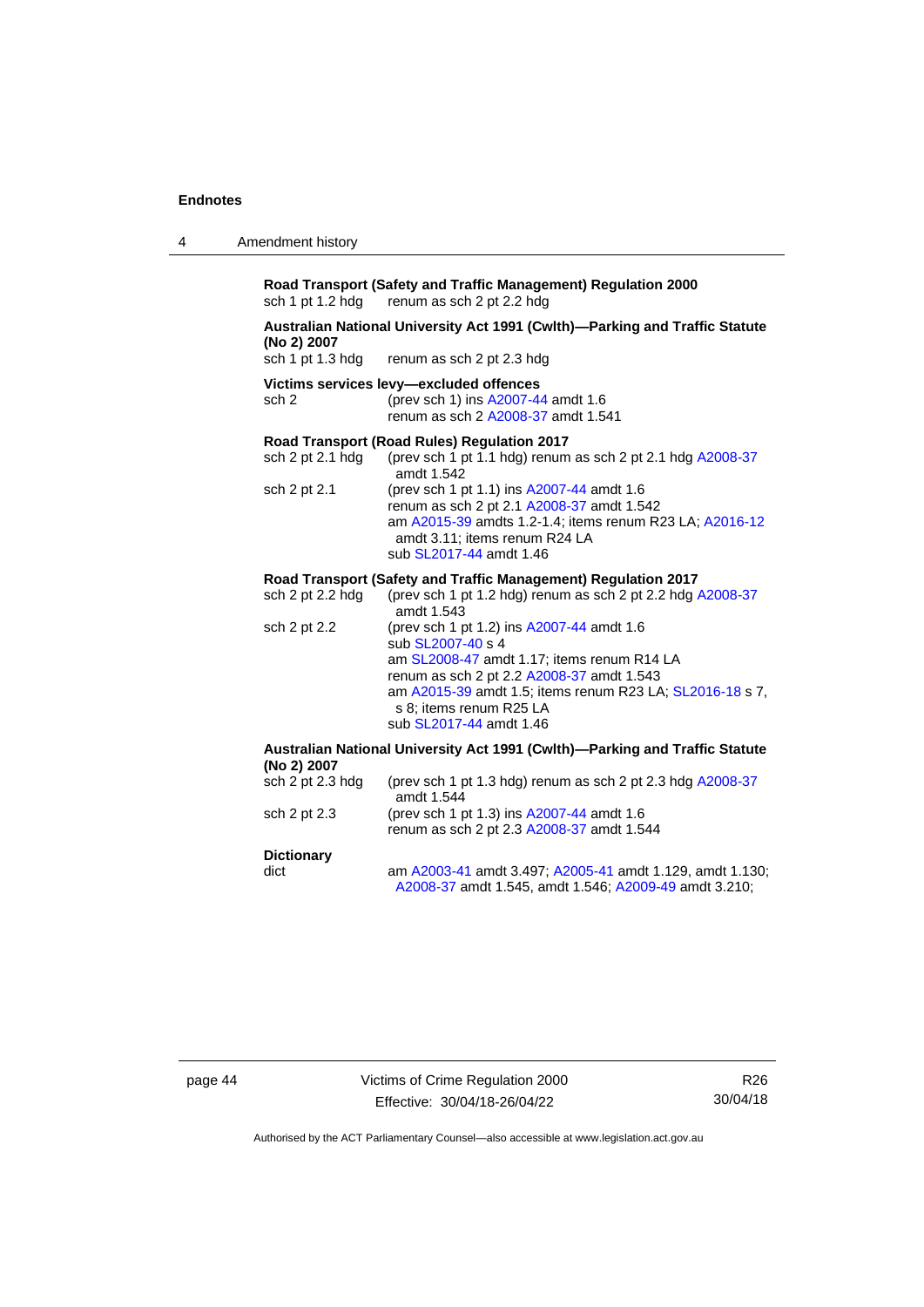[A2010-10](http://www.legislation.act.gov.au/a/2010-10) amdt 2.125[; A2010-29](http://www.legislation.act.gov.au/a/2010-29) ss 64-66[; A2011-22](http://www.legislation.act.gov.au/a/2011-22) amdt 1.474, amdt 1.475 def *affected person* su[b A2008-37](http://www.legislation.act.gov.au/a/2008-37) amdt 1.547 def *AFP member* om [A2010-29](http://www.legislation.act.gov.au/a/2010-29) s 67 def *appointed member* om [A2010-29](http://www.legislation.act.gov.au/a/2010-29) s 67 def *board* su[b A2010-29](http://www.legislation.act.gov.au/a/2010-29) s 68 def *chairperson* om [A2010-29](http://www.legislation.act.gov.au/a/2010-29) s 69 def *committee* o[m A2010-29](http://www.legislation.act.gov.au/a/2010-29) s 69 def *community support member* ins [SL2002-40](http://www.legislation.act.gov.au/sl/2002-40) s 11 om [A2010-29](http://www.legislation.act.gov.au/a/2010-29) s 69 def *courts member* o[m A2010-29](http://www.legislation.act.gov.au/a/2010-29) s 69 def *deputy chairperson* om [A2010-29](http://www.legislation.act.gov.au/a/2010-29) s 69 def *DPP member* o[m A2010-29](http://www.legislation.act.gov.au/a/2010-29) s 69 def *harm* o[m A2003-41](http://www.legislation.act.gov.au/a/2003-41) amdt 3.498 def *health member* o[m SL2002-40](http://www.legislation.act.gov.au/sl/2002-40) s 12 def *health practitioner member* in[s A2010-10](http://www.legislation.act.gov.au/a/2010-10) amdt 2.126 om [A2010-29](http://www.legislation.act.gov.au/a/2010-29) s 70 def *health practitioners service* in[s A2010-10](http://www.legislation.act.gov.au/a/2010-10) amdt 2.126 def *health professional* sub [A2004-39](http://www.legislation.act.gov.au/a/2004-39) amdt 1.41 om [A2010-10](http://www.legislation.act.gov.au/a/2010-10) amdt 2.126 def *health professions Act* o[m A2004-39](http://www.legislation.act.gov.au/a/2004-39) amdt 1.41 def *health professions member* om [A2010-10](http://www.legislation.act.gov.au/a/2010-10) amdt 2.126 def *health professions service* om [A2010-10](http://www.legislation.act.gov.au/a/2010-10) amdt 2.126 def *independent arbitrator* a[m A2010-29](http://www.legislation.act.gov.au/a/2010-29) s 71 def *indigenous member* om [A2010-29](http://www.legislation.act.gov.au/a/2010-29) s 72 def *internally reviewable decision* ins [A2008-37](http://www.legislation.act.gov.au/a/2008-37) amdt 1.548 def *internal reviewer* sub [A2008-37](http://www.legislation.act.gov.au/a/2008-37) amdt 1.549 def *internal reviewer's decision* in[s A2008-37](http://www.legislation.act.gov.au/a/2008-37) amdt 1.550 def *internal review notice* in[s A2008-37](http://www.legislation.act.gov.au/a/2008-37) amdt 1.550 def *justice member* o[m A2010-29](http://www.legislation.act.gov.au/a/2010-29) s 72 def *legal profession member* om [A2010-29](http://www.legislation.act.gov.au/a/2010-29) s 72 def *manager* om [A2010-29](http://www.legislation.act.gov.au/a/2010-29) s 72 def *migrant member* om [A2010-29](http://www.legislation.act.gov.au/a/2010-29) s 72 def *primary victim* sub [A2016-12](http://www.legislation.act.gov.au/a/2016-12/default.asp) amdt 3.12 def *psychiatrist/psychologist member* o[m A2010-29](http://www.legislation.act.gov.au/a/2010-29) s 72 def *psychologist* sub [A2004-39](http://www.legislation.act.gov.au/a/2004-39) amdt 1.42[; A2010-10](http://www.legislation.act.gov.au/a/2010-10) amdt 2.127 def *responsible service agency* om [A2010-29](http://www.legislation.act.gov.au/a/2010-29) s 72 def *reviewable decision* su[b A2008-37](http://www.legislation.act.gov.au/a/2008-37) amdt 1.551 def *serious crime* sub [A2016-12](http://www.legislation.act.gov.au/a/2016-12/default.asp) amdt 3.12 def *the Act* om [A2001-56](http://www.legislation.act.gov.au/a/2001-56) amdt 3.892 def *victim* o[m A2003-41](http://www.legislation.act.gov.au/a/2003-41) amdt 3.499 def *victims groups member* om [A2010-29](http://www.legislation.act.gov.au/a/2010-29) s 72 def *youth policy and services member* ins [SL2002-40](http://www.legislation.act.gov.au/sl/2002-40) s 11

om [A2010-29](http://www.legislation.act.gov.au/a/2010-29) s 72

R26 30/04/18 Victims of Crime Regulation 2000 Effective: 30/04/18-26/04/22

page 45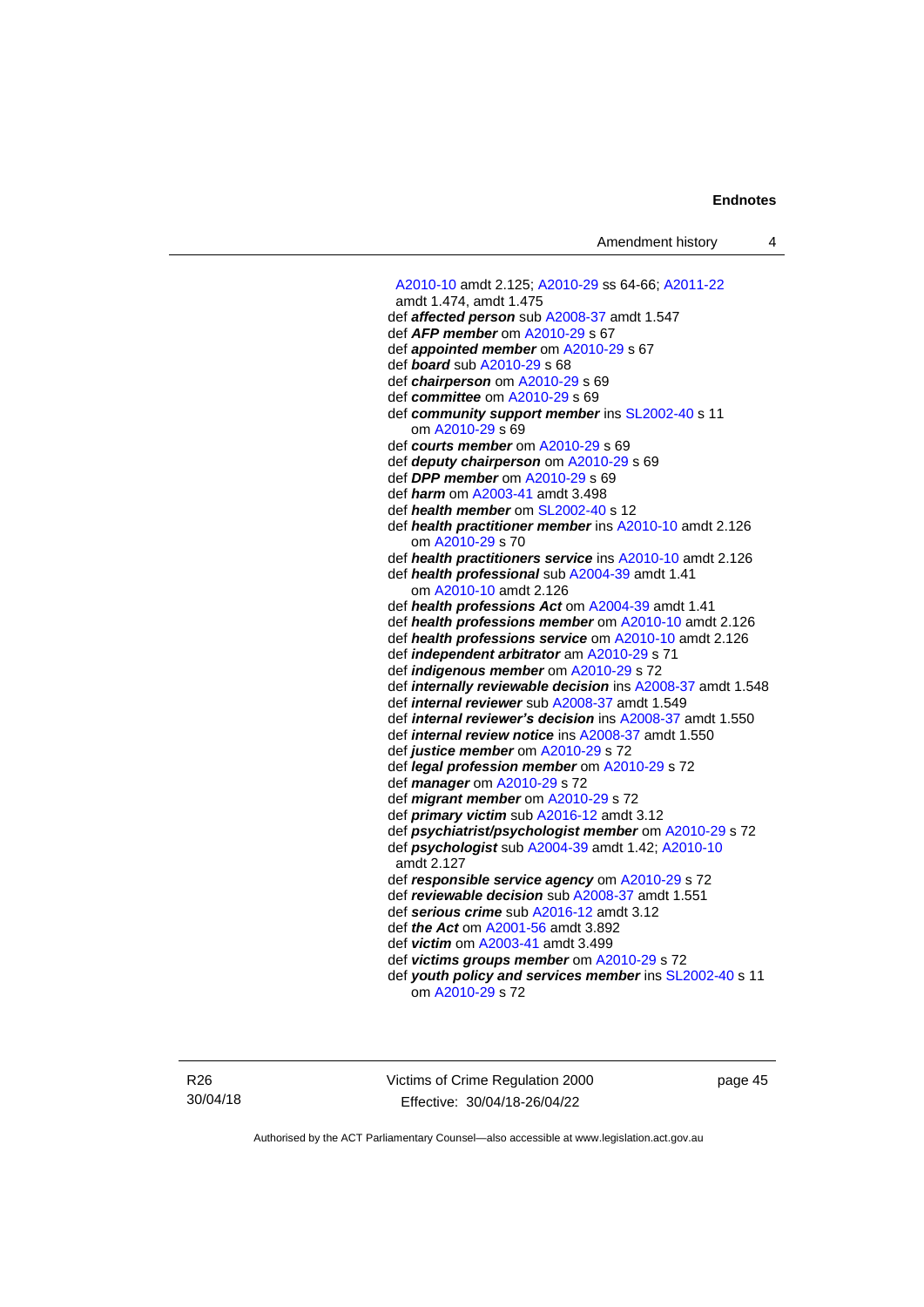Earlier republications

### <span id="page-51-0"></span>**Earlier republications**

Some earlier republications were not numbered. The number in column 1 refers to the publication order.

Since 12 September 2001 every authorised republication has been published in electronic pdf format on the ACT legislation register. A selection of authorised republications have also been published in printed format. These republications are marked with an asterisk (\*) in column 1. Electronic and printed versions of an authorised republication are identical.

| <b>Republication No</b> | <b>Amendments to</b> | <b>Republication date</b> |
|-------------------------|----------------------|---------------------------|
| 1                       | not amended          | 2 July 2001               |
| 2                       | A2001-44             | 6 December 2001           |
| 3                       | SL2002-40            | 21 December 2002          |
| 4                       | SL2002-40            | 31 December 2002          |
| 5                       | A2003-41             | 9 October 2003            |
| 6                       | A2003-56             | 19 December 2003          |
| 7                       | A2004-39             | 1 November 2004           |
| 8                       | A2004-39             | 7 July 2005               |
| 9                       | A2006-3              | 1 November 2006           |
| 10                      | SL2006-61            | 1 January 2007            |
| 11                      | SL2007-40            | 20 December 2007          |
| 12                      | A2008-7              | 7 May 2008                |
| 13                      | A2008-28             | 26 August 2008            |
| 14                      | SL2008-47            | 2 December 2008           |
| 15                      | SL2008-47            | 10 January 2009           |
| 16                      | SL2008-47            | 2 February 2009           |
| 17                      | A2009-28             | 1 October 2009            |
| 18                      | A2009-49             | 17 December 2009          |
| 19                      | A2010-10             | 1 July 2010               |
| 20                      | A2010-29             | 28 February 2011          |
| 21                      | A2011-22             | 1 July 2011               |
|                         |                      |                           |

page 46 Victims of Crime Regulation 2000 Effective: 30/04/18-26/04/22

R26 30/04/18